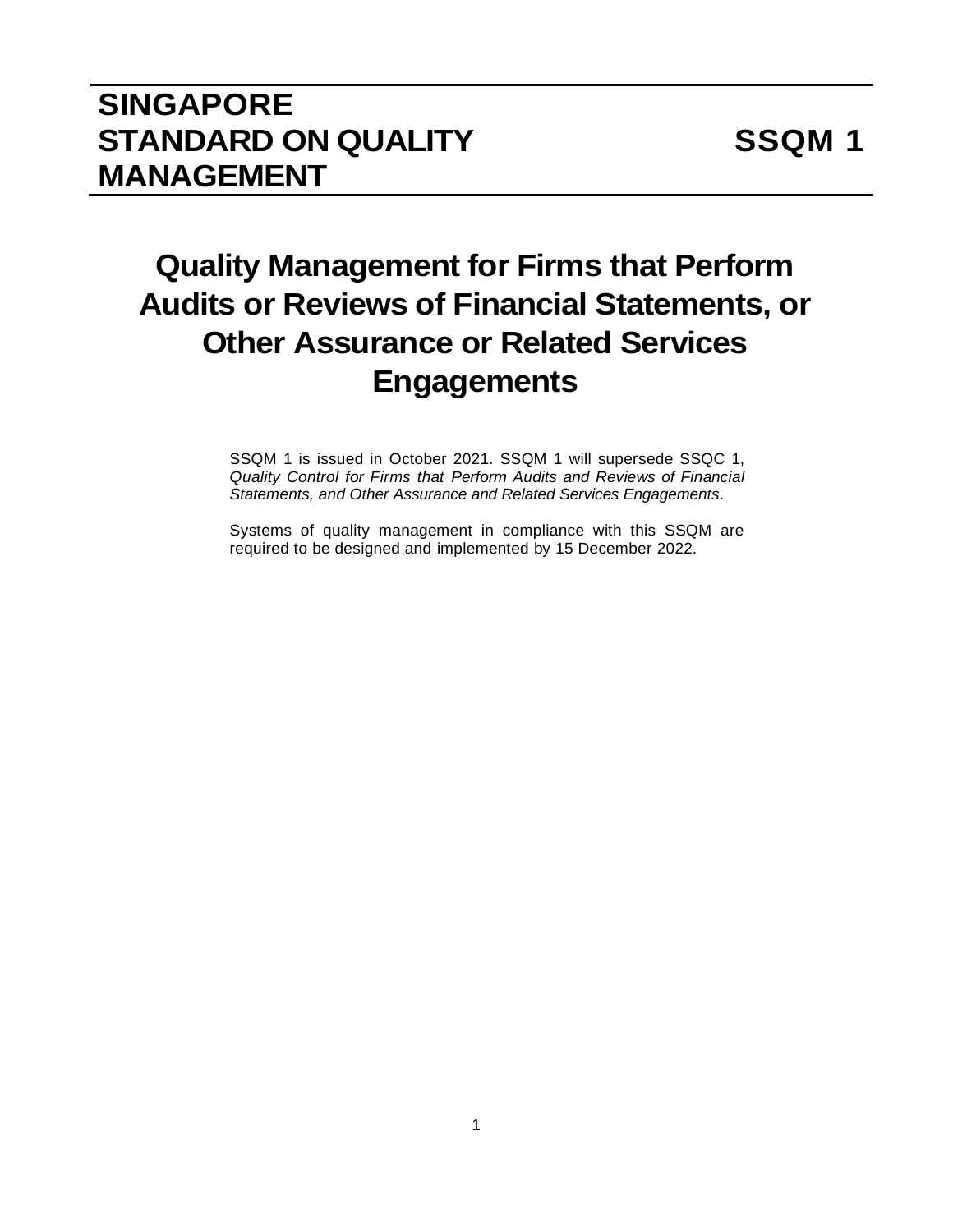## **SINGAPORE STANDARD ON QUALITY MANAGEMENT 1**

## **QUALITY MANAGEMENT FOR FIRMS THAT PERFORM AUDITS OR REVIEWS OF FINANCIAL STATEMENTS, OR OTHER ASSURANCE OR RELATED SERVICES ENGAGEMENTS**

(Effective as of 15 December 2022)

| <b>CONTENTS</b>                                                             |           |  |
|-----------------------------------------------------------------------------|-----------|--|
|                                                                             | Paragraph |  |
| <b>Introduction</b>                                                         |           |  |
| Scope of this                                                               | $1 - 5$   |  |
|                                                                             | $6 - 11$  |  |
| Authority of this                                                           | 12        |  |
|                                                                             | 13        |  |
|                                                                             | 14–15     |  |
|                                                                             | 16        |  |
|                                                                             |           |  |
|                                                                             | $17 - 18$ |  |
|                                                                             | $19 - 22$ |  |
|                                                                             | $23 - 27$ |  |
|                                                                             | 28        |  |
| 29                                                                          |           |  |
| Acceptance and Continuance of Client Relationships and Specific Engagements | 30        |  |
|                                                                             | 31        |  |
|                                                                             | 32        |  |
|                                                                             | 33        |  |
|                                                                             | 34        |  |
|                                                                             | $35 - 47$ |  |
|                                                                             | $48 - 52$ |  |
|                                                                             | $53 - 56$ |  |
|                                                                             | $57 - 60$ |  |
|                                                                             |           |  |

#### **Application and Other Explanatory Material**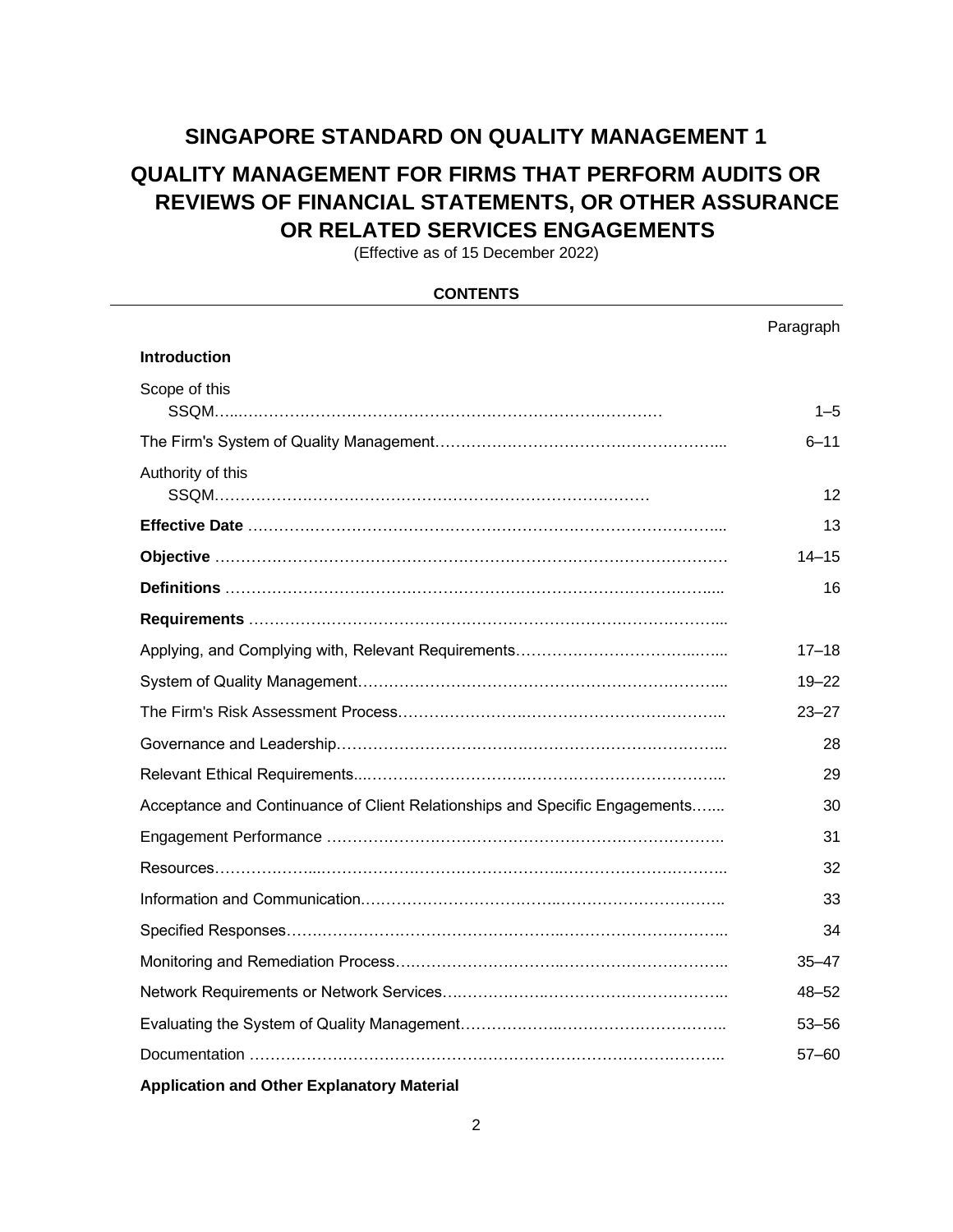| Scope of this                                                               |           |
|-----------------------------------------------------------------------------|-----------|
|                                                                             | $A1 - A2$ |
|                                                                             | $A3 - A5$ |
| Authority of this                                                           | $A6 - A9$ |
|                                                                             | A10-A28   |
|                                                                             | A29       |
|                                                                             | A30-A38   |
|                                                                             | A39-A54   |
|                                                                             | A55-A61   |
|                                                                             | A62-A66   |
| Acceptance and Continuance of Client Relationships and Specific Engagements | A67-A74   |
|                                                                             | A75-A85   |
|                                                                             | A86-A108  |
|                                                                             | A109-A115 |
|                                                                             | A116-A137 |
|                                                                             | A138-A174 |
|                                                                             | A175-A186 |
|                                                                             | A187-A201 |
|                                                                             | A202-A206 |
|                                                                             |           |

Singapore Standard on Quality Management (SSQM) 1, *Quality Management for Firms that Perform Audits or Reviews of Financial Statements, or Other Assurance or Related Services Engagements,*  should be read in conjunction with the *Preface to the Singapore Quality Management, Auditing, Review, Other Assurance, and Related Services Pronouncements*.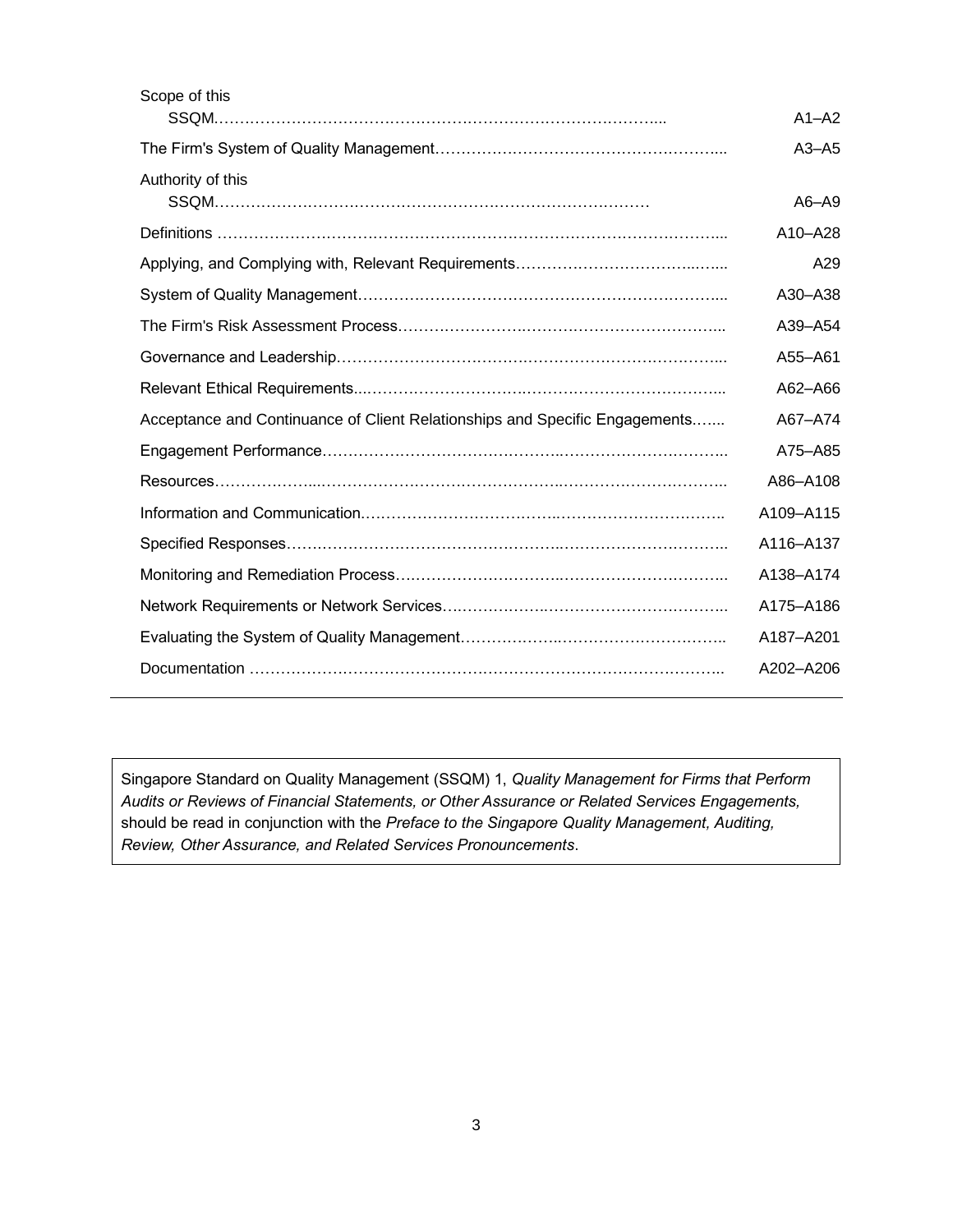## **Foreword**

i. This Standard is based on International Standard on Quality Management 1, with such amendments as were considered appropriate for local adoption.

## **Introduction**

## **Scope of this SSQM**

- 1. This Singapore Standard on Quality Management (SSQM) deals with a firm's responsibilities to design, implement and operate a system of quality management for audits or reviews of financial statements, or other assurance or related services engagements.
- 2. Engagement quality reviews form part of the firm's system of quality management and:
	- (a) This SSQM deals with the firm's responsibility to establish policies or procedures addressing engagements that are required to be subject to engagement quality reviews.
	- (b) SSQM 2<sup>1</sup> deals with the appointment and eligibility of the engagement quality reviewer, and the performance and documentation of the engagement quality review.
- 3. Other pronouncements of the Institute of Singapore Chartered Accountants (ISCA):
	- (a) Are premised on the basis that the firm is subject to the SSQMs or to national requirements that are at least as demanding; $<sup>2</sup>$  and</sup>
	- (b) Include requirements for engagement partners and other engagement team members regarding quality management at the engagement level. For example, SSA 220 (Revised) deals with the specific responsibilities of the auditor regarding quality management at the engagement level for an audit of financial statements and the related responsibilities of the engagement partner. (Ref: Para. A1)
- 4. This SSQM is to be read in conjunction with relevant ethical requirements. Law, regulation or relevant ethical requirements may establish responsibilities for the firm's management of quality beyond those described in this SSQM. (Ref: Para. A2)
- 5. This SSQM applies to all firms performing audits or reviews of financial statements, or other assurance or related services engagements (i.e., if the firm performs any of these engagements, this SSQM applies and the system of quality management that is established in accordance with the requirements of this SSQM enables the consistent performance by the firm of all such engagements).

## **The Firm's System of Quality Management**

- 6. A system of quality management operates in a continual and iterative manner and is responsive to changes in the nature and circumstances of the firm and its engagements. It also does not operate in a linear manner. However, for the purposes of this SSQM, a system of quality management addresses the following eight components: (Ref: Para. A3)
	- (a) The firm's risk assessment process;
	- (b) Governance and leadership;

<sup>1</sup> SSQM 2, *Engagement Quality Reviews*

<sup>2</sup> See, for example, Singapore Standard on Auditing (SSA) 220 (Revised), *Quality Management for an Audit of Financial Statements* (Revised), paragraph 3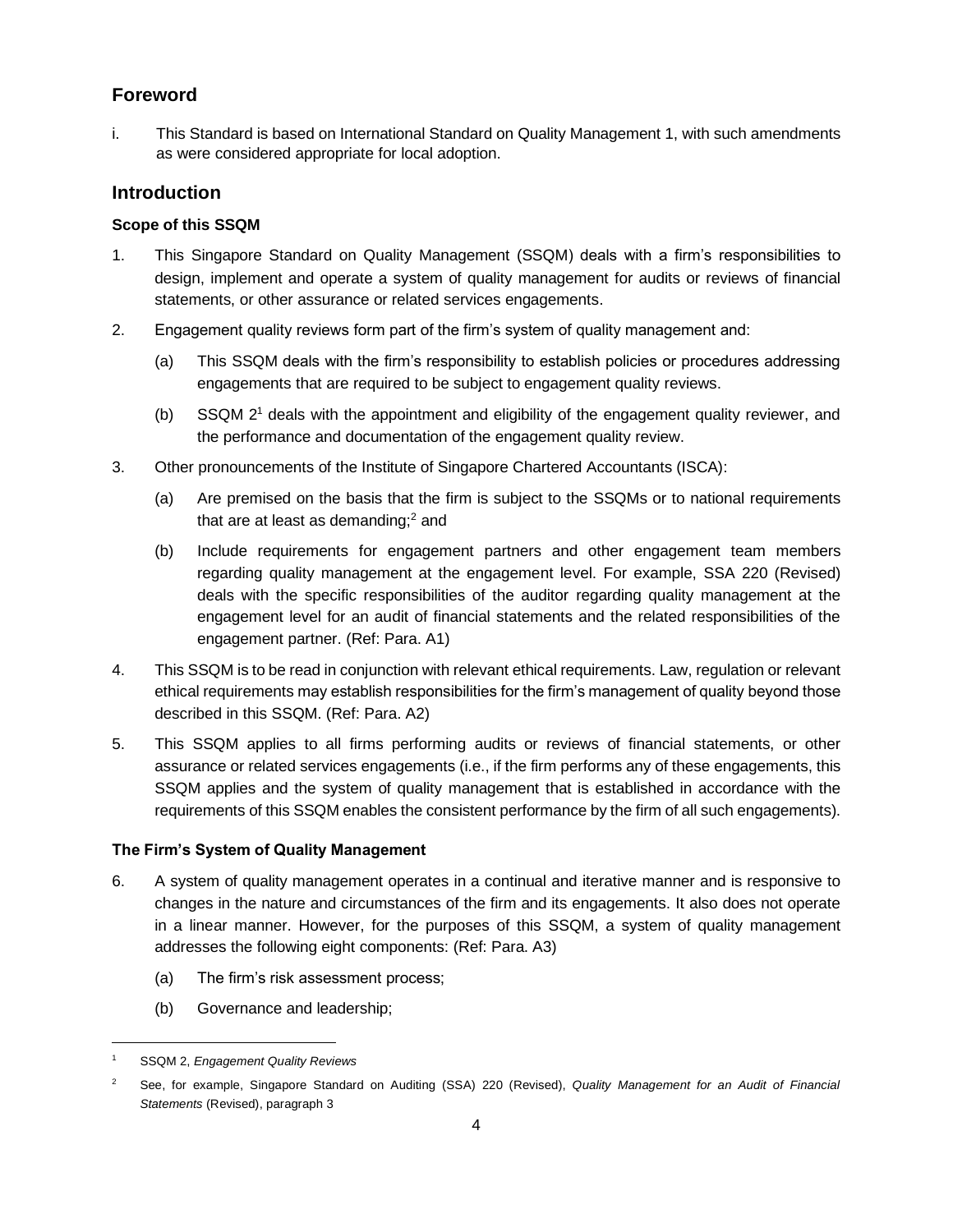- (c) Relevant ethical requirements;
- (d) Acceptance and continuance of client relationships and specific engagements;
- (e) Engagement performance;
- (f) Resources;
- (g) Information and communication; and
- (h) The monitoring and remediation process.
- 7. This SSQM requires the firm to apply a risk-based approach in designing, implementing and operating the components of the system of quality management in an interconnected and coordinated manner such that the firm proactively manages the quality of engagements performed by the firm. (Ref: Para. A4)
- 8. The risk-based approach is embedded in the requirements of this SSQM through:
	- (a) Establishing quality objectives. The quality objectives established by the firm consist of objectives in relation to the components of the system of quality management that are to be achieved by the firm. The firm is required to establish the quality objectives specified by this SSQM and any additional quality objectives considered necessary by the firm to achieve the objectives of the system of quality management.
	- (b) Identifying and assessing risks to the achievement of the quality objectives (referred to in this standard as quality risks). The firm is required to identify and assess quality risks to provide a basis for the design and implementation of responses.
	- (c) Designing and implementing responses to address the quality risks. The nature, timing and extent of the firm's responses to address the quality risks are based on and are responsive to the reasons for the assessments given to the quality risks.
- 9. This SSQM requires that, at least annually, the individual(s) assigned ultimate responsibility and accountability for the system of quality management, on behalf of the firm, evaluates the system of quality management and concludes whether the system of quality management provides the firm with reasonable assurance that the objectives of the system, stated in paragraph 14(a) and (b), are being achieved. (Ref: Para. A5)

## *Scalability*

- 10. In applying a risk-based approach, the firm is required to take into account:
	- (a) The nature and circumstances of the firm; and
	- (b) The nature and circumstances of the engagements performed by the firm.

Accordingly, the design of the firm's system of quality management, in particular the complexity and formality of the system, will vary. For example, a firm that performs different types of engagements for a wide variety of entities, including audits of financial statements of listed entities, will likely need to have a more complex and formalized system of quality management and supporting documentation, than a firm that performs only reviews of financial statements or compilation engagements.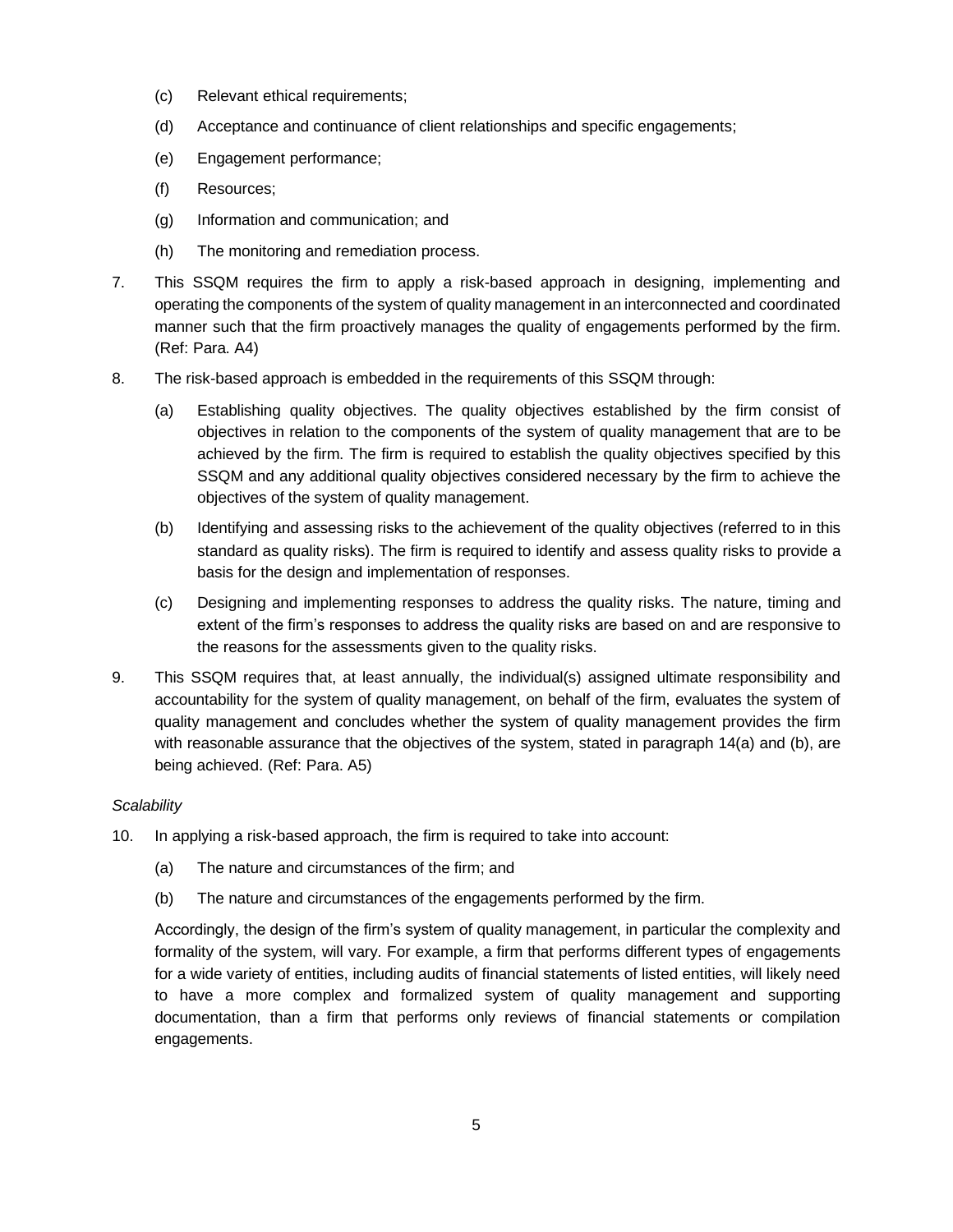#### *Networks and Service Providers*

- 11. This SSQM addresses the firm's responsibilities when the firm:
	- (a) Belongs to a network, and the firm complies with network requirements or uses network services in the system of quality management or in the performance of engagements; or
	- (b) Uses resources from a service provider in the system of quality management or in the performance of engagements.

Even when the firm complies with network requirements or uses network services or resources from a service provider, the firm is responsible for its system of quality management.

## **Authority of this SSQM**

- 12. Paragraph 14 contains the objective of the firm in following this SSQM. This SSQM contains: (Ref: Para. A6)
	- (a) Requirements designed to enable the firm to meet the objective in paragraph 14; (Ref: Para. A7)
	- (b) Related guidance in the form of application and other explanatory material; (Ref: Para. A8)
	- (c) Introductory material that provides context relevant to a proper understanding of this SSQM; and
	- (d) Definitions. (Ref: Para. A9)

## **Effective Date**

13. Systems of quality management in compliance with this SSQM are required to be designed and implemented by 15 December 2022, and the evaluation of the system of quality management required by paragraphs 53–54 of this SSQM is required to be performed within one year following 15 December 2022.

## **Objective**

- 14. The objective of the firm is to design, implement and operate a system of quality management for audits or reviews of financial statements, or other assurance or related services engagements performed by the firm, that provides the firm with reasonable assurance that:
	- (a) The firm and its personnel fulfill their responsibilities in accordance with professional standards and applicable legal and regulatory requirements, and conduct engagements in accordance with such standards and requirements; and
	- (b) Engagement reports issued by the firm or engagement partners are appropriate in the circumstances.
- 15. The public interest is served by the consistent performance of quality engagements. The design, implementation and operation of the system of quality management enables the consistent performance of quality engagements by providing the firm with reasonable assurance that the objectives of the system of quality management, stated in paragraph 14(a) and (b), are achieved. Quality engagements are achieved through planning and performing engagements and reporting on them in accordance with professional standards and applicable legal and regulatory requirements. Achieving the objectives of those standards and complying with the requirements of applicable law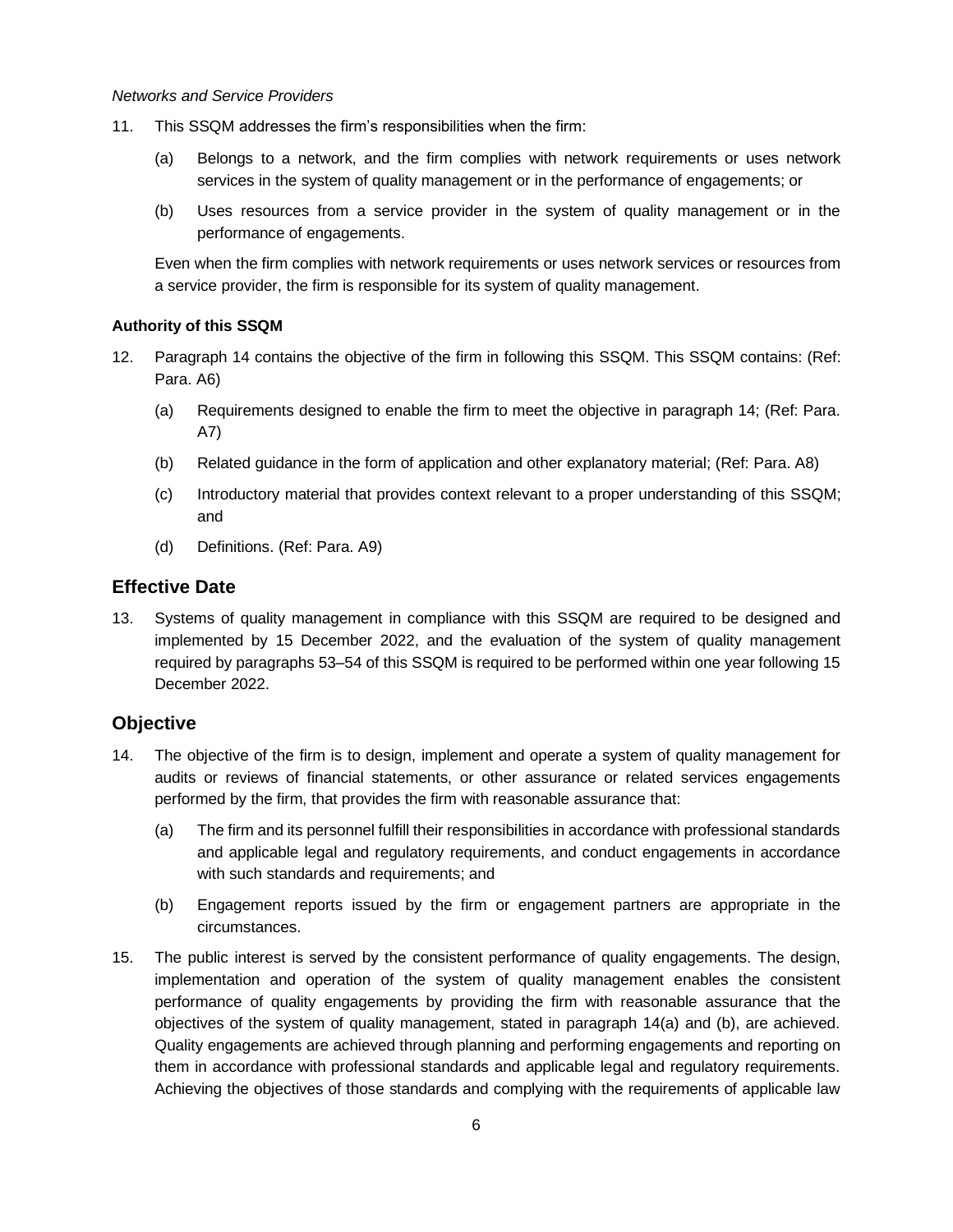or regulation involves exercising professional judgment and, when applicable to the type of engagement, exercising professional skepticism.

## **Definitions**

- 16. For purposes of this SSQM, the following terms have the meanings attributed below:
	- (a) Deficiency in the firm's system of quality management (referred to as "deficiency" in this SSQM) – This exists when: (Ref: Para. A10, A159–A160)
		- (i) A quality objective required to achieve the objective of the system of quality management is not established;
		- (ii) A quality risk, or combination of quality risks, is not identified or properly assessed; (Ref: Para. A11)
		- (iii) A response, or combination of responses, does not reduce to an acceptably low level the likelihood of a related quality risk occurring because the response(s) is not properly designed, implemented or operating effectively; or
		- (iv) An other aspect of the system of quality management is absent, or not properly designed, implemented or operating effectively, such that a requirement of this SSQM has not been addressed. (Ref: Para. A12)
	- (b) Engagement documentation The record of work performed, results obtained, and conclusions the practitioner reached (terms such as "working papers" or "work papers" are sometimes used).
	- (c) Engagement partner<sup>3</sup> The partner or other individual, appointed by the firm, who is responsible for the engagement and its performance, and for the report that is issued on behalf of the firm, and who, where required, has the appropriate authority from a professional, legal or regulatory body.
	- (d) Engagement quality review An objective evaluation of the significant judgments made by the engagement team and the conclusions reached thereon, performed by the engagement quality reviewer and completed on or before the date of the engagement report.
	- (e) Engagement quality reviewer A partner, other individual in the firm, or an external individual, appointed by the firm to perform the engagement quality review.
	- (f) Engagement team All partners and staff performing the engagement, and any other individuals who perform procedures on the engagement, excluding an external expert<sup>4</sup> and internal auditors who provide direct assistance on an engagement. (Ref: Para. A13)
	- (g) External inspections Inspections or investigations, undertaken by an external oversight authority, related to the firm's system of quality management or engagements performed by the firm. (Ref: Para. A14)
	- (h) Findings (in relation to a system of quality management) Information about the design, implementation and operation of the system of quality management that has been accumulated from the performance of monitoring activities, external inspections and other relevant sources, which indicates that one or more deficiencies may exist. (Ref: Para. A15–A17)

<sup>3</sup> "Engagement partner" and "partner" is to be read as referring to their public sector equivalents where relevant.

<sup>4</sup> SSA 620, *Using the Work of an Auditor's Expert*, paragraph 6(a), defines the term "auditor's expert."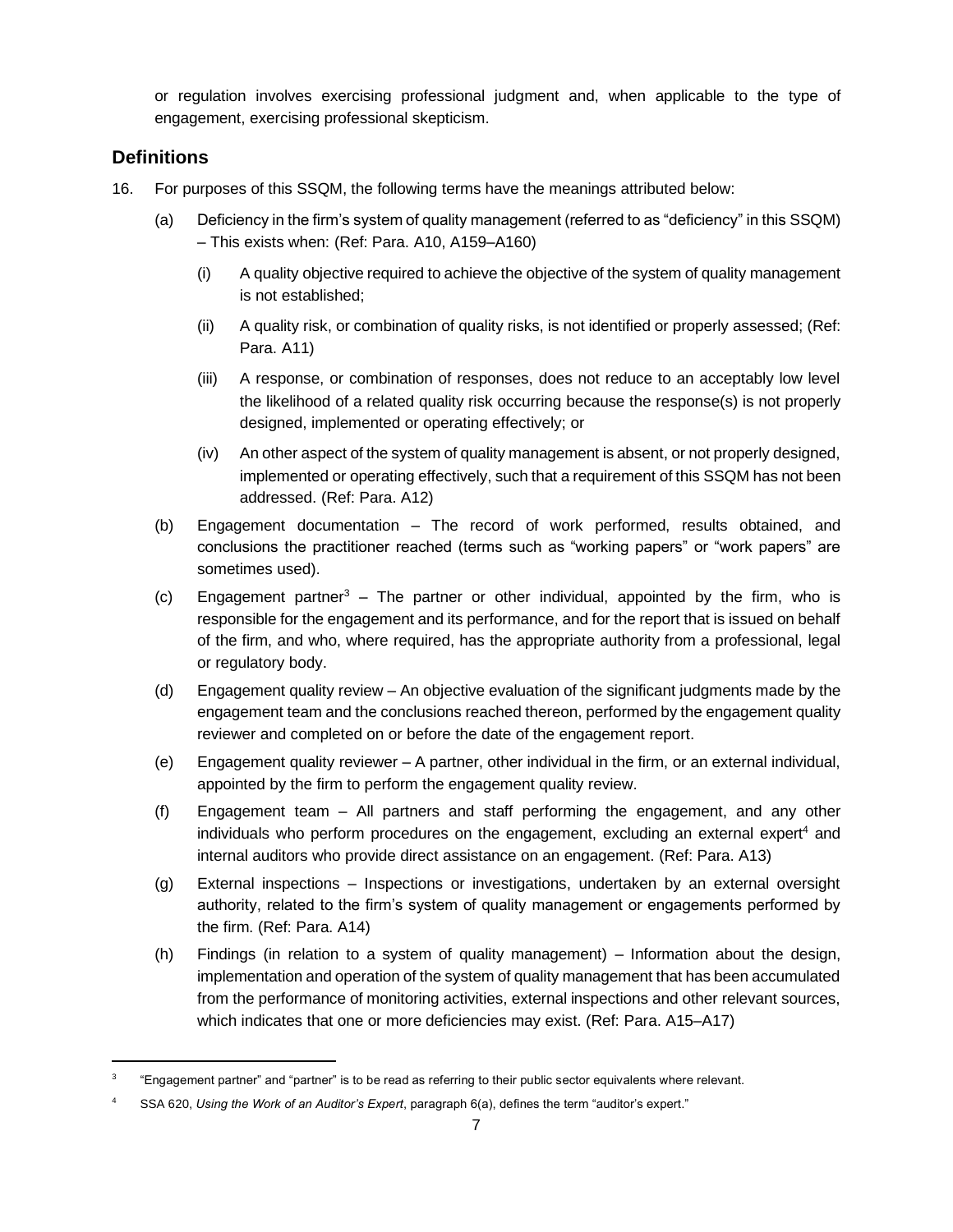- (i) Firm A sole practitioner, partnership or corporation or other entity of professional accountants, or public sector equivalent. (Ref: Para. A18)
- (j) Listed entity An entity whose shares, stock or debt are quoted or listed on a recognized stock exchange, or are marketed under the regulations of a recognized stock exchange or other equivalent body.
- $(k)$  Network firm A firm or entity that belongs to the firm's network.
- (l) Network A larger structure: (Ref: Para. A19)
	- (i) That is aimed at cooperation; and
	- (ii) That is clearly aimed at profit or cost-sharing or shares common ownership, control or management, common quality management policies or procedures, common business strategy, the use of a common brand name, or a significant part of professional resources.
- (m) Partner Any individual with authority to bind the firm with respect to the performance of a professional services engagement.
- (n) Personnel Partners and staff in the firm. (Ref: Para. A20–A21)
- (o) Professional judgment The application of relevant training, knowledge and experience, within the context of professional standards, in making informed decisions about the courses of action that are appropriate in the design, implementation and operation of the firm's system of quality management.
- (p) Professional standards ISCA's Engagement Standards, as defined in the ISCA's *Preface to the Singapore Quality Management, Auditing, Review, Other Assurance, and Related Services Pronouncements*, and relevant ethical requirements.
- (q) Quality objectives The desired outcomes in relation to the components of the system of quality management to be achieved by the firm.
- $(r)$  Quality risk A risk that has a reasonable possibility of:
	- (i) Occurring; and
	- (ii) Individually, or in combination with other risks, adversely affecting the achievement of one or more quality objectives.
- (s) Reasonable assurance In the context of the SSQMs, a high, but not absolute, level of assurance.
- (t) Relevant ethical requirements Principles of professional ethics and ethical requirements that are applicable to professional accountants when undertaking engagements that are audits or reviews of financial statements or other assurance or related services engagements. Relevant ethical requirements ordinarily comprise the provisions of the ISCA Code related to audits or reviews of financial statements, or other assurance or related services engagements, together with national requirements that are more restrictive. (Ref: Para. A22–A24, A62)
- (u) Response (in relation to a system of quality management) Policies or procedures designed and implemented by the firm to address one or more quality risk(s): (Ref: Para. A25–A27, A50)
	- (i) Policies are statements of what should, or should not, be done to address a quality risk(s). Such statements may be documented, explicitly stated in communications or implied through actions and decisions.
	- (ii) Procedures are actions to implement policies.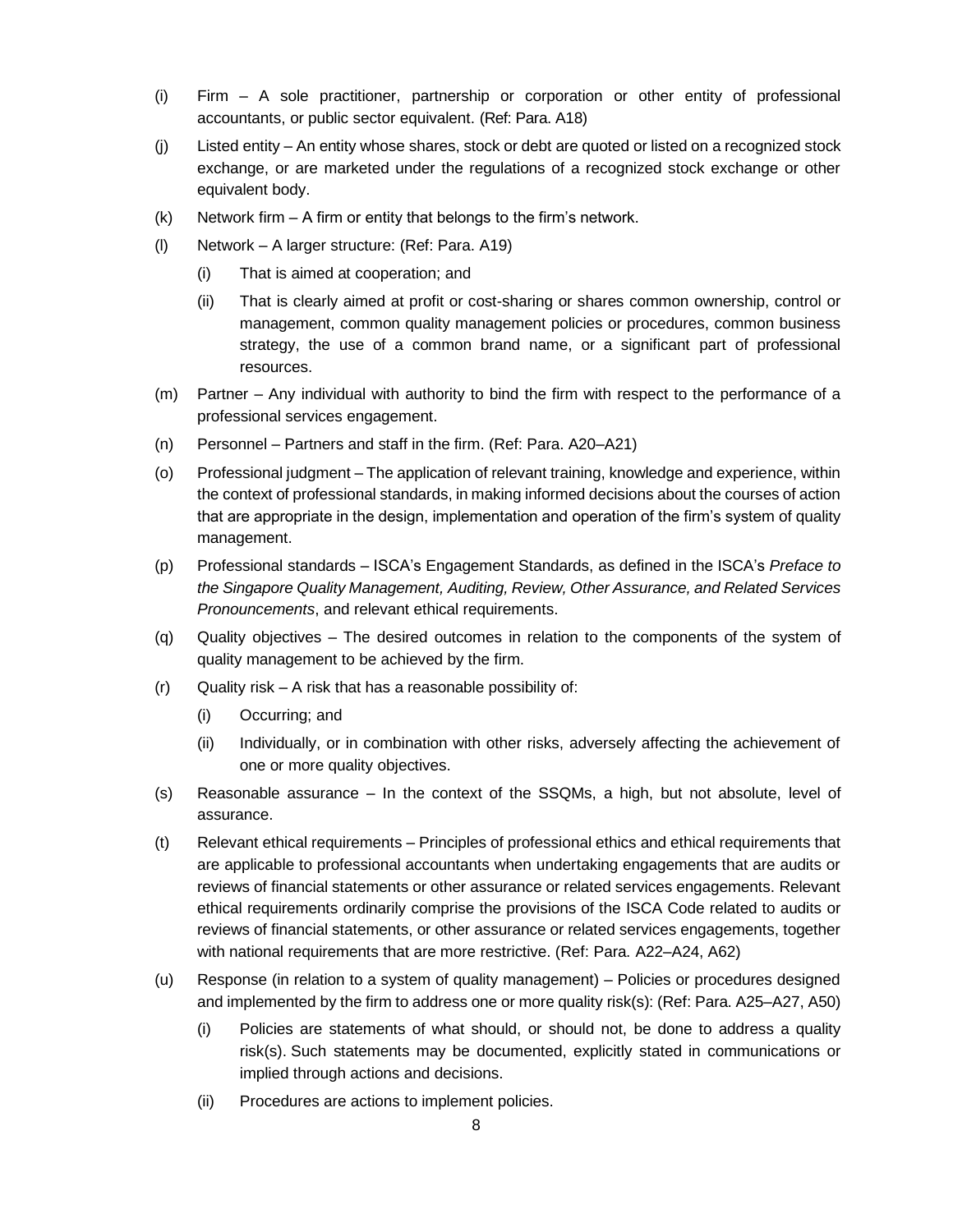- (v) Service provider (in the context of this SSQM) An individual or organization external to the firm that provides a resource that is used in the system of quality management or in the performance of engagements. Service providers exclude the firm's network, other network firms or other structures or organizations in the network. (Ref: Para. A28, A105)
- (w) Staff Professionals, other than partners, including any experts the firm employs.
- (x) System of quality management A system designed, implemented and operated by a firm to provide the firm with reasonable assurance that:
	- (i) The firm and its personnel fulfill their responsibilities in accordance with professional standards and applicable legal and regulatory requirements, and conduct engagements in accordance with such standards and requirements; and
	- (ii) Engagement reports issued by the firm or engagement partners are appropriate in the circumstances.

#### **Requirements**

#### **Applying, and Complying with, Relevant Requirements**

- 17. The firm shall comply with each requirement of this SSQM unless the requirement is not relevant to the firm because of the nature and circumstances of the firm or its engagements. (Ref: Para. A29)
- 18. The individual(s) assigned ultimate responsibility and accountability for the firm's system of quality management, and the individual(s) assigned operational responsibility for the firm's system of quality management shall have an understanding of this SSQM, including the application and other explanatory material, to understand the objective of this SSQM and to apply its requirements properly.

#### **System of Quality Management**

19. The firm shall design, implement and operate a system of quality management. In doing so, the firm shall exercise professional judgment, taking into account the nature and circumstances of the firm and its engagements. The governance and leadership component of the system of quality management establishes the environment that supports the design, implementation and operation of the system of quality management. (Ref: Para. A30–A31)

#### *Responsibilities*

- 20. The firm shall assign: (Ref: Para. A32–A35)
	- (a) Ultimate responsibility and accountability for the system of quality management to the firm's chief executive officer or the firm's managing partner (or equivalent) or, if appropriate, the firm's managing board of partners (or equivalent);
	- (b) Operational responsibility for the system of quality management;
	- (c) Operational responsibility for specific aspects of the system of quality management, including:
		- (i) Compliance with independence requirements; and (Ref: Para. A36)
		- (ii) The monitoring and remediation process.
- 21. In assigning the roles in paragraph 20 the firm shall determine that the individual(s): (Ref: Para. A37)
	- (a) Has the appropriate experience, knowledge, influence and authority within the firm, and sufficient time, to fulfill their assigned responsibility; and (Ref: Para. A38)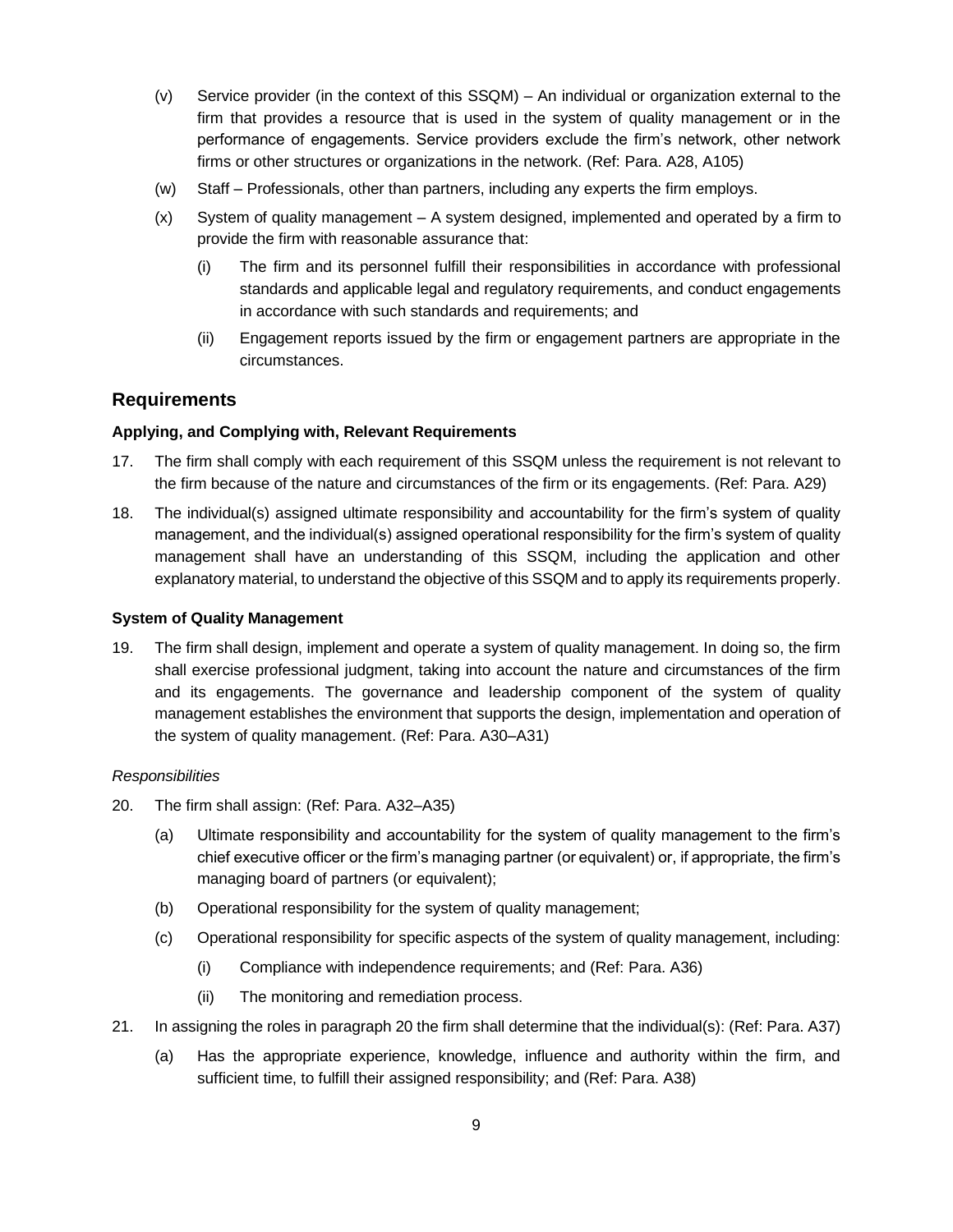- (b) Understands their assigned roles and that they are accountable for fulfilling them.
- 22. The firm shall determine that the individual(s) assigned operational responsibility for the system of quality management, compliance with independence requirements and the monitoring and remediation process, have a direct line of communication to the individual(s) assigned ultimate responsibility and accountability for the system of quality management.

#### **The Firm's Risk Assessment Process**

- 23. The firm shall design and implement a risk assessment process to establish quality objectives, identify and assess quality risks and design and implement responses to address the quality risks. (Ref: Para. A39–A41)
- 24. The firm shall establish the quality objectives specified by this SSQM and any additional quality objectives considered necessary by the firm to achieve the objectives of the system of quality management. (Ref: Para. A42–A44)
- 25. The firm shall identify and assess quality risks to provide a basis for the design and implementation of responses. In doing so, the firm shall:
	- (a) Obtain an understanding of the conditions, events, circumstances, actions or inactions that may adversely affect the achievement of the quality objectives, including: (Ref: Para. A45– A47)
		- (i) With respect to the nature and circumstances of the firm, those relating to:
			- a. The complexity and operating characteristics of the firm;
			- b. The strategic and operational decisions and actions, business processes and business model of the firm;
			- c. The characteristics and management style of leadership;
			- d. The resources of the firm, including the resources provided by service providers;
			- e. Law, regulation, professional standards and the environment in which the firm operates; and
			- f. In the case of a firm that belongs to a network, the nature and extent of the network requirements and network services, if any.
		- (ii) With respect to the nature and circumstances of the engagements performed by the firm, those relating to:
			- a. The types of engagements performed by the firm and the reports to be issued; and
			- b. The types of entities for which such engagements are undertaken.
	- (b) Take into account how, and the degree to which, the conditions, events, circumstances, actions or inactions in paragraph 25(a) may adversely affect the achievement of the quality objectives. (Ref: Para. A48)
- 26. The firm shall design and implement responses to address the quality risks in a manner that is based on, and responsive to, the reasons for the assessments given to the quality risks. The firm's responses shall also include the responses specified in paragraph 34. (Ref: Para. A49–A51)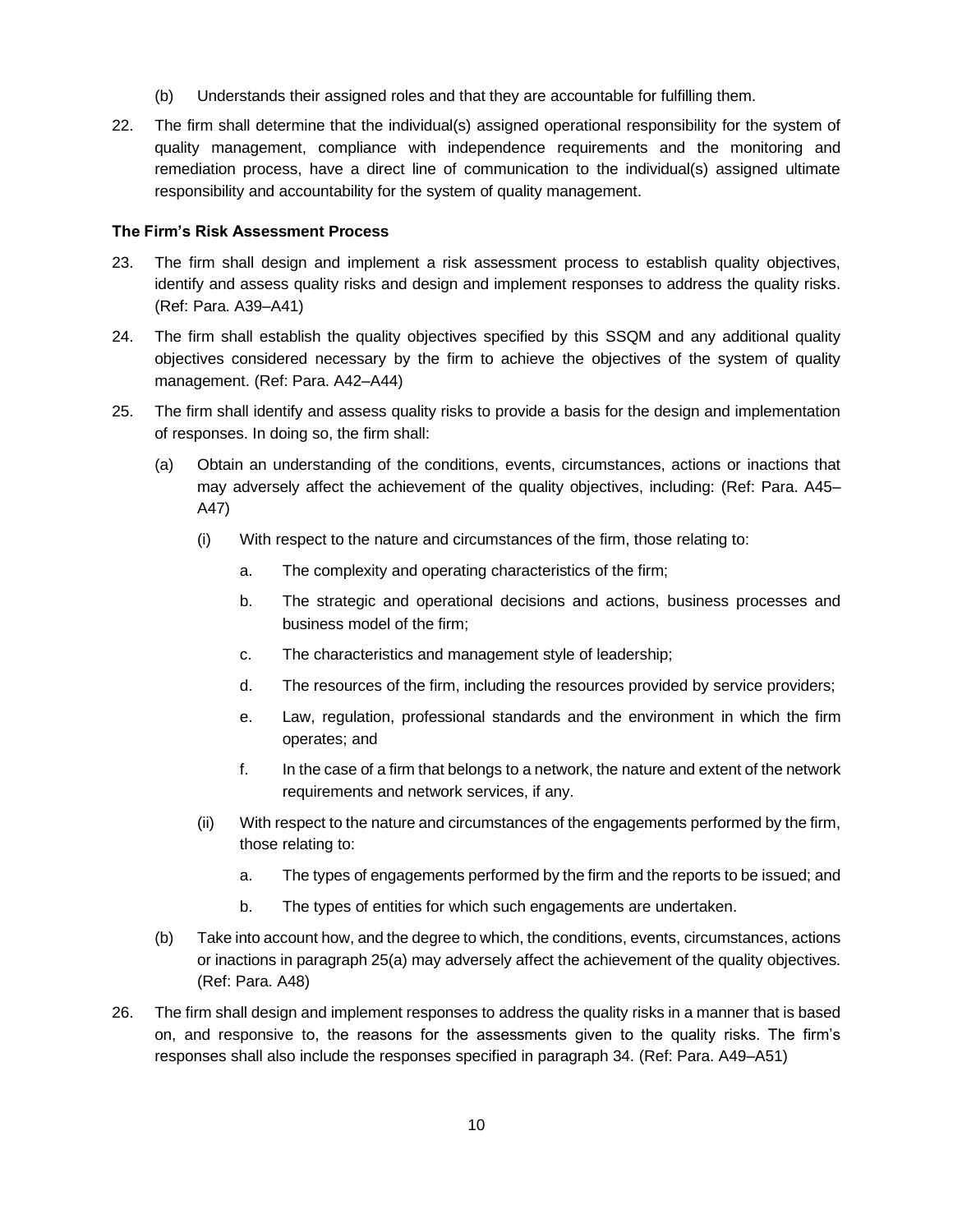- 27. The firm shall establish policies or procedures that are designed to identify information that indicates additional quality objectives, or additional or modified quality risks or responses, are needed due to changes in the nature and circumstances of the firm or its engagements. If such information is identified, the firm shall consider the information and when appropriate: (Ref: Para. A52–A53)
	- (a) Establish additional quality objectives or modify additional quality objectives already established by the firm; (Ref: Para. A54)
	- (b) Identify and assess additional quality risks, modify the quality risks or reassess the quality risks; or
	- (c) Design and implement additional responses, or modify the responses.

#### **Governance and Leadership**

- 28. The firm shall establish the following quality objectives that address the firm's governance and leadership, which establishes the environment that supports the system of quality management:
	- (a) The firm demonstrates a commitment to quality through a culture that exists throughout the firm, which recognizes and reinforces: (Ref: Para. A55–A56)
		- (i) The firm's role in serving the public interest by consistently performing quality engagements;
		- (ii) The importance of professional ethics, values and attitudes;
		- (iii) The responsibility of all personnel for quality relating to the performance of engagements or activities within the system of quality management, and their expected behavior; and
		- (iv) The importance of quality in the firm's strategic decisions and actions, including the firm's financial and operational priorities.
	- (b) Leadership is responsible and accountable for quality. (Ref: Para. A57)
	- (c) Leadership demonstrates a commitment to quality through their actions and behaviors. (Ref: Para. A58)
	- (d) The organizational structure and assignment of roles, responsibilities and authority is appropriate to enable the design, implementation and operation of the firm's system of quality management. (Ref: Para. A32, A33, A35, A59)
	- (e) Resource needs, including financial resources, are planned for and resources are obtained, allocated or assigned in a manner that is consistent with the firm's commitment to quality. (Ref: Para. A60–A61)

#### **Relevant Ethical Requirements**

- 29. The firm shall establish the following quality objectives that address the fulfillment of responsibilities in accordance with relevant ethical requirements, including those related to independence: (Ref: Para. A62–A64, A66)
	- (a) The firm and its personnel:
		- (i) Understand the relevant ethical requirements to which the firm and the firm's engagements are subject; and (Ref: Para. A22, A24)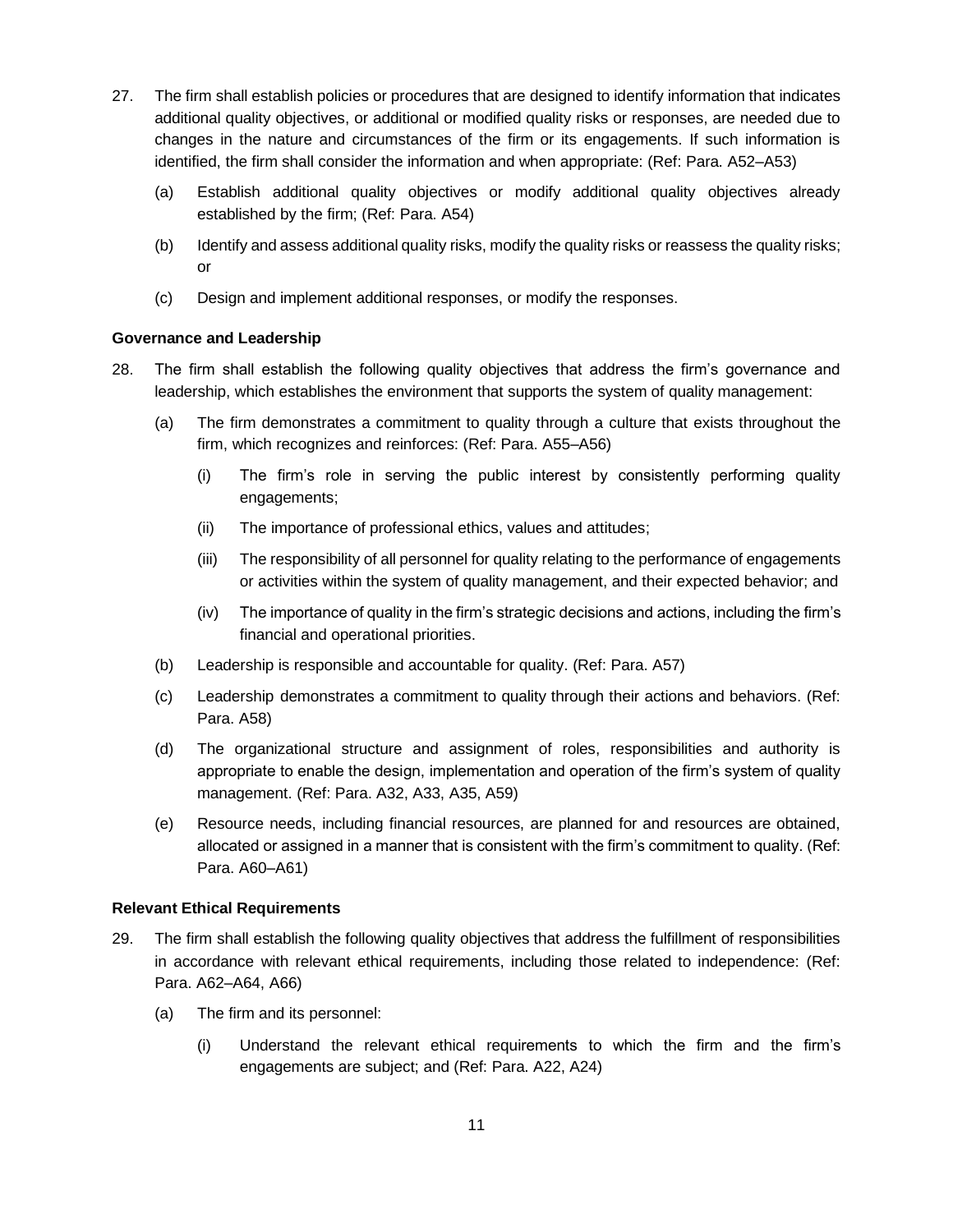- (ii) Fulfill their responsibilities in relation to the relevant ethical requirements to which the firm and the firm's engagements are subject.
- (b) Others, including the network, network firms, individuals in the network or network firms, or service providers, who are subject to the relevant ethical requirements to which the firm and the firm's engagements are subject:
	- (i) Understand the relevant ethical requirements that apply to them; and (Ref: Para. A22, A24, A65)
	- (ii) Fulfill their responsibilities in relation to the relevant ethical requirements that apply to them.

#### **Acceptance and Continuance of Client Relationships and Specific Engagements**

- 30. The firm shall establish the following quality objectives that address the acceptance and continuance of client relationships and specific engagements:
	- (a) Judgments by the firm about whether to accept or continue a client relationship or specific engagement are appropriate based on:
		- (i) Information obtained about the nature and circumstances of the engagement and the integrity and ethical values of the client (including management, and, when appropriate, those charged with governance) that is sufficient to support such judgments; and (Ref: Para. A67–A71)
		- (ii) The firm's ability to perform the engagement in accordance with professional standards and applicable legal and regulatory requirements. (Ref: Para. A72)
	- (b) The financial and operational priorities of the firm do not lead to inappropriate judgments about whether to accept or continue a client relationship or specific engagement. (Ref: Para. A73– A74)

#### **Engagement Performance**

- 31. The firm shall establish the following quality objectives that address the performance of quality engagements:
	- (a) Engagement teams understand and fulfill their responsibilities in connection with the engagements, including, as applicable, the overall responsibility of engagement partners for managing and achieving quality on the engagement and being sufficiently and appropriately involved throughout the engagement. (Ref: Para. A75)
	- (b) The nature, timing and extent of direction and supervision of engagement teams and review of the work performed is appropriate based on the nature and circumstances of the engagements and the resources assigned or made available to the engagement teams, and the work performed by less experienced engagement team members is directed, supervised and reviewed by more experienced engagement team members. (Ref: Para. A76–A77)
	- (c) Engagement teams exercise appropriate professional judgment and, when applicable to the type of engagement, professional skepticism. (Ref: Para. A78)
	- (d) Consultation on difficult or contentious matters is undertaken and the conclusions agreed are implemented. (Ref: Para. A79–A81)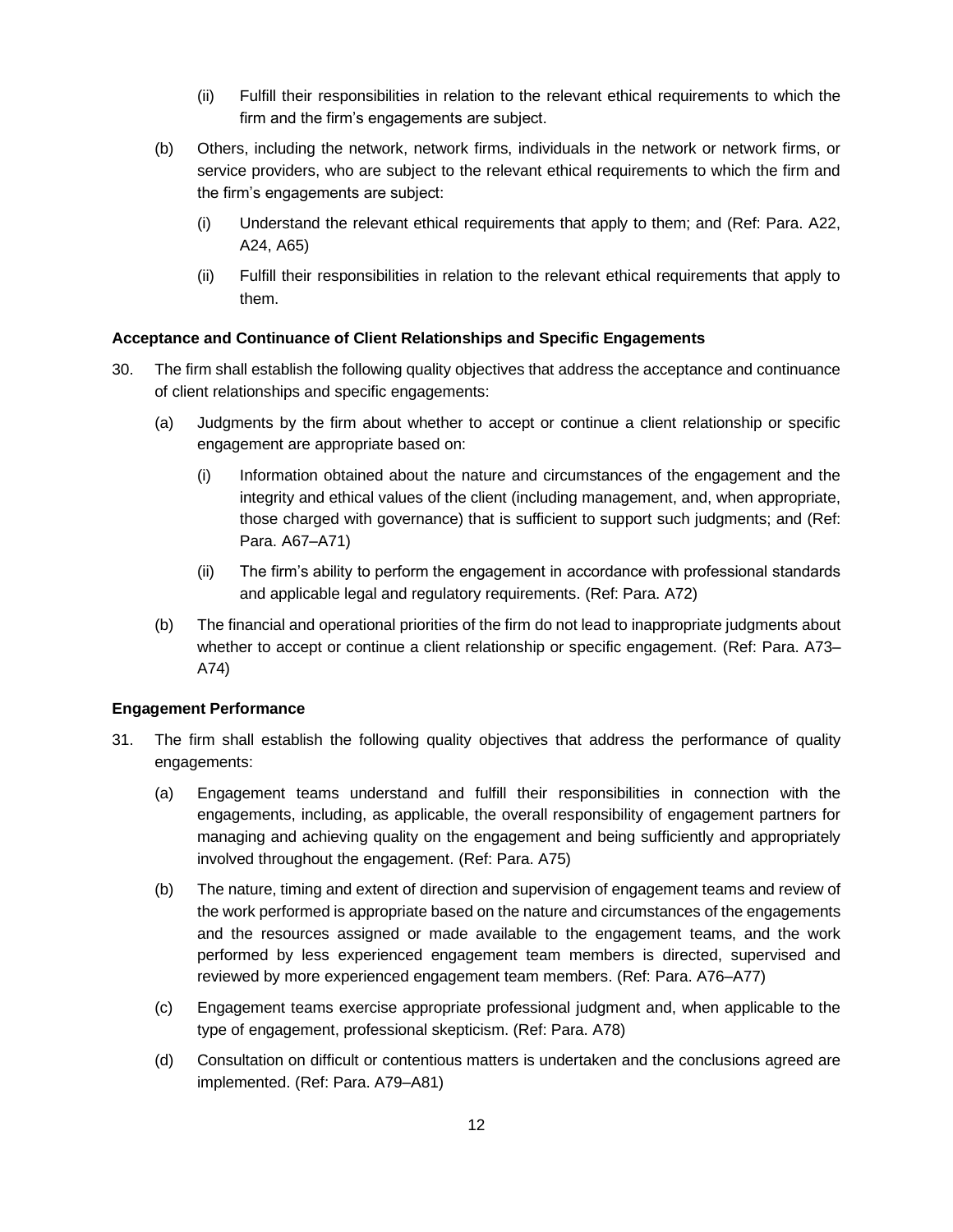- (e) Differences of opinion within the engagement team, or between the engagement team and the engagement quality reviewer or individuals performing activities within the firm's system of quality management are brought to the attention of the firm and resolved. (Ref: Para. A82)
- (f) Engagement documentation is assembled on a timely basis after the date of the engagement report, and is appropriately maintained and retained to meet the needs of the firm and comply with law, regulation, relevant ethical requirements, or professional standards. (Ref: Para. A83– A85)

#### **Resources**

32. The firm shall establish the following quality objectives that address appropriately obtaining, developing, using, maintaining, allocating and assigning resources in a timely manner to enable the design, implementation and operation of the system of quality management: (Ref: Para. A86–A87)

#### *Human Resources*

- (a) Personnel are hired, developed and retained and have the competence and capabilities to: (Ref: Para. A88–A90)
	- (i) Consistently perform quality engagements, including having knowledge or experience relevant to the engagements the firm performs; or
	- (ii) Perform activities or carry out responsibilities in relation to the operation of the firm's system of quality management.
- (b) Personnel demonstrate a commitment to quality through their actions and behaviors, develop and maintain the appropriate competence to perform their roles, and are held accountable or recognized through timely evaluations, compensation, promotion and other incentives. (Ref: Para. A91–A93)
- (c) Individuals are obtained from external sources (i.e., the network, another network firm or a service provider) when the firm does not have sufficient or appropriate personnel to enable the operation of firm's system of quality management or performance of engagements. (Ref: Para. A94)
- (d) Engagement team members are assigned to each engagement, including an engagement partner, who have appropriate competence and capabilities, including being given sufficient time, to consistently perform quality engagements. (Ref: Para. A88–A89, A95–A97)
- (e) Individuals are assigned to perform activities within the system of quality management who have appropriate competence and capabilities, including sufficient time, to perform such activities.

#### *Technological Resources*

(f) Appropriate technological resources are obtained or developed, implemented, maintained, and used, to enable the operation of the firm's system of quality management and the performance of engagements. (Ref: Para. A98–A101, A104)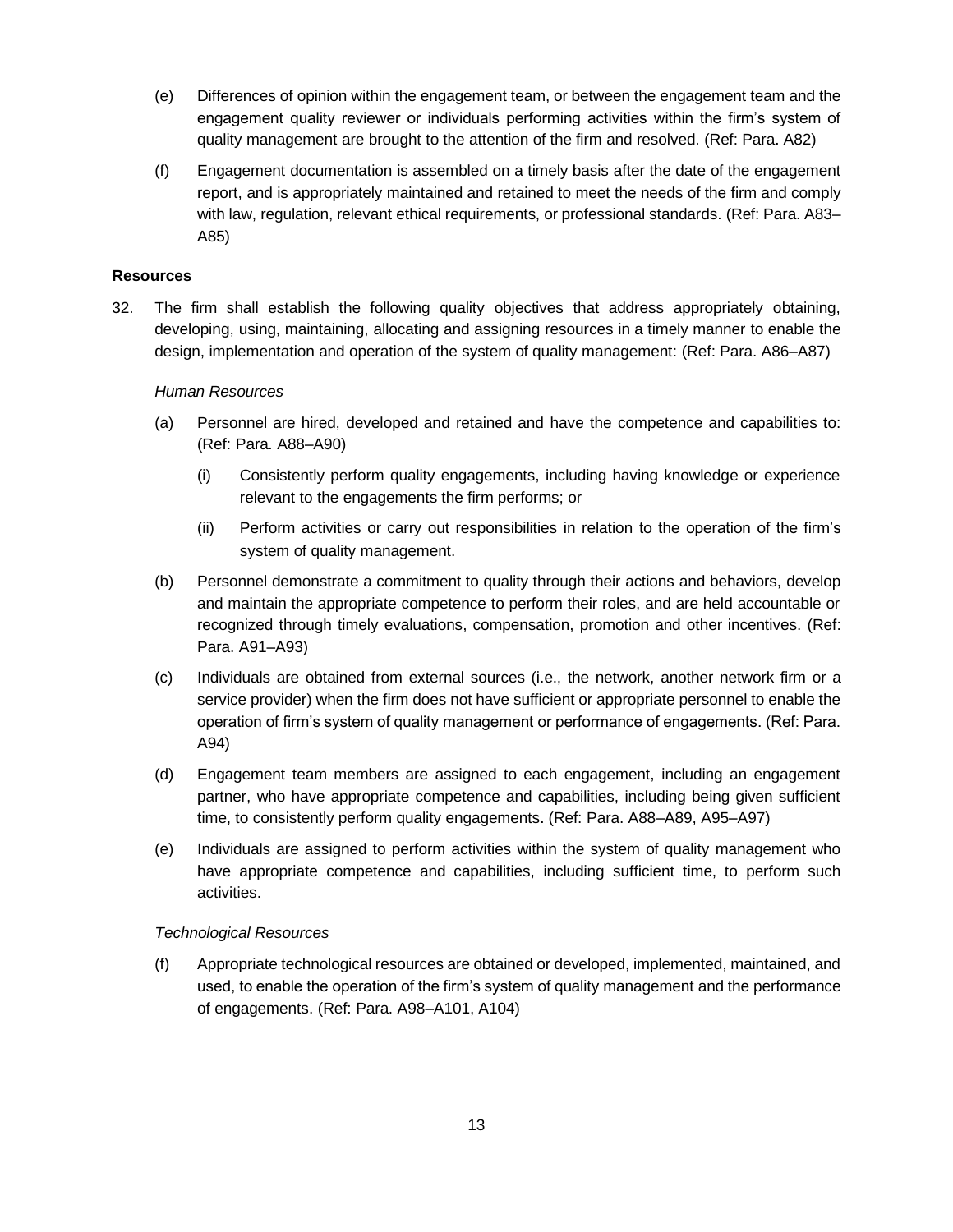#### *Intellectual Resources*

(g) Appropriate intellectual resources are obtained or developed, implemented, maintained, and used, to enable the operation of the firm's system of quality management and the consistent performance of quality engagements, and such intellectual resources are consistent with professional standards and applicable legal and regulatory requirements, where applicable. (Ref: Para. A102–A104)

#### *Service Providers*

(h) Human, technological or intellectual resources from service providers are appropriate for use in the firm's system of quality management and in the performance of engagements, taking into account the quality objectives in paragraph 32 (d), (e), (f) and (g). (Ref: Para. A105–A108)

#### **Information and Communication**

- 33. The firm shall establish the following quality objectives that address obtaining, generating or using information regarding the system of quality management, and communicating information within the firm and to external parties on a timely basis to enable the design, implementation and operation of the system of quality management: (Ref: Para. A109)
	- (a) The information system identifies, captures, processes and maintains relevant and reliable information that supports the system of quality management, whether from internal or external sources. (Ref: Para. A110–A111)
	- (b) The culture of the firm recognizes and reinforces the responsibility of personnel to exchange information with the firm and with one another. (Ref: Para. A112)
	- (c) Relevant and reliable information is exchanged throughout the firm and with engagement teams, including: (Ref: Para. A112)
		- (i) Information is communicated to personnel and engagement teams, and the nature, timing and extent of the information is sufficient to enable them to understand and carry out their responsibilities relating to performing activities within the system of quality management or engagements; and
		- (ii) Personnel and engagement teams communicate information to the firm when performing activities within the system of quality management or engagements.
	- (d) Relevant and reliable information is communicated to external parties, including:
		- (i) Information is communicated by the firm to or within the firm's network or to service providers, if any, enabling the network or service providers to fulfill their responsibilities relating to the network requirements or network services or resources provided by them; and (Ref: Para. A113)
		- (ii) Information is communicated externally when required by law, regulation or professional standards, or to support external parties' understanding of the system of quality management. (Ref: Para. A114–A115)

#### **Specified Responses**

34. In designing and implementing responses in accordance with paragraph 26, the firm shall include the following responses: (Ref: Para. A116)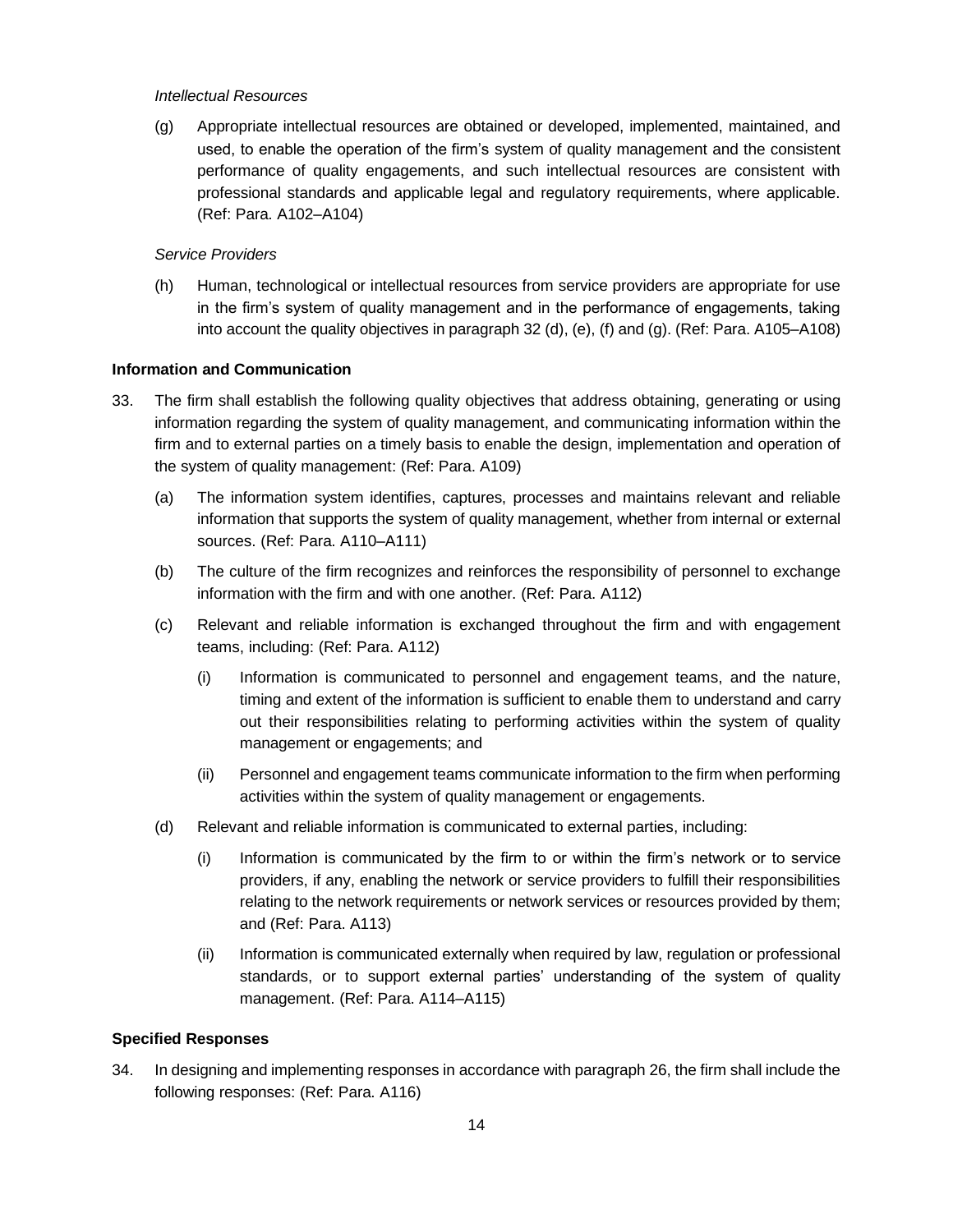- (a) The firm establishes policies or procedures for:
	- (i) Identifying, evaluating and addressing threats to compliance with the relevant ethical requirements; and (Ref: Para. A117)
	- (ii) Identifying, communicating, evaluating and reporting of any breaches of the relevant ethical requirements and appropriately responding to the causes and consequences of the breaches in a timely manner. (Ref: Para. A118–A119)
- (b) The firm obtains, at least annually, a documented confirmation of compliance with independence requirements from all personnel required by relevant ethical requirements to be independent.
- (c) The firm establishes policies or procedures for receiving, investigating and resolving complaints and allegations about failures to perform work in accordance with professional standards and applicable legal and regulatory requirements, or non-compliance with the firm's policies or procedures established in accordance with this SSQM. (Ref: Para. A120–A121)
- (d) The firm establishes policies or procedures that address circumstances when:
	- (i) The firm becomes aware of information subsequent to accepting or continuing a client relationship or specific engagement that would have caused it to decline the client relationship or specific engagement had that information been known prior to accepting or continuing the client relationship or specific engagement; or (Ref: Para. A122–A123)
	- (ii) The firm is obligated by law or regulation to accept a client relationship or specific engagement. (Ref: Para. A123)
- (e) The firm establishes policies or procedures that: (Ref: Para. A124–A126)
	- (i) Require communication with those charged with governance when performing an audit of financial statements of listed entities about how the system of quality management supports the consistent performance of quality audit engagements; (Ref: Para. A127– A129)
	- (ii) Address when it is otherwise appropriate to communicate with external parties about the firm's system of quality management; and (Ref: Para. A130)
	- (iii) Address the information to be provided when communicating externally in accordance with paragraphs  $34(e)(i)$  and  $34(e)(ii)$ , including the nature, timing and extent and appropriate form of communication. (Ref: Para. A131–A132)
- (f) The firm establishes policies or procedures that address engagement quality reviews in accordance with SSQM 2, and require an engagement quality review for:
	- (i) Audits of financial statements of listed entities;
	- (ii) Audits or other engagements for which an engagement quality review is required by law or regulation; and (Ref: Para. A133)
	- (iii) Audits or other engagements for which the firm determines that an engagement quality review is an appropriate response to address one or more quality risk(s). (Ref: Para. A134-A137)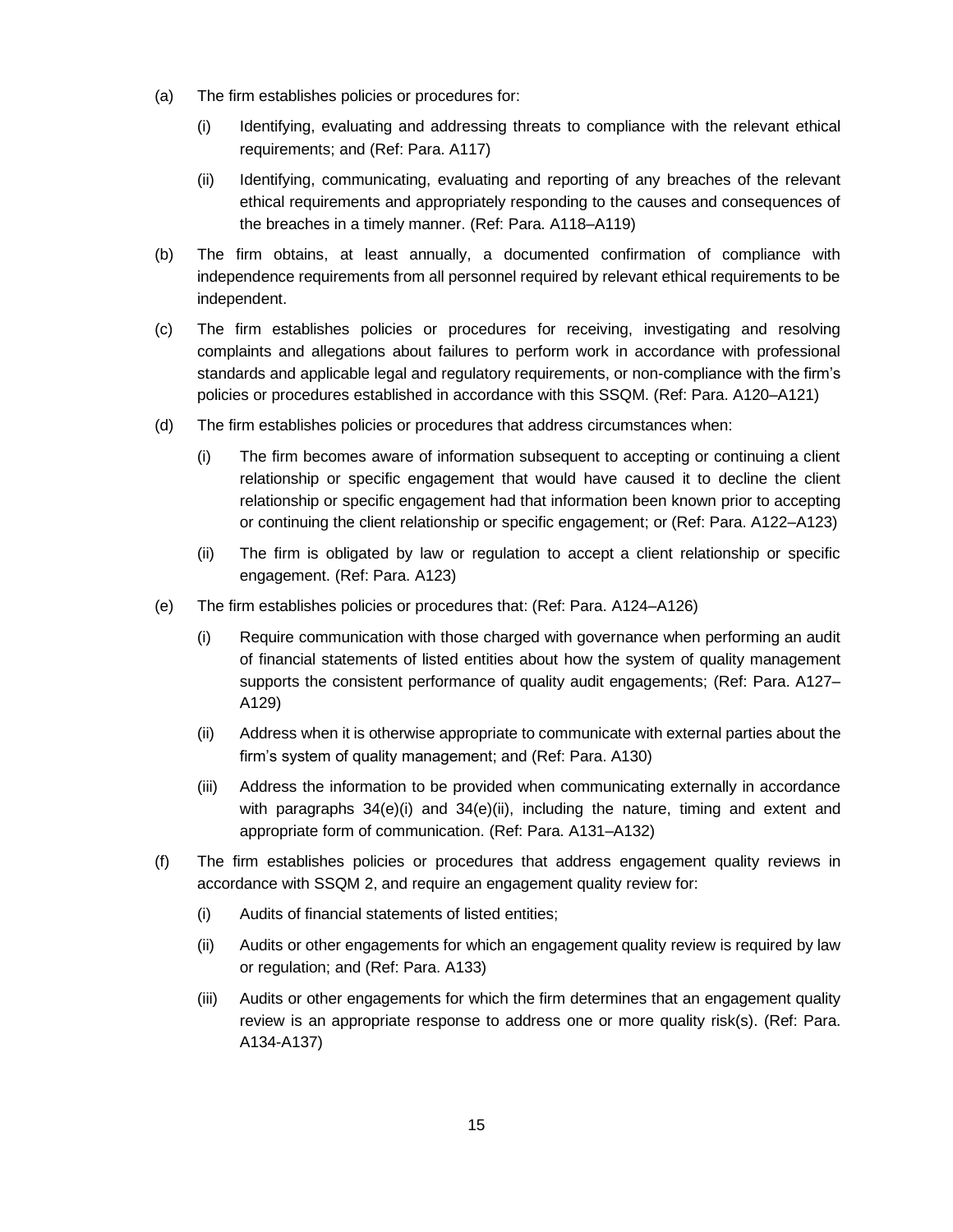#### **Monitoring and Remediation Process**

- 35. The firm shall establish a monitoring and remediation process to: (Ref: Para. A138)
	- (a) Provide relevant, reliable and timely information about the design, implementation and operation of the system of quality management.
	- (b) Take appropriate actions to respond to identified deficiencies such that deficiencies are remediated on a timely basis.

#### *Designing and Performing Monitoring Activities*

- 36. The firm shall design and perform monitoring activities to provide a basis for the identification of deficiencies.
- 37. In determining the nature, timing and extent of the monitoring activities, the firm shall take into account: (Ref: Para. A139–A142)
	- (a) The reasons for the assessments given to the quality risks;
	- (b) The design of the responses;
	- (c) The design of the firm's risk assessment process and monitoring and remediation process; (Ref: Para. A143–A144)
	- (d) Changes in the system of quality management; (Ref: Para. A145)
	- (e) The results of previous monitoring activities, whether previous monitoring activities continue to be relevant in evaluating the firm's system of quality management and whether remedial actions to address previously identified deficiencies were effective; and (Ref: Para. A146– A147)
	- (f) Other relevant information, including complaints and allegations about failures to perform work in accordance with professional standards and applicable legal and regulatory requirements or non-compliance with the firm's policies or procedures established in accordance with this SSQM, information from external inspections and information from service providers. (Ref: Para. A148–A150)
- 38. The firm shall include the inspection of completed engagements in its monitoring activities and shall determine which engagements and engagement partners to select. In doing so, the firm shall: (Ref: Para. A141, A151–A154)
	- (a) Take into account the matters in paragraph 37;
	- (b) Consider the nature, timing and extent of other monitoring activities undertaken by the firm and the engagements and engagement partners subject to such monitoring activities; and
	- (c) Select at least one completed engagement for each engagement partner on a cyclical basis determined by the firm.
- 39. The firm shall establish policies or procedures that:
	- (a) Require the individuals performing the monitoring activities to have the competence and capabilities, including sufficient time, to perform the monitoring activities effectively; and
	- (b) Address the objectivity of the individuals performing the monitoring activities. Such policies or procedures shall prohibit the engagement team members or the engagement quality reviewer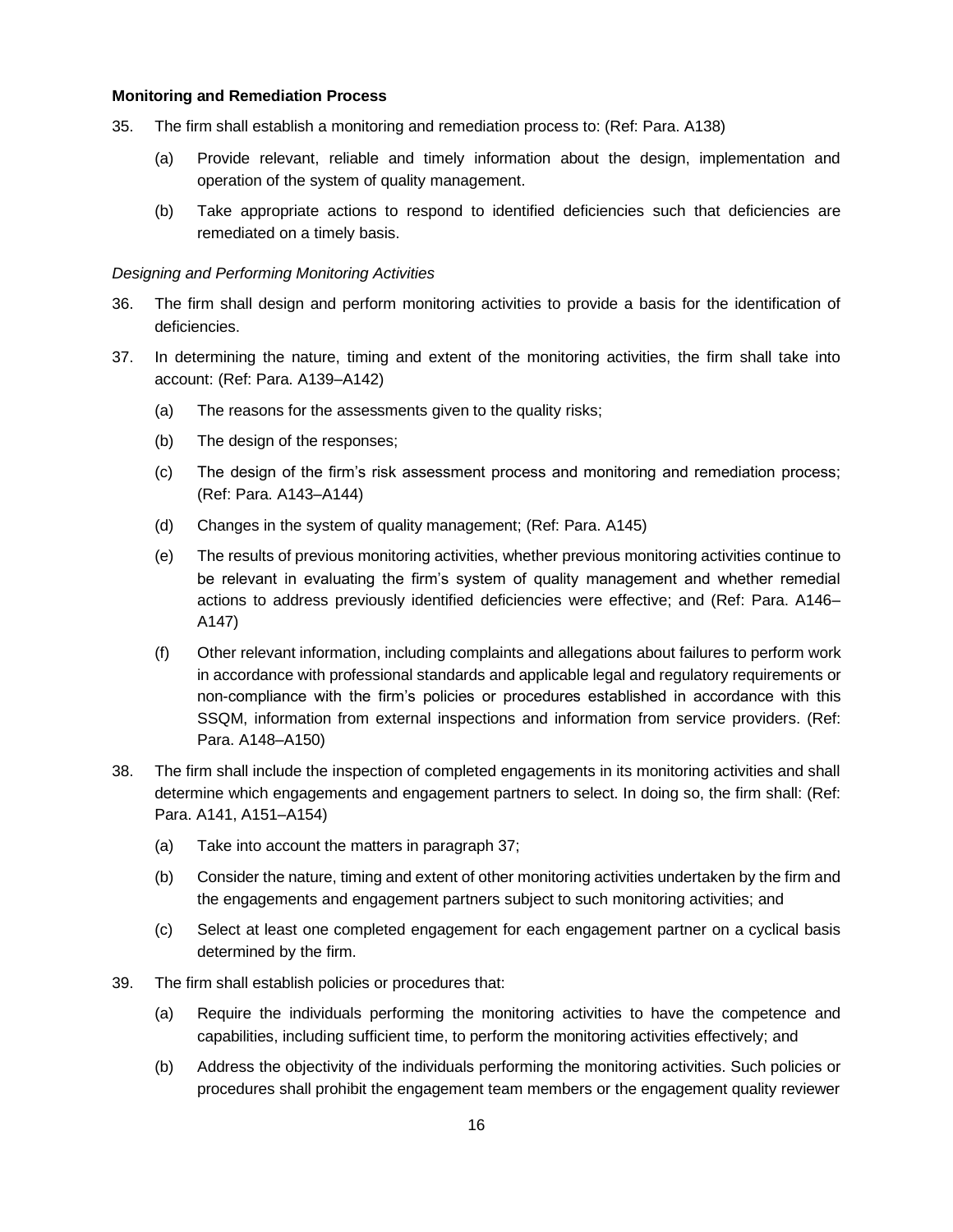of an engagement from performing any inspection of that engagement. (Ref: Para. A155– A156)

## *Evaluating Findings and Identifying Deficiencies*

40. The firm shall evaluate findings to determine whether deficiencies exist, including in the monitoring and remediation process. (Ref: Para. A157–A162)

#### *Evaluating Identified Deficiencies*

- 41. The firm shall evaluate the severity and pervasiveness of identified deficiencies by: (Ref: Para. A161, A163–A164)
	- (a) Investigating the root cause(s) of the identified deficiencies. In determining the nature, timing and extent of the procedures to investigate the root cause(s), the firm shall take into account the nature of the identified deficiencies and their possible severity. (Ref: Para. A165–A169)
	- (b) Evaluating the effect of the identified deficiencies, individually and in aggregate, on the system of quality management.

#### *Responding to Identified Deficiencies*

- 42. The firm shall design and implement remedial actions to address identified deficiencies that are responsive to the results of the root cause analysis. (Ref: Para. A170–A172)
- 43. The individual(s) assigned operational responsibility for the monitoring and remediation process shall evaluate whether the remedial actions:
	- (a) Are appropriately designed to address the identified deficiencies and their related root cause(s) and determine that they have been implemented; and
	- (b) Implemented to address previously identified deficiencies are effective.
- 44. If the evaluation indicates that the remedial actions are not appropriately designed and implemented or are not effective, the individual(s) assigned operational responsibility for the monitoring and remediation process shall take appropriate action to determine that the remedial actions are appropriately modified such that they are effective.

## Findings About a Particular Engagement

- 45. The firm shall respond to circumstances when findings indicate that there is an engagement(s) for which procedures required were omitted during the performance of the engagement(s) or the report issued may be inappropriate. The firm's response shall include: (Ref: Para. A173)
	- (a) Taking appropriate action to comply with relevant professional standards and applicable legal and regulatory requirements; and
	- (b) When the report is considered to be inappropriate, considering the implications and taking appropriate action, including considering whether to obtain legal advice.

#### *Ongoing Communication Related to Monitoring and Remediation*

46. The individual(s) assigned operational responsibility for the monitoring and remediation process shall communicate on a timely basis to the individual(s) assigned ultimate responsibility and accountability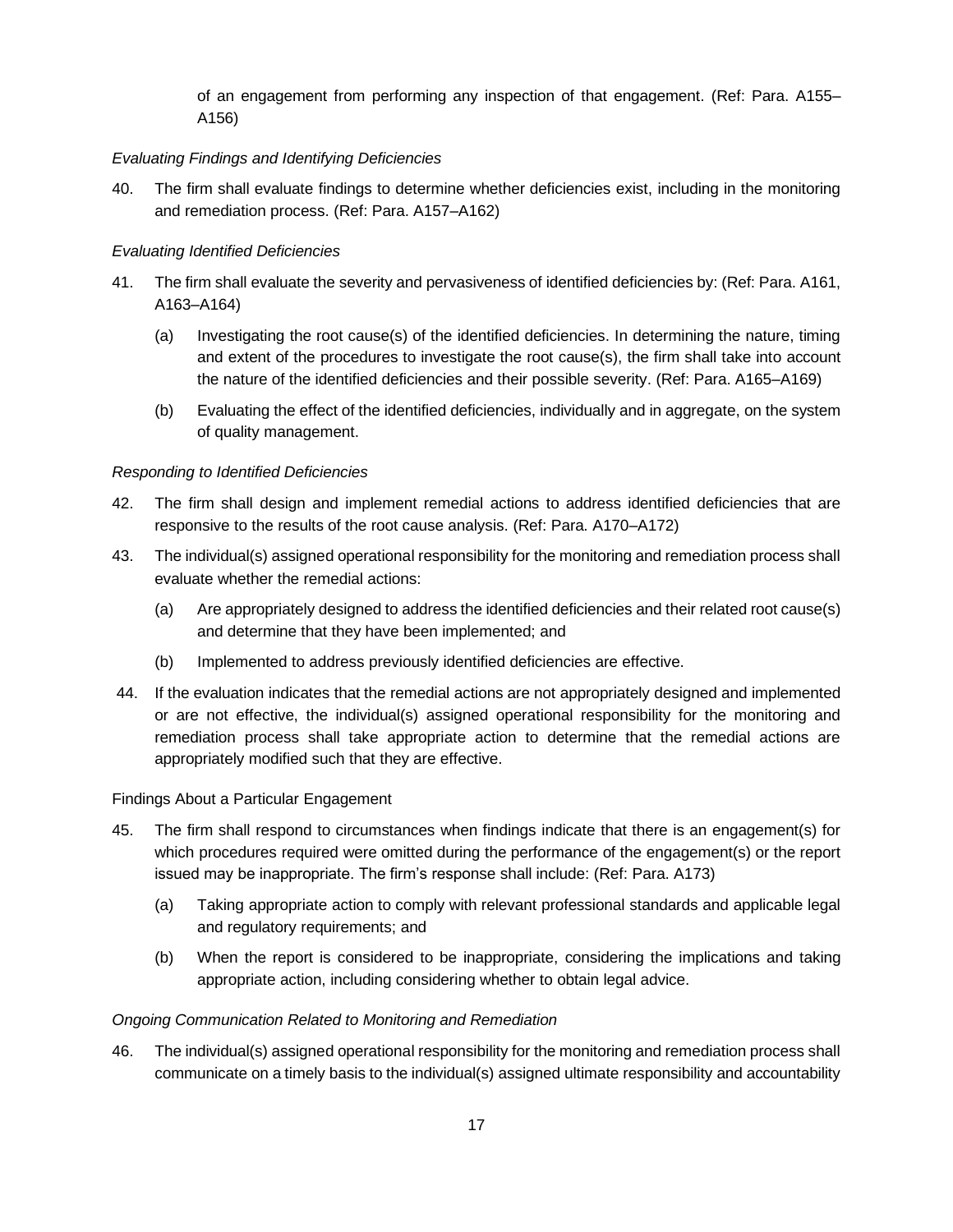for the system of quality management and the individual(s) assigned operational responsibility for the system of quality management: (Ref: Para. A174)

- (a) A description of the monitoring activities performed;
- (b) The identified deficiencies, including the severity and pervasiveness of such deficiencies; and
- (c) The remedial actions to address the identified deficiencies.
- 47. The firm shall communicate the matters described in paragraph 46 to engagement teams and other individuals assigned activities within the system of quality management to enable them to take prompt and appropriate action in accordance with their responsibilities.

#### **Network Requirements or Network Services**

- 48. When the firm belongs to a network, the firm shall understand, when applicable: (Ref: Para. A19, A175)
	- (a) The requirements established by the network regarding the firm's system of quality management, including requirements for the firm to implement or use resources or services designed or otherwise provided by or through the network (i.e., network requirements);
	- (b) Any services or resources provided by the network that the firm chooses to implement or use in the design, implementation or operation of the firm's system of quality management (i.e., network services); and
	- (c) The firm's responsibilities for any actions that are necessary to implement the network requirements or use network services. (Ref: Para. A176)

The firm remains responsible for its system of quality management, including professional judgments made in the design, implementation and operation of the system of quality management. The firm shall not allow compliance with the network requirements or use of network services to contravene the requirements of this SSQM. (Ref: Para. A177)

- 49. Based on the understanding obtained in paragraph 48, the firm shall:
	- (a) Determine how the network requirements or network services are relevant to, and are taken into account in, the firm's system of quality management, including how they are to be implemented; and (Ref: Para. A178)
	- (b) Evaluate whether and, if so, how the network requirements or network services need to be adapted or supplemented by the firm to be appropriate for use in its system of quality management. (Ref: Para. A179–A180)

#### *Monitoring Activities Undertaken by the Network on the Firm's System of Quality Management*

- 50. In circumstances when the network performs monitoring activities relating to the firm's system of quality management, the firm shall:
	- (a) Determine the effect of the monitoring activities performed by the network on the nature, timing and extent of the firm's monitoring activities performed in accordance with paragraphs 36–38;
	- (b) Determine the firm's responsibilities in relation to the monitoring activities, including any related actions by the firm; and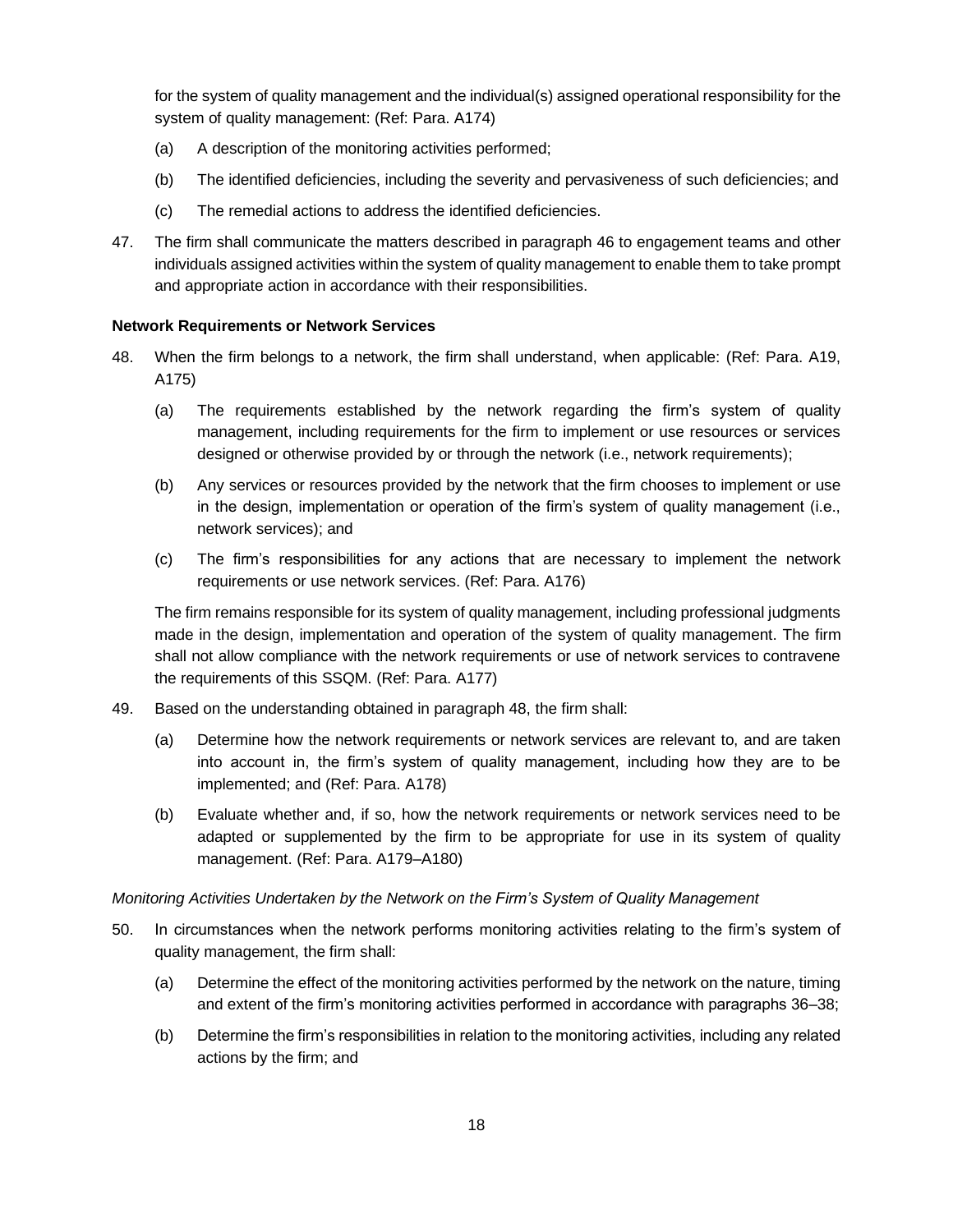(c) As part of evaluating findings and identifying deficiencies in paragraph 40, obtain the results of the monitoring activities from the network in a timely manner. (Ref: Para. A181)

## *Monitoring Activities Undertaken by the Network Across the Network Firms*

- 51. The firm shall:
	- (a) Understand the overall scope of the monitoring activities undertaken by the network across the network firms, including monitoring activities to determine that network requirements have been appropriately implemented across the network firms, and how the network will communicate the results of its monitoring activities to the firm;
	- (b) At least annually, obtain information from the network about the overall results of the network's monitoring activities across the network firms, if applicable, and: (Ref: Para. A182–A184)
		- (i) Communicate the information to engagement teams and other individuals assigned activities within the system of quality management, as appropriate, to enable them to take prompt and appropriate action in accordance with their responsibilities; and
		- (ii) Consider the effect of the information on the firm's system of quality management.

## *Deficiencies in Network Requirements or Network Services Identified by the Firm*

- 52. If the firm identifies a deficiency in the network requirements or network services, the firm shall: (Ref: Para. A185)
	- (a) Communicate to the network relevant information about the identified deficiency; and
	- (b) In accordance with paragraph 42, design and implement remedial actions to address the effect of the identified deficiency in the network requirements or network services. (Ref: Para. A186)

## **Evaluating the System of Quality Management**

- 53. The individual(s) assigned ultimate responsibility and accountability for the system of quality management shall evaluate, on behalf of the firm, the system of quality management. The evaluation shall be undertaken as of a point in time, and performed at least annually. (Ref: Para. A187–A189)
- 54. Based on the evaluation, the individual(s) assigned ultimate responsibility and accountability for the system of quality management shall conclude, on behalf of the firm, one of the following: (Ref: Para. A190, A195)
	- (a) The system of quality management provides the firm with reasonable assurance that the objectives of the system of quality management are being achieved; (Ref: Para. A191)
	- (b) Except for matters related to identified deficiencies that have a severe but not pervasive effect on the design, implementation and operation of the system of quality management, the system of quality management provides the firm with reasonable assurance that the objectives of the system of quality management are being achieved; or (Ref: Para. A192)
	- (c) The system of quality management does not provide the firm with reasonable assurance that the objectives of the system of quality management are being achieved. (Ref: Para. A192– A194)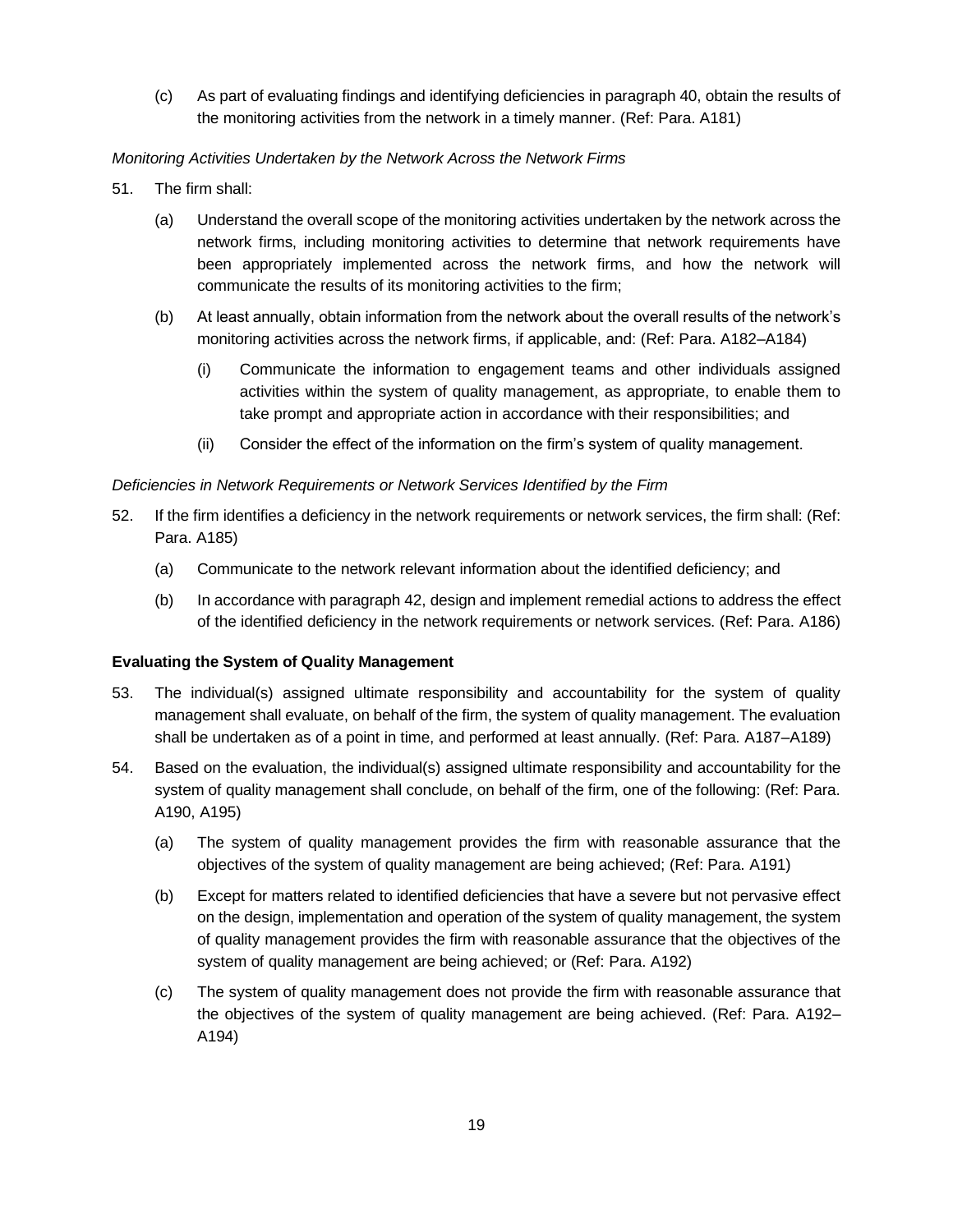- 55. If the individual(s) assigned ultimate responsibility and accountability for the system of quality management reaches the conclusion described in paragraph 54(b) or 54(c), the firm shall: (Ref: Para. A196)
	- (a) Take prompt and appropriate action; and
	- (b) Communicate to:
		- (i) Engagement teams and other individuals assigned activities within the system of quality management to the extent that it is relevant to their responsibilities; and (Ref: Para. A197)
		- (ii) External parties in accordance with the firm's policies or procedures required by paragraph 34(e). (Ref: Para. A198)
- 56. The firm shall undertake periodic performance evaluations of the individual(s) assigned ultimate responsibility and accountability for the system of quality management, and the individual(s) assigned operational responsibility for the system of quality management. In doing so, the firm shall take into account the evaluation of the system of quality management. (Ref: Para. A199–A201)

#### **Documentation**

- 57. The firm shall prepare documentation of its system of quality management that is sufficient to: (Ref: Para. A202–A204)
	- (a) Support a consistent understanding of the system of quality management by personnel, including an understanding of their roles and responsibilities with respect to the system of quality management and the performance of engagements;
	- (b) Support the consistent implementation and operation of the responses; and
	- (c) Provide evidence of the design, implementation and operation of the responses, to support the evaluation of the system of quality management by the individual(s) assigned ultimate responsibility and accountability for the system of quality management.
- 58. In preparing documentation, the firm shall include:
	- (a) The identification of the individual(s) assigned ultimate responsibility and accountability for the system of quality management and operational responsibility for the system of quality management;
	- (b) The firm's quality objectives and quality risks; (Ref: Para. A205)
	- (c) A description of the responses and how the firm's responses address the quality risks;
	- (d) Regarding the monitoring and remediation process:
		- (i) Evidence of the monitoring activities performed;
		- (ii) The evaluation of findings, and identified deficiencies and their related root cause(s);
		- (iii) Remedial actions to address identified deficiencies and the evaluation of the design and implementation of such remedial actions; and
		- (iv) Communications about monitoring and remediation; and
	- (e) The basis for the conclusion reached pursuant to paragraph 54.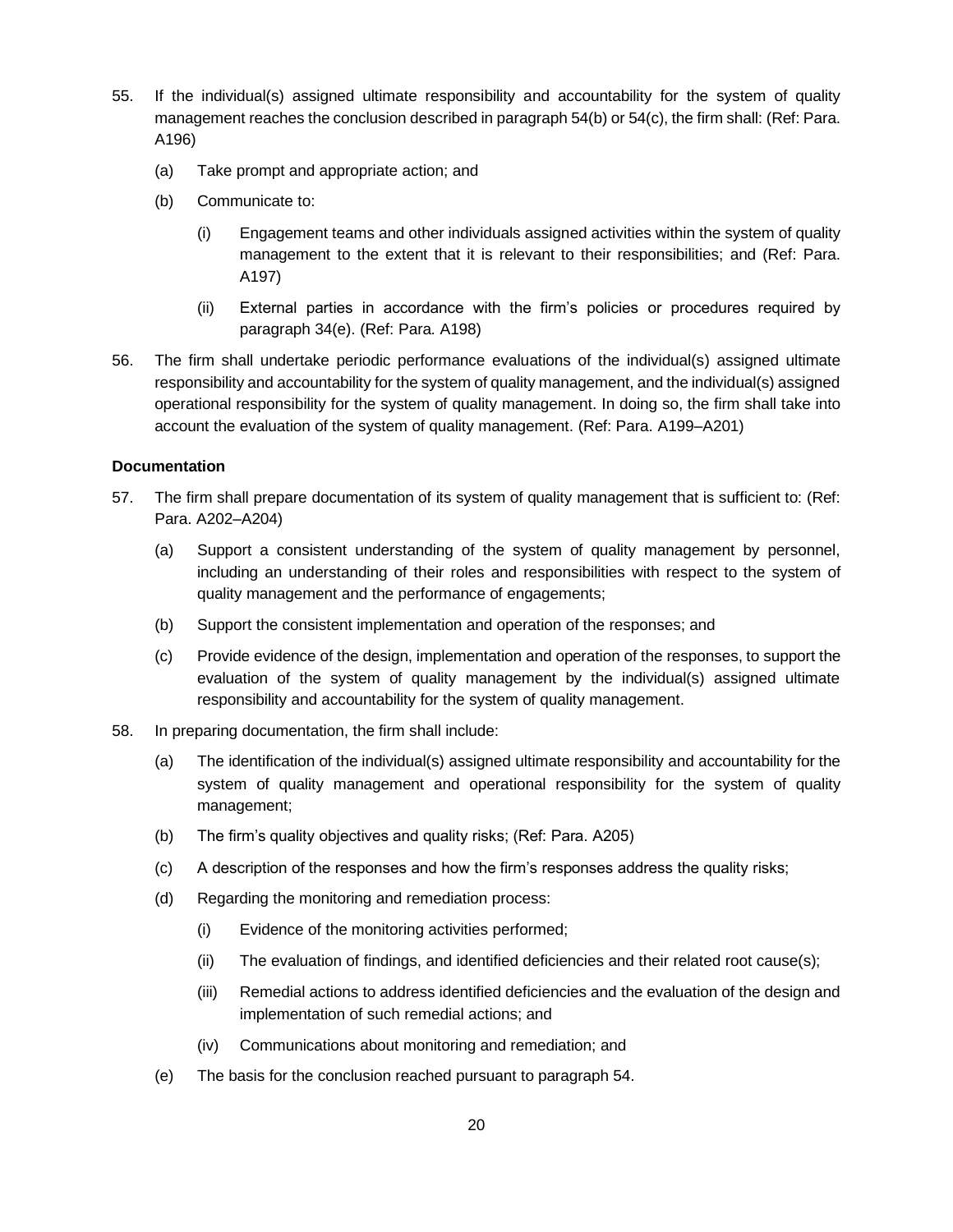- 59. The firm shall document the matters in paragraph 58 as they relate to network requirements or network services and the evaluation of the network requirements or network services in accordance with paragraph 49(b). (Ref: Para. A206)
- 60. The firm shall establish a period of time for the retention of documentation for the system of quality management that is sufficient to enable the firm to monitor the design, implementation and operation of the firm's system of quality management, or for a longer period if required by law or regulation.

## **Application and Other Explanatory Material**

## **Scope of this SSQM** (Ref: Para. 3–4)

- A1. Other pronouncements of the ISCA, including SSRE 2400 (Revised)<sup>5</sup> and SSAE 3000 (Revised),<sup>6</sup> also establish requirements for the engagement partner for the management of quality at the engagement level.
- A2. The ISCA Code<sup>7</sup> contains requirements and application material for professional accountants that enable professional accountants to meet their responsibility to act in the public interest. As indicated in paragraph 15, in the context of engagement performance as described in this SSQM, the consistent performance of quality engagements forms part of the professional accountant's responsibility to act in the public interest.

## **The Firm's System of Quality Management** (Ref: Para. 6–9)

- A3. The firm may use different terminology or frameworks to describe the components of its system of quality management.
- A4. Examples of the interconnected nature of the components include the following:
	- The firm's risk assessment process sets out the process the firm is required to follow in implementing a risk-based approach across the system of quality management.
	- The governance and leadership component establishes the environment that supports the system of quality management.
	- The resources and information and communication components enable the design, implementation and operation of the system of quality management.
	- The monitoring and remediation process is a process designed to monitor the entire system of quality management. The results of the monitoring and remediation process provide information that is relevant to the firm's risk assessment process.
	- There may be relationships between specific matters, for example, certain aspects of relevant ethical requirements are relevant to accepting and continuing client relationships and specific engagements.
- A5. Reasonable assurance is obtained when the system of quality management reduces to an acceptably low level the risk that the objectives stated in paragraph 14(a) and (b) are not achieved. Reasonable

<sup>5</sup> Singapore Standard on Review Engagements (SSRE) 2400 (Revised), *Engagements to Review Historical Financial Statements*

<sup>6</sup> Singapore Standard on Assurance Engagements (SSAE) 3000 (Revised), *Assurance Engagements Other than Audits or Reviews of Historical Financial Information*

<sup>7</sup> The Institute of Singapore Chartered Accountants' Ethics Pronouncement (EP) 100 (Revised on 14 August 2020) *Code of Professional Conduct and Ethics* (ISCA Code)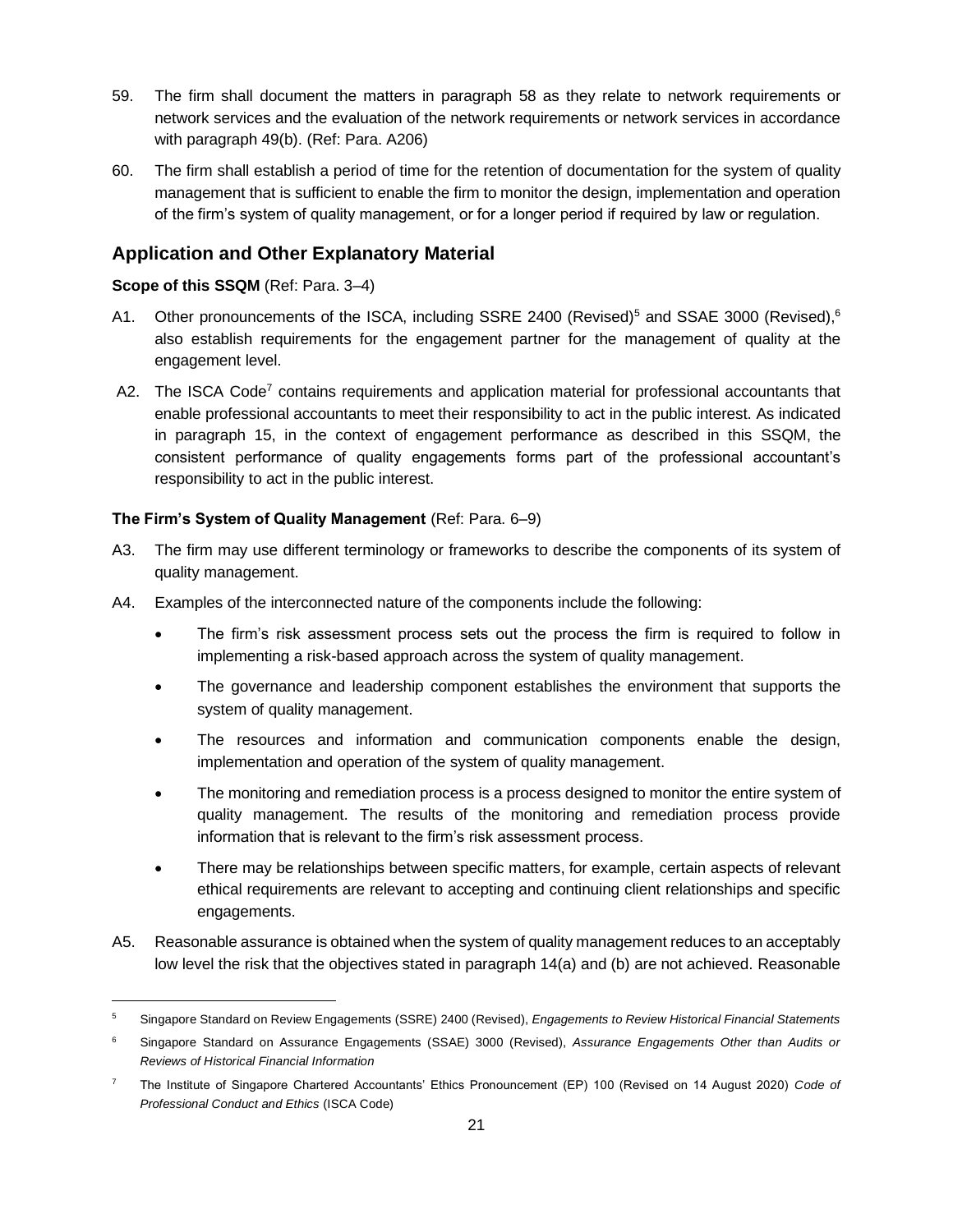assurance is not an absolute level of assurance, because there are inherent limitations of a system of quality management. Such limitations include that human judgment in decision making can be faulty and that breakdowns in a firm's system of quality management may occur, for example, due to human error or behavior or failures in information technology (IT) applications.

#### **Authority of this SSQM** (Ref: Para. 12)

- A6. The objective of this SSQM provides the context in which the requirements of this SSQM are set, establishes the desired outcome of this SSQM and is intended to assist the firm in understanding what needs to be accomplished and, where necessary, the appropriate means of doing so.
- A7. The requirements of this SSQM are expressed using "shall."
- A8. Where necessary, the application and other explanatory material provides further explanation of the requirements and guidance for carrying them out. In particular, it may:
	- Explain more precisely what a requirement means or is intended to cover; and
	- Include examples that illustrate how the requirements might be applied.

While such guidance does not in itself impose a requirement, it is relevant to the proper application of the requirements. The application and other explanatory material may also provide background information on matters addressed in this SSQM. Where appropriate, additional considerations specific to public sector audit organizations are included within the application and other explanatory material. These additional considerations assist in the application of the requirements in this SSQM. They do not, however, limit or reduce the responsibility of the firm to apply and comply with the requirements in this SSQM.

A9. This SSQM includes, under the heading "Definitions," a description of the meanings attributed to certain terms for purposes of this SSQM. These definitions are provided to assist in the consistent application and interpretation of this SSQM, and are not intended to override definitions that may be established for other purposes, whether in law, regulation or otherwise. The Glossary of Terms relating to Singapore Standards issued by the ISCA includes the terms defined in this SSQM. The Glossary of Terms also includes descriptions of other terms found in the SSQMs to assist in common and consistent interpretation and translation.

#### **Definitions**

*Deficiency* (Ref: Para. 16(a))

- A10. The firm identifies deficiencies through evaluating findings. A deficiency may arise from a finding, or a combination of findings.
- A11. When a deficiency is identified as a result of a quality risk, or combination of quality risks, not being identified or properly assessed, the response(s) to address such quality risk(s) may also be absent, or not appropriately designed or implemented.
- A12. The other aspects of the system of quality management consist of the requirements in this SSQM addressing:
	- Assigning responsibilities (paragraphs 20–22);
	- The firm's risk assessment process;
	- The monitoring and remediation process; and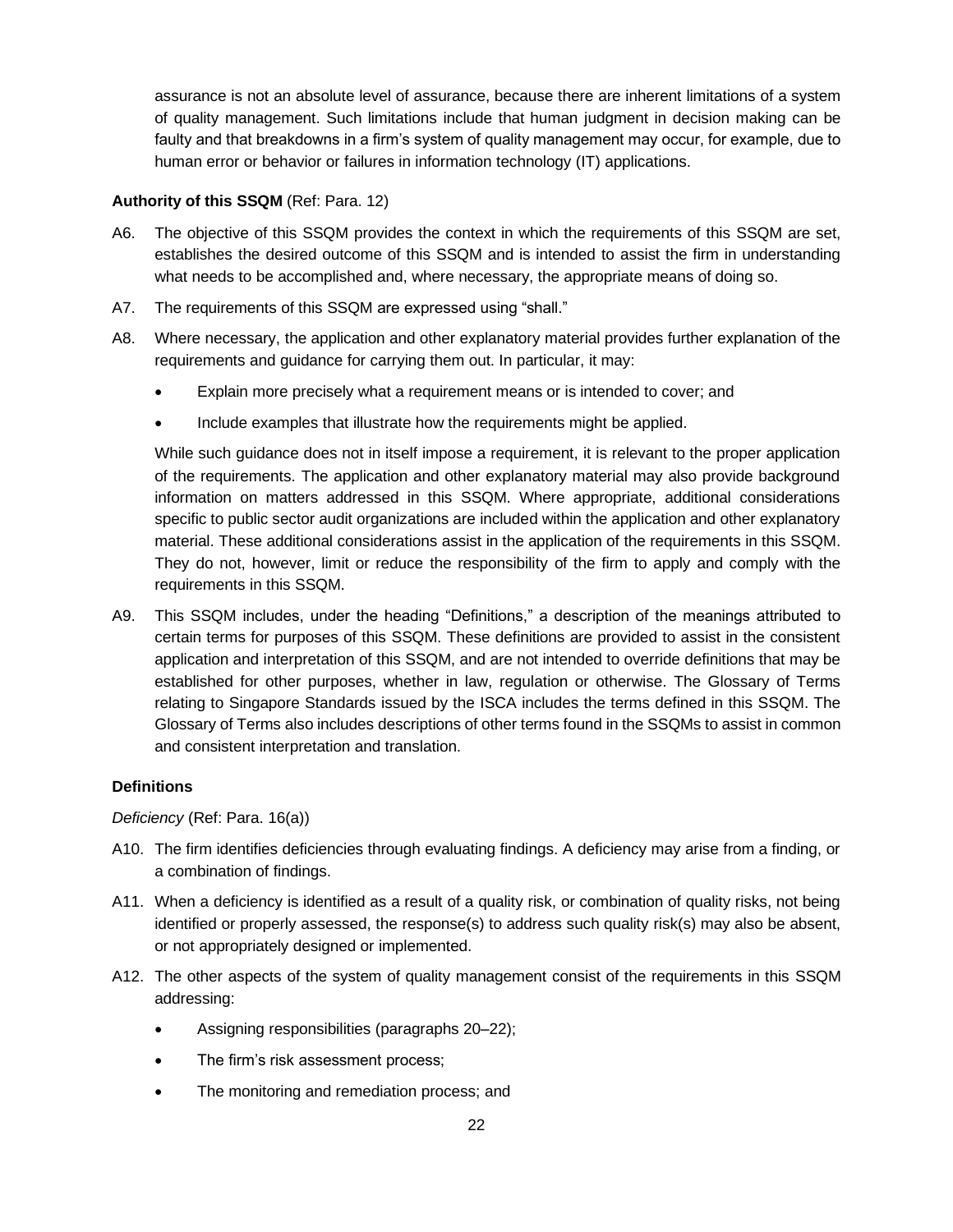• The evaluation of the system of quality management.

*Examples of deficiencies related to other aspects of the system of quality management*

- The firm's risk assessment process fails to identify information that indicates changes in the nature and circumstances of the firm and its engagements and the need to establish additional quality objectives, or modify the quality risks or responses.
- The firm's monitoring and remediation process is not designed or implemented in a manner that:
	- $\circ$  Provides relevant, reliable and timely information about the design, implementation and operation of the system of quality management.
	- o Enables the firm to take appropriate actions to respond to identified deficiencies such that deficiencies are remediated on a timely basis.
- The individual(s) assigned ultimate responsibility and accountability for the system of quality management does not undertake the annual evaluation of the system of quality management.

## *Engagement Team* (Ref: Para. 16(f))

A13. SSA 220 (Revised)<sup>8</sup> provides guidance in applying the definition of engagement team in the context of an audit of financial statements.

*External Inspections* (Ref: Para. 16(g))

A14. In some circumstances, an external oversight authority may undertake other types of inspections, for example, thematic reviews that focus on, for a selection of firms, particular aspects of audit engagements or firm-wide practices.

*Findings* (Ref: Para. 16(h))

- A15. As part of accumulating findings from monitoring activities, external inspections and other relevant sources, the firm may identify other observations about the firm's system of quality management, such as positive outcomes or opportunities for the firm to improve, or further enhance, the system of quality management. Paragraph A158 explains how other observations may be used by the firm in the system of quality management.
- A16. Paragraph A148 provides examples of information from other relevant sources.
- A17. Monitoring activities include monitoring at the engagement level, such as inspection of engagements. Furthermore, external inspections and other relevant sources may include information that relates to specific engagements. As a result, information about the design, implementation and operation of the system of quality management includes engagement-level findings that may be indicative of findings in relation to the system of quality management.

*Firm* (Ref: Para. 16(i))

A18. The definition of "firm" in relevant ethical requirements may differ from the definition set out in this SSQM.

<sup>8</sup> SSA 220 (Revised), paragraphs A15–A25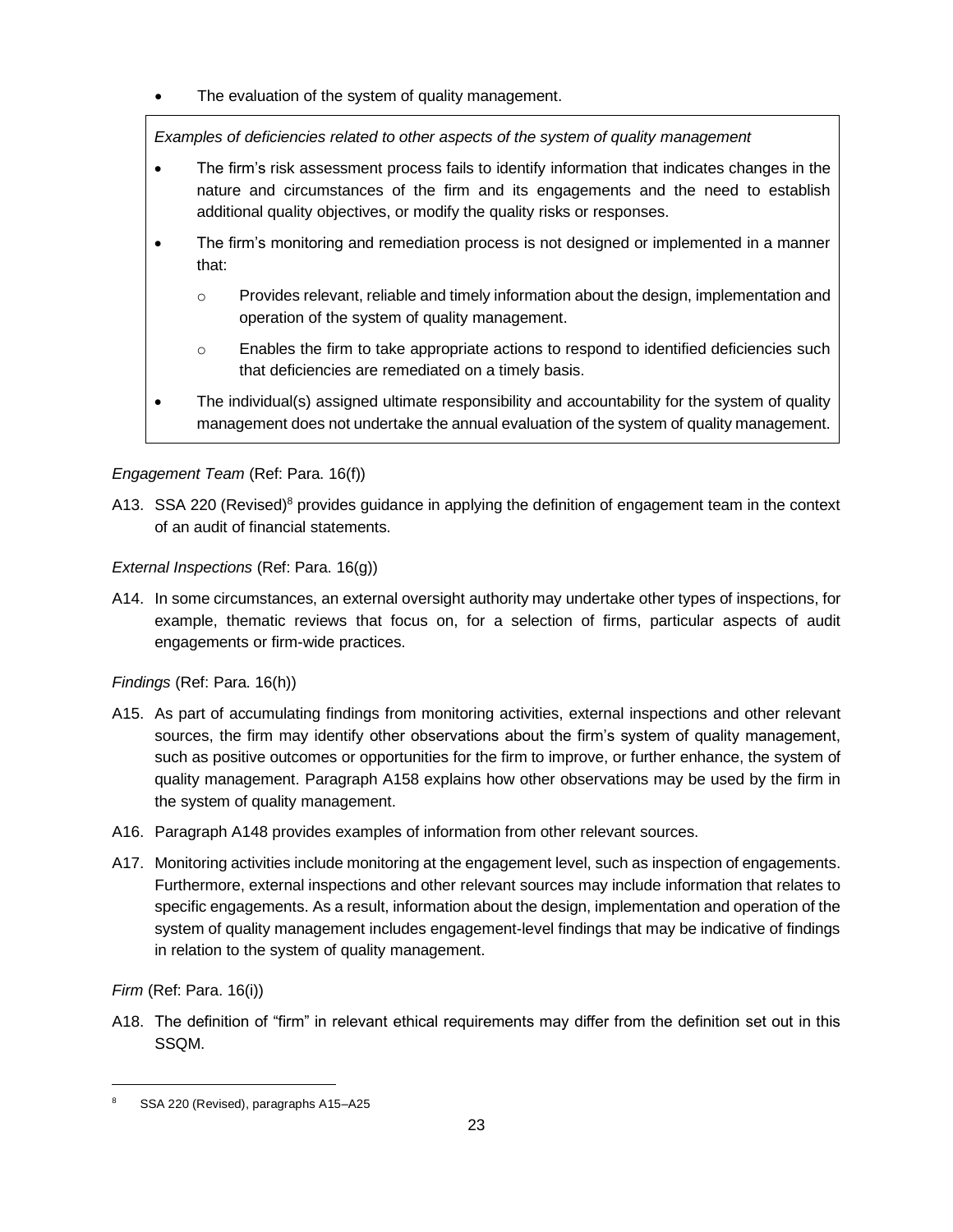*Network* (Ref: Para. 16(l), 48)

- A19. Networks and the firms within the network may be structured in a variety of ways. For example, in the context of a firm's system of quality management:
	- The network may establish requirements for the firm related to its system of quality management, or provide services that are used by the firm in its system of quality management or in the performance of engagements;
	- Other firms within the network may provide services (e.g., resources) that are used by the firm in its system of quality management or in the performance of engagements; or
	- Other structures or organizations within the network may establish requirements for the firm related to its system of quality management, or provide services.

For the purposes of this SSQM, any network requirements or network services that are obtained from the network, another firm within the network or another structure or organization in the network are considered "network requirements or network services."

#### *Personnel* (Ref: Para. 16(n))

- A20. In addition to personnel (i.e., individuals in the firm), the firm may use individuals external to the firm in performing activities in the system of quality management or in the performance of engagements. For example, individuals external to the firm may include individuals from other network firms (e.g., individuals in a service delivery center of a network firm) or individuals employed by a service provider (e.g., a component auditor from another firm not within the firm's network).
- A21. Personnel also includes partners and staff in other structures of the firm, such as a service delivery center in the firm.

#### *Relevant Ethical Requirements* (Ref: Para. 16(t), 29)

- A22. The relevant ethical requirements that are applicable in the context of a system of quality management may vary, depending on the nature and circumstances of the firm and its engagements. The term "professional accountant" may be defined in relevant ethical requirements. For example, the ISCA Code defines the term "professional accountant" and further explains the scope of provisions in the ISCA Code that apply to individual professional accountants in public practice and their firms.
- A23. The ISCA Code addresses circumstances when law or regulation precludes the professional accountant from complying with certain parts of the ISCA Code. It further acknowledges that some jurisdictions might have provisions in law or regulation that differ from or go beyond those set out in the ISCA Code and that professional accountants in those jurisdictions need to be aware of those differences and comply with the more stringent provisions, unless prohibited by law or regulation.
- A24. Various provisions of the relevant ethical requirements may apply only to individuals in the context of the performance of engagements and not the firm itself. For example:
	- Part 2 of the ISCA Code applies to individuals who are professional accountants in public practice when they are performing professional activities pursuant to their relationship with the firm, whether as a contractor, employee or owner, and may be relevant in the context of the performance of engagements.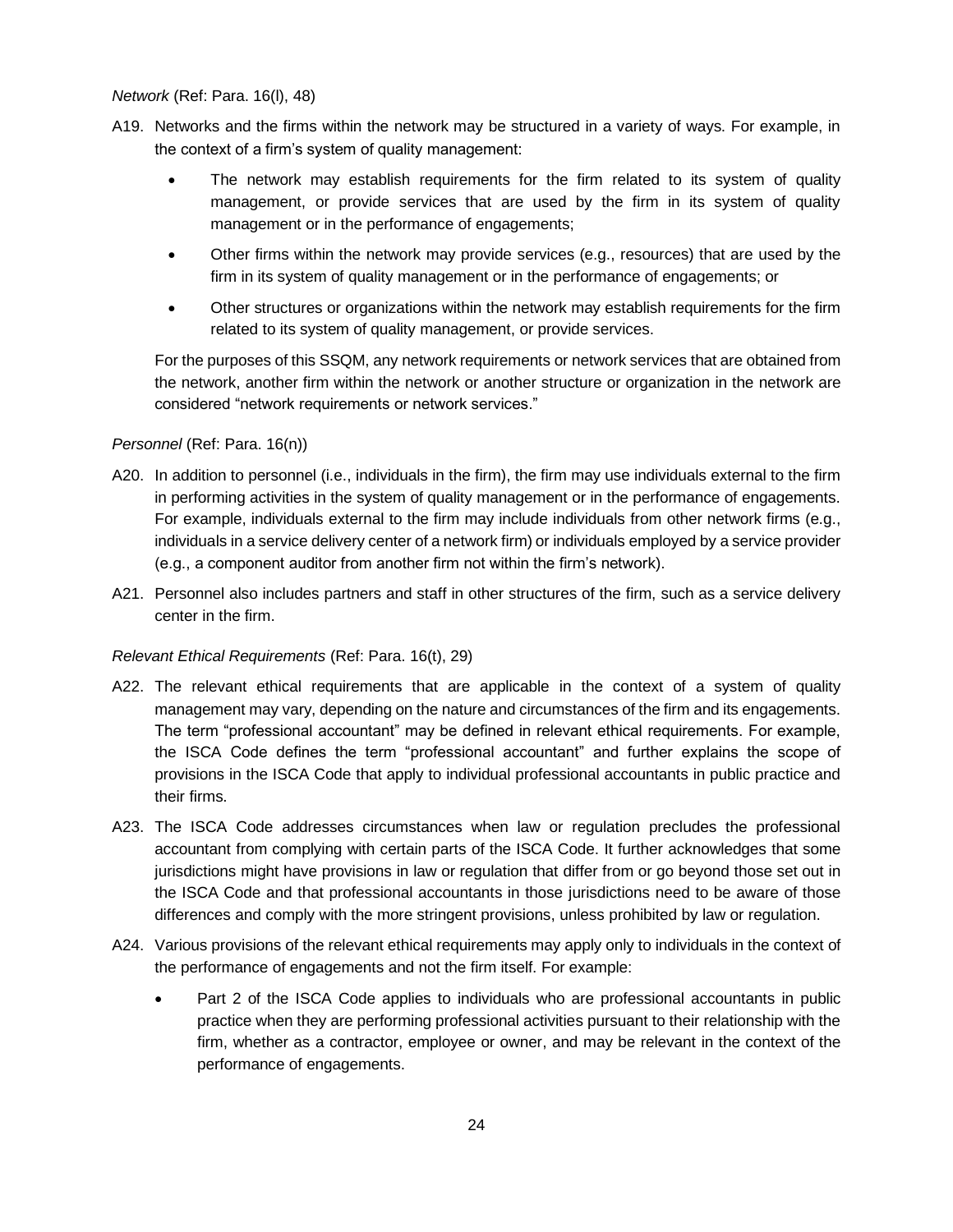• Certain requirements in Parts 3 and 4 of the ISCA Code also apply to individuals who are professional accountants in public practice when they are performing professional activities for clients.

Compliance with such relevant ethical requirements by individuals may need to be addressed by the firm's system of quality management.

*Example of relevant ethical requirements that are applicable only to individuals and not the firm, and which relate to the performance of engagements*

Part 2 of the ISCA Code addresses pressure to breach the fundamental principles, and includes requirements that an individual shall not:

- Allow pressure from others to result in a breach of compliance with the fundamental principles; or
- Place pressure on others that the accountant knows, or has reason to believe, would result in the other individuals breaching the fundamental principles.

For example, circumstances may arise when, in performing an engagement, an individual considers that the engagement partner or another senior member of the engagement team has pressured them to breach the fundamental principles.

## *Response* (Ref: Para. 16(u))

- A25. Policies are implemented through the actions of personnel and other individuals whose actions are subject to the policies (including engagement teams), or through their restraint from taking actions that would conflict with the firm's policies.
- A26. Procedures may be mandated, through formal documentation or other communications, or may result from behaviors that are not mandated but are rather conditioned by the firm's culture. Procedures may be enforced through the actions permitted by IT applications, or other aspects of the firm's IT environment.
- A27. If the firm uses individuals external to the firm in the system of quality management or in the performance of engagements, different policies or procedures may need to be designed by the firm to address the actions of the individuals. SSA 220 (Revised)<sup>9</sup> provides guidance when different policies or procedures may need to be designed by the firm to address the actions of individuals external to the firm in the context of an audit of financial statements.

## *Service Provider (Ref: Para. 16(v))*

A28. Service providers include component auditors from other firms not within the firm's network.

## **Applying, and Complying with, Relevant Requirements** (Ref: Para. 17)

A29. *Examples of when a requirement of this SSQM may not be relevant to the firm*

• The firm is a sole practitioner. For example, the requirements addressing the organizational structure and assigning roles, responsibilities and authority within the firm, direction, supervision and review and addressing differences of opinion may not be relevant.

SSA 220 (Revised), paragraphs A23-A25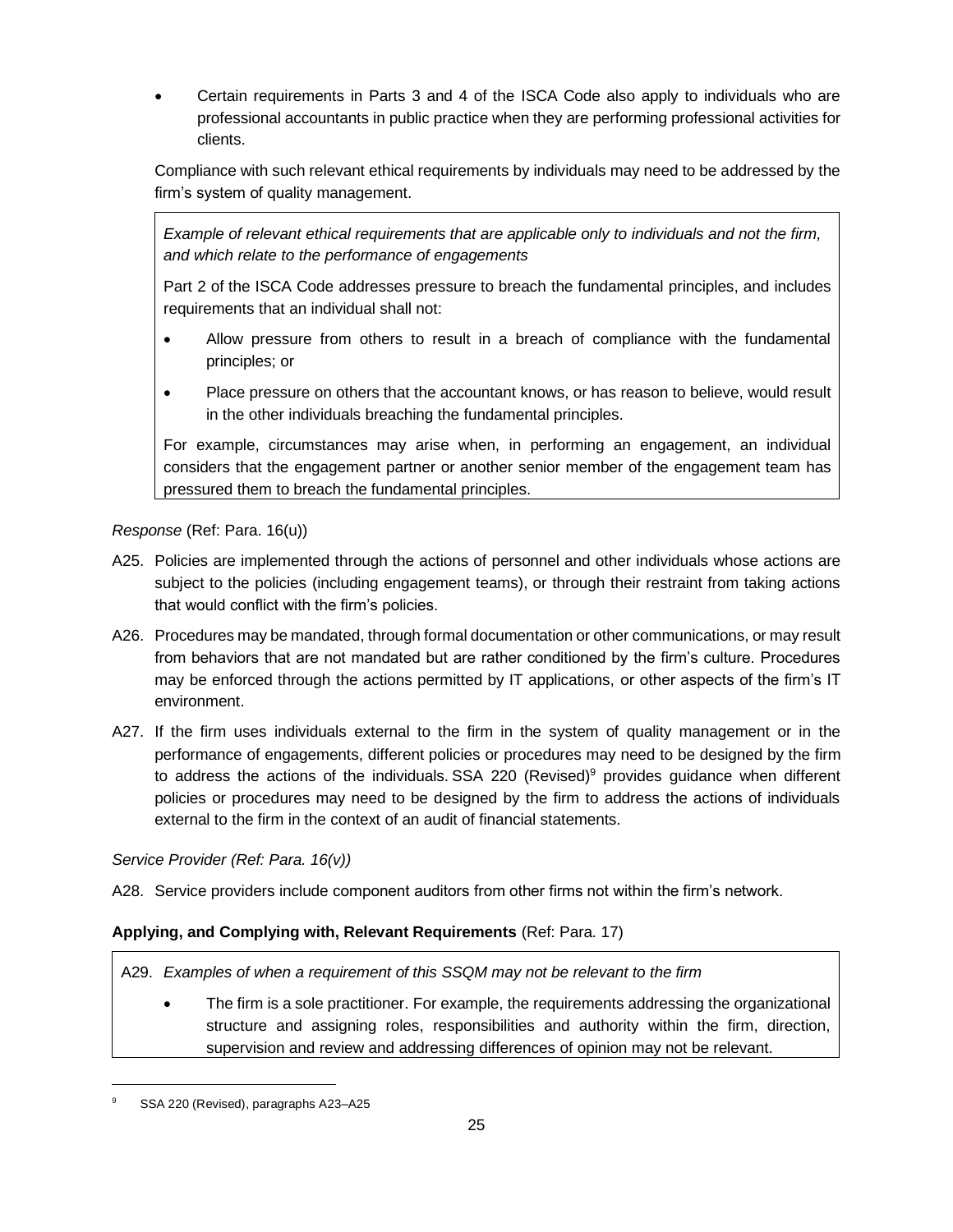• The firm only performs engagements that are related services engagements. For example, if the firm is not required to maintain independence for related services engagements, the requirement to obtain a documented confirmation of compliance with independence requirements from all personnel would not be relevant.

#### **System of Quality Management**

*Design, Implement and Operate a System of Quality Management* (Ref: Para. 19)

- A30. Quality management is not a separate function of the firm; it is the integration of a culture that demonstrates a commitment to quality with the firm's strategy, operational activities and business processes. As a result, designing the system of quality management and the firm's operational activities and business processes in an integrated manner may promote a harmonious approach to managing the firm, and enhance the effectiveness of quality management.
- A31. The quality of professional judgments exercised by the firm is likely to be enhanced when individuals making such judgments demonstrate an attitude that includes an inquiring mind, which involves:
	- Considering the source, relevance and sufficiency of information obtained about the system of quality management, including information related to the nature and circumstances of the firm and its engagements; and
	- Being open and alert to a need for further investigation or other action.

#### *Responsibilities* (Ref: Para. 20–21, 28(d))

- A32. The governance and leadership component includes a quality objective that the firm has an organizational structure and assignment of roles, responsibilities and authority that is appropriate to enable the design, implementation and operation of the firm's system of quality management.
- A33. Notwithstanding the assignment of responsibilities related to the system of quality management in accordance with paragraph 20, the firm remains ultimately responsible for the system of quality management and holding individuals responsible and accountable for their assigned roles. For example, in accordance with paragraphs 53 and 54, although the firm assigns the evaluation of the system of quality management and conclusion thereon to the individual(s) assigned ultimate responsibility and accountability for the system of quality management, the firm is responsible for the evaluation and conclusion.
- A34. An individual(s) assigned responsibility for the matters in paragraph 20 is typically a partner of the firm so that they have appropriate influence and authority within the firm, as required by paragraph 21. However, based on the legal structure of the firm, there may be circumstances when an individual(s) may not be a partner of the firm but the individual(s) has the appropriate influence and authority within the firm to perform their assigned role because of formal arrangements made by the firm or the firm's network.
- A35. How the firm assigns roles, responsibilities and authority within the firm may vary and law or regulation may impose certain requirements for the firm that affect the leadership and management structure or their assigned responsibilities. An individual(s) assigned responsibility for a matter(s) in paragraph 20 may further assign roles, procedures, tasks or actions to other individuals to assist them in fulfilling their responsibilities. However, an individual(s) assigned responsibility for a matter(s) in paragraph 20 remains responsible and accountable for the responsibilities assigned to them.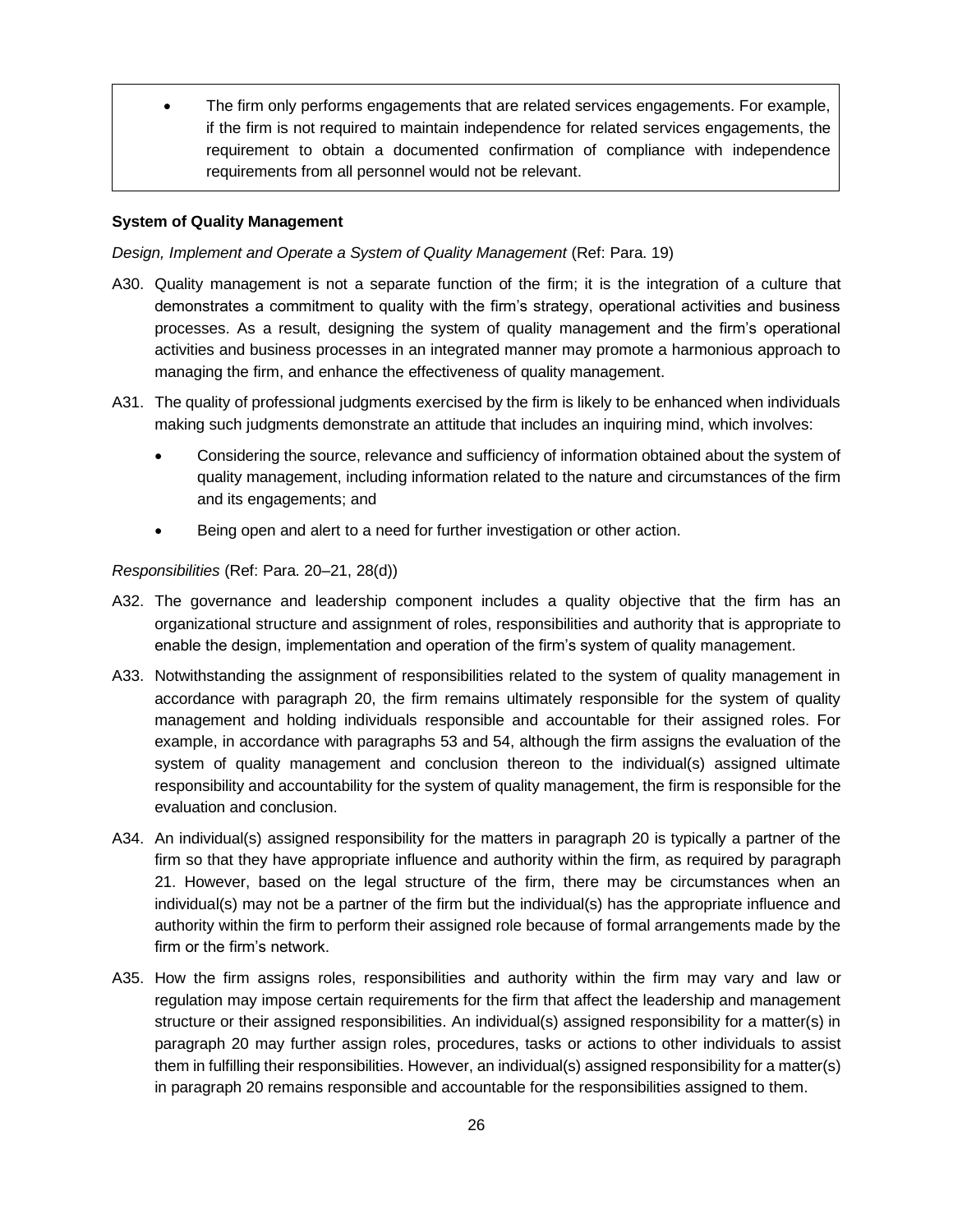*Scalability example to demonstrate how assigning roles and responsibilities may be undertaken*

- In a less complex firm, ultimate responsibility and accountability for the system of quality management may be assigned to a single managing partner with sole responsibility for the oversight of the firm. This individual may also assume responsibility for all aspects of the system of quality management, including operational responsibility for the system of quality management, compliance with independence requirements and the monitoring and remediation process.
- In a more complex firm, there may be multiple levels of leadership that reflect the organizational structure of the firm, and the firm may have an independent governing body that has non-executive oversight of the firm, which may comprise external individuals. Furthermore, the firm may assign operational responsibility for specific aspects of the system of quality management beyond those specified in paragraph 20(c), such as operational responsibility for compliance with ethical requirements or operational responsibility for managing a service line.
- A36. Compliance with independence requirements is essential to the performance of audits, or reviews of financial statements, or other assurance engagements, and is an expectation of stakeholders relying on the firm's reports. The individual(s) assigned operational responsibility for compliance with independence requirements is ordinarily responsible for the oversight of all matters related to independence so that a robust and consistent approach is designed and implemented by the firm to deal with independence requirements.
- A37. Law, regulation or professional standards may establish additional requirements for an individual assigned responsibility for a matter(s) in paragraph 20, such as requirements for professional licensing, professional education or continuing professional development.
- A38. The appropriate experience and knowledge for the individual(s) assigned operational responsibility for the system of quality management ordinarily includes an understanding of the firm's strategic decisions and actions and experience with the firm's business operations.

#### **The Firm's Risk Assessment Process** (Ref: Para. 23)

A39. How the firm designs the firm's risk assessment process may be affected by the nature and circumstances of the firm, including how the firm is structured and organized.

*Scalability examples to demonstrate how the firm's risk assessment process may differ*

- In a less complex firm, the individual(s) assigned operational responsibility for the system of quality management may have a sufficient understanding of the firm and its engagements to undertake the risk assessment process. Furthermore, the documentation of the quality objectives, quality risks and responses may be less extensive than for a more complex firm (e.g., it may be documented in a single document).
- In a more complex firm, there may be a formal risk assessment process, involving multiple individuals and numerous activities. The process may be centralized (e.g., the quality objectives, quality risks and responses are established centrally for all business units, functions and service lines) or decentralized (e.g., the quality objectives, quality risks and responses are established at a business unit, function or service line level, with the outputs combined at the firm level). The firm's network may also provide the firm with quality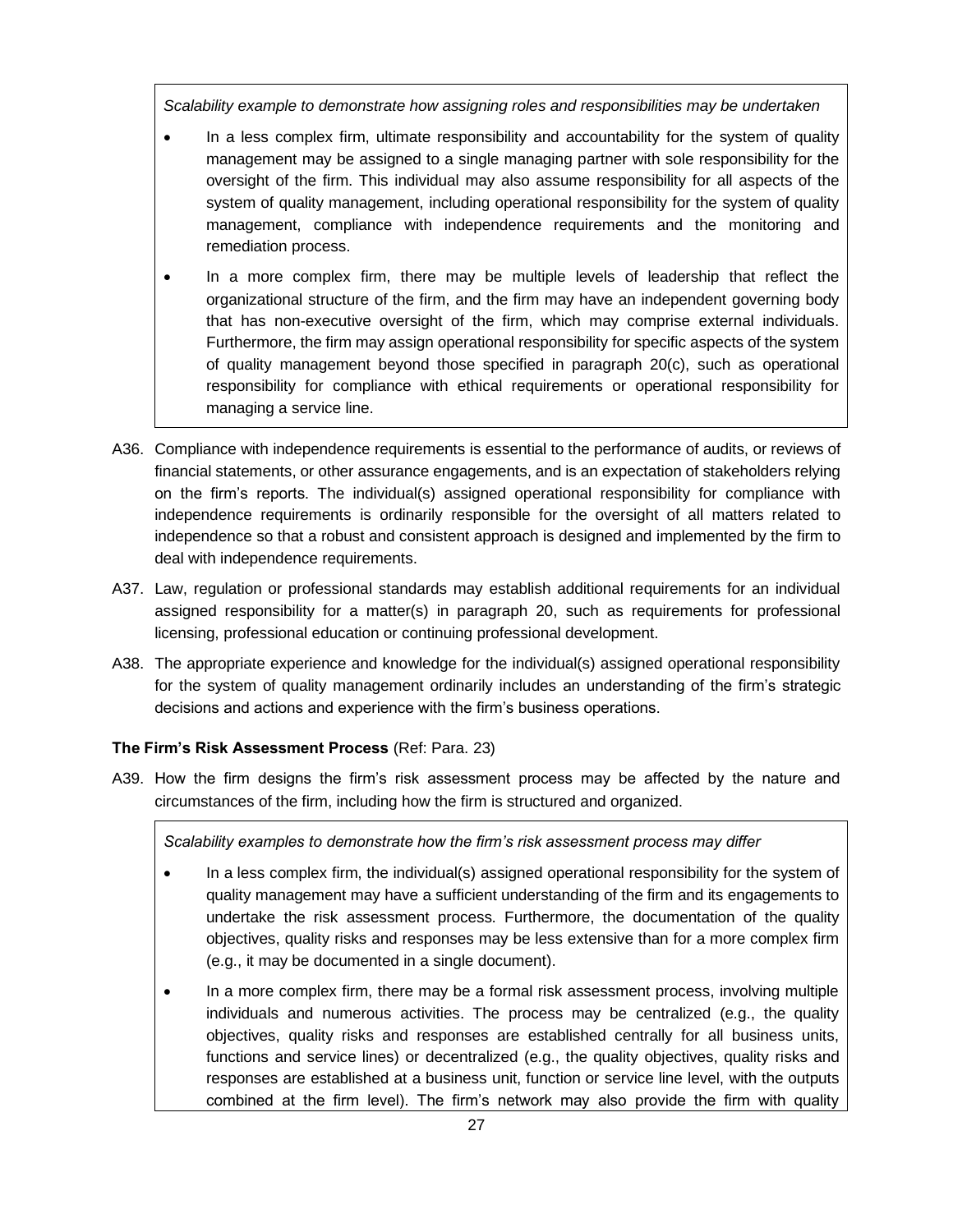objectives, quality risks and responses to be included in the firm's system of quality management.

- A40. The process of establishing quality objectives, identifying and assessing quality risks and designing and implementing responses is iterative, and the requirements of this SSQM are not intended to be addressed in a linear manner. For example:
	- In identifying and assessing quality risks, the firm may determine that an additional quality objective(s) needs to be established.
	- When designing and implementing responses, the firm may determine that a quality risk was not identified and assessed.
- A41. Information sources that enable the firm to establish quality objectives, identify and assess quality risks and design and implement responses form part of the firm's information and communication component and include:
	- The results of the firm's monitoring and remediation process (see paragraphs 42 and A171).
	- Information from the network or service providers, including:
		- $\circ$  Information about network requirements or network services (see paragraph 48); and
		- $\circ$  Other information from the network, including information about the results of monitoring activities undertaken by the network across the network firms (see paragraphs 50–51).

Other information, both internal or external, may also be relevant to the firm's risk assessment process, such as:

- Information regarding complaints and allegations about failures to perform work in accordance with professional standards and applicable legal and regulatory requirements, or noncompliance with the firm's policies or procedures established in accordance with this SSQM.
- The results of external inspections.
- Information from regulators about the entities for whom the firm performs engagements which is made available to the firm, such as information from a securities regulator about an entity for whom the firm performs engagements (e.g., irregularities in the entity's financial statements or non-compliance with securities regulation).
- Changes in the system of quality management that affect other aspects of the system, for example, changes in the firm's resources.
- Other external sources, such as regulatory actions and litigation against the firm or other firms in the jurisdiction that may highlight areas for the firm to consider.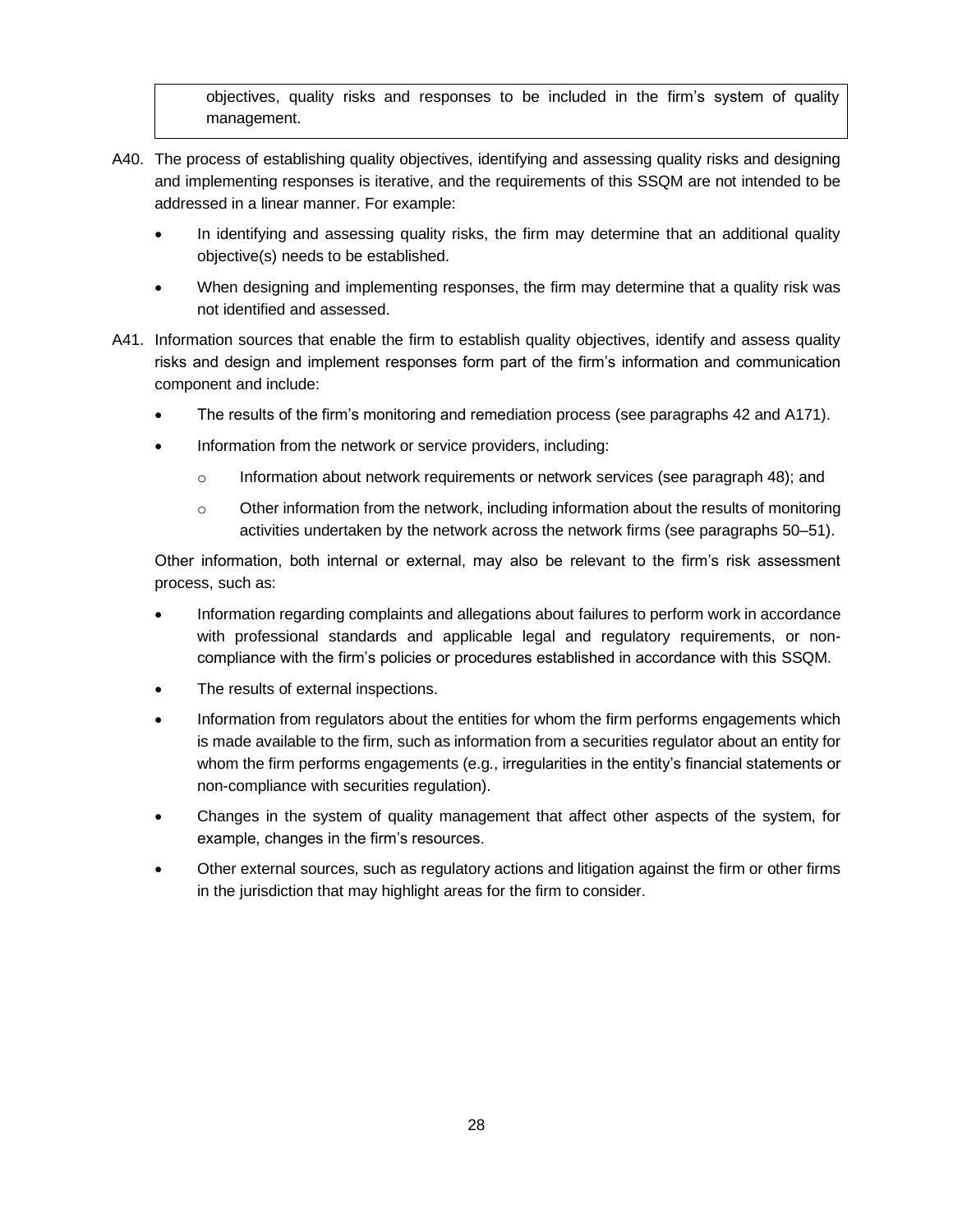#### *Establish Quality Objectives* (Ref: Para. 24)

- A42. Law, regulation or professional standards may establish requirements that give rise to additional quality objectives. For example, a firm may be required by law or regulation to appoint non-executive individuals to the firm's governance structure and the firm considers it necessary to establish additional quality objectives to address the requirements.
- A43. The nature and circumstances of the firm and its engagements may be such that the firm may not find it necessary to establish additional quality objectives.
- A44. The firm may establish sub-objectives to enhance the firm's identification and assessment of quality risks, and design and implementation of responses.

## *Identify and Assess Quality Risks* (Ref: Para. 25)

- A45. There may be other conditions, events, circumstances, actions or inactions not described in paragraph 25(a) that may adversely affect the achievement of a quality objective.
- A46. A risk arises from how, and the degree to which, a condition, event, circumstance, action or inaction may adversely affect the achievement of a quality objective. Not all risks meet the definition of a quality risk. Professional judgment assists the firm in determining whether a risk is a quality risk, which is based on the firm's consideration of whether there is a reasonable possibility of the risk occurring, and individually, or in combination with other risks, adversely affecting the achievement of one or more quality objectives.

| Examples of the firm's understanding of the<br>conditions, events, circumstances, actions<br>or inactions that may adversely affect the<br>achievement of the quality objectives                                                                                                   | Examples of quality risks that may arise                                                                                                                                                                                                                                                                                                                                                                                                                                                                                                    |
|------------------------------------------------------------------------------------------------------------------------------------------------------------------------------------------------------------------------------------------------------------------------------------|---------------------------------------------------------------------------------------------------------------------------------------------------------------------------------------------------------------------------------------------------------------------------------------------------------------------------------------------------------------------------------------------------------------------------------------------------------------------------------------------------------------------------------------------|
| strategic and<br>operational<br>The<br>actions,<br>and<br>business<br>decisions<br>processes and business model of the<br>firm: The firm's overall financial goals<br>are overly dependent on the extent of<br>services provided by the firm not<br>within the scope of this SSQM. | In the context of governance and leadership, this<br>may give rise to a number of quality risks such as:<br>Resources are allocated or assigned in a<br>$\bullet$<br>manner that prioritizes the services not within<br>the scope of this SSQM and may negatively<br>affect the quality of engagements within the<br>scope of this SSQM.<br>Decisions about financial and operational<br>priorities do not fully or adequately consider<br>the importance of quality in the performance<br>of engagements within the scope of this<br>SSQM. |
| The characteristics and management<br>style of leadership: The firm is a<br>smaller firm with a few engagement<br>partners with shared authority.                                                                                                                                  | In the context of governance and leadership, this<br>may give rise to a number of quality risks such as:<br>Leadership's<br>responsibilities<br>and<br>$\bullet$<br>accountability for quality are not clearly<br>defined and assigned.                                                                                                                                                                                                                                                                                                     |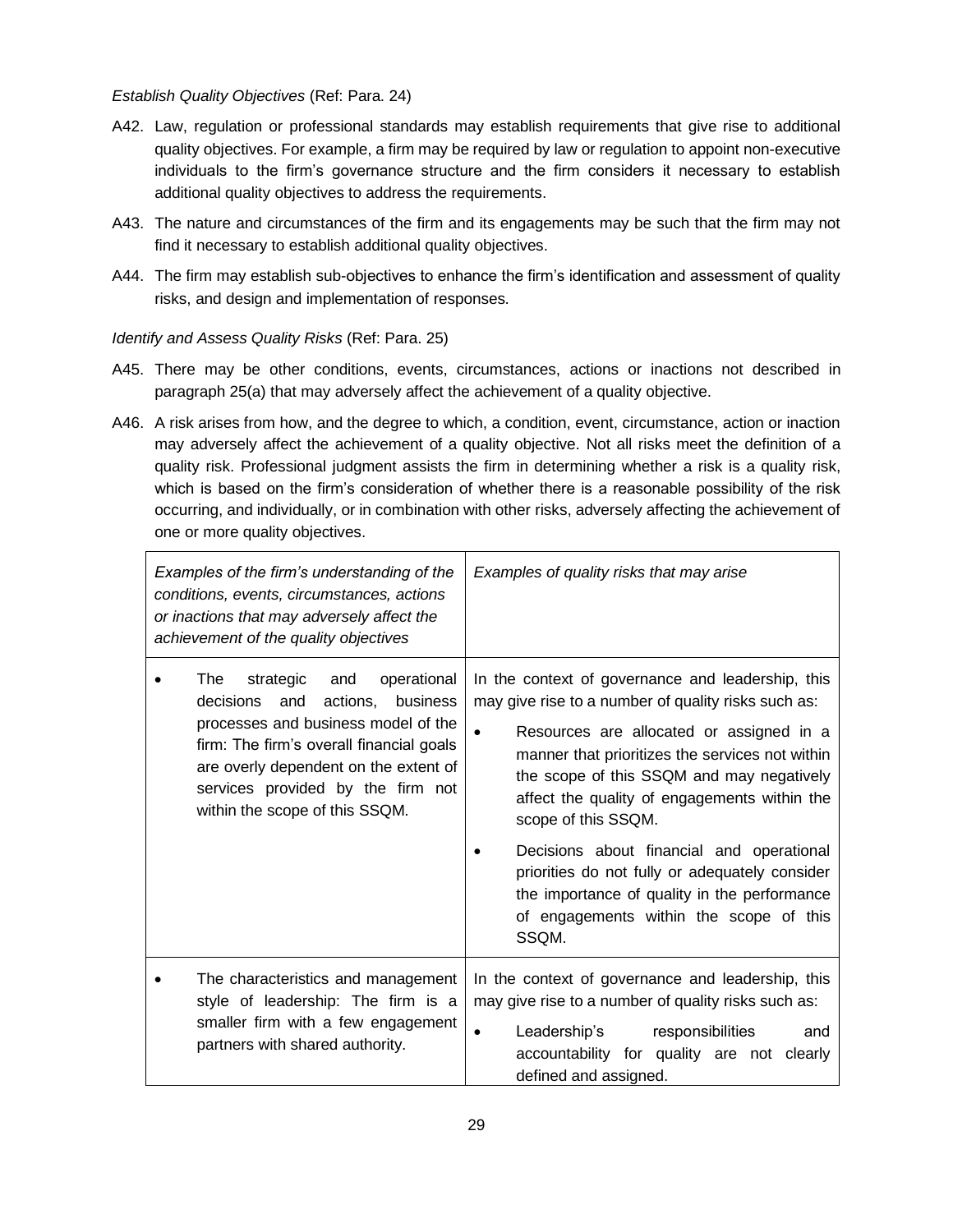|                                                                                                                                         | The actions and behaviors of leadership that<br>٠<br>do not promote quality are not questioned.                                                                                                                                                                                                                                                                                    |
|-----------------------------------------------------------------------------------------------------------------------------------------|------------------------------------------------------------------------------------------------------------------------------------------------------------------------------------------------------------------------------------------------------------------------------------------------------------------------------------------------------------------------------------|
| operating<br>The<br>complexity<br>and<br>characteristics of the firm: The firm<br>has recently completed a merger with<br>another firm. | In the context of resources, this may give rise to a<br>number of quality risks including:<br>Technological resources used by the two<br>٠<br>merged firms may be incompatible.<br>Engagement teams may use intellectual<br>resources developed by a firm prior to the<br>merger, which are no longer consistent with<br>the new methodology being used by the new<br>merged firm. |

- A47. Given the evolving nature of the system of quality management, the responses designed and implemented by the firm may give rise to conditions, events, circumstances, actions or inactions that result in further quality risks. For example, the firm may implement a resource (e.g., a technological resource) to address a quality risk, and quality risks may arise from the use of such resource.
- A48. The degree to which a risk, individually, or in combination with other risks may adversely affect the achievement of a quality objective(s) may vary based on the conditions, events, circumstances, actions or inactions giving rise to the risk, taking into account, for example:
	- How the condition, event, circumstance, action or inaction would affect the achievement of the quality objective.
	- How frequently the condition, event, circumstance, action or inaction is expected to occur.
	- How long it would take after the condition, event, circumstance, action or inaction occurred for it to have an effect, and whether in that time the firm would have an opportunity to respond to mitigate the effect of the condition, event, circumstance, action or inaction.
	- How long the condition, event, circumstance, action or inaction would affect the achievement of the quality objective once it has occurred.

The assessment of quality risks need not comprise formal ratings or scores, although firms are not precluded from using them.

#### *Design and Implement Responses to Address the Quality Risks (Ref: Para. 16(u), 26)*

- A49. The nature, timing and extent of the responses are based on the reasons for the assessment given to the quality risks, which is the considered occurrence and effect on the achievement of one or more quality objectives.
- A50. The responses designed and implemented by the firm may operate at the firm level or engagement level, or there may be a combination of responsibilities for actions to be taken at the firm and engagement level.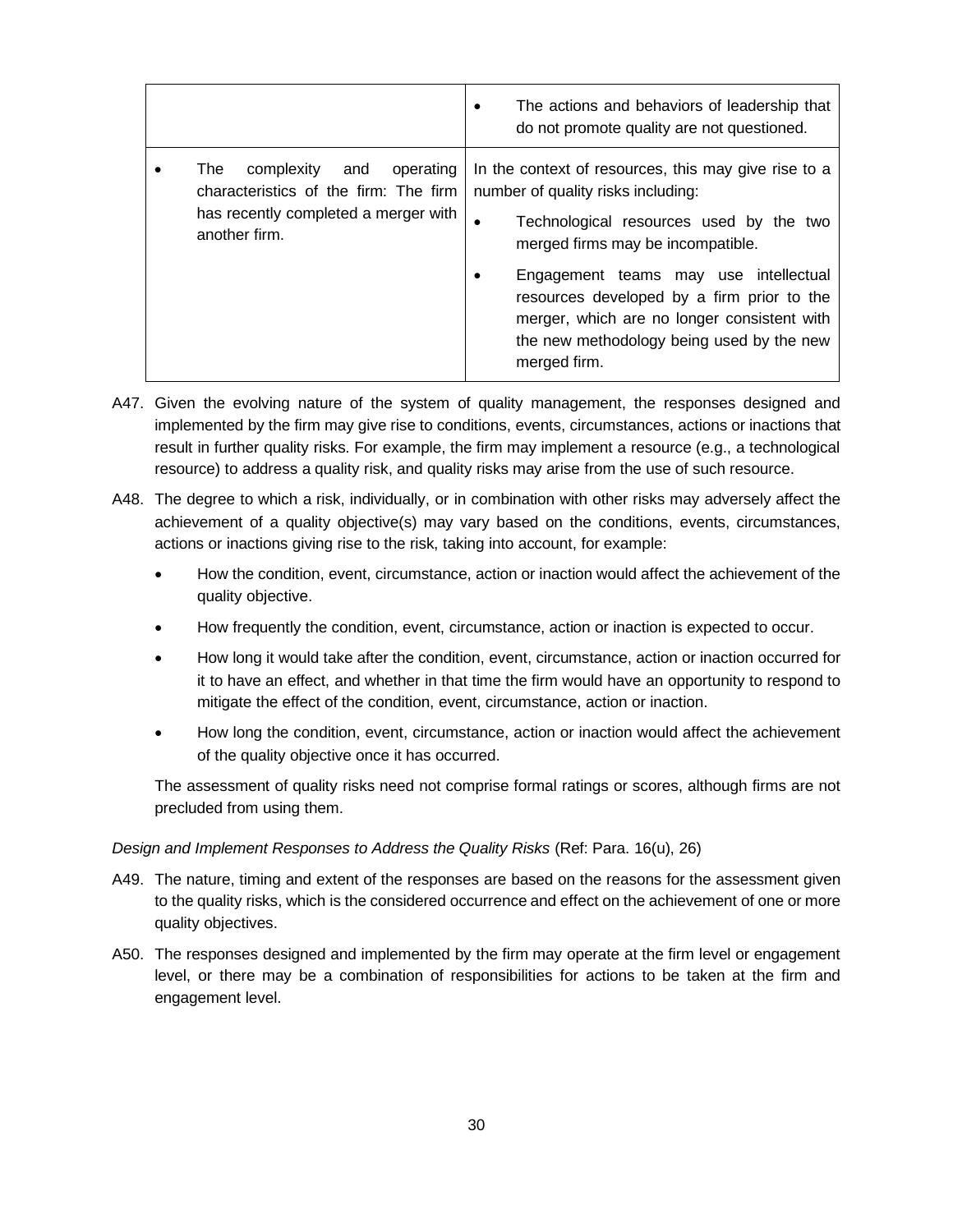*Example of a response designed and implemented by the firm that operates at both the firm and engagement level*

The firm establishes policies or procedures for consultation which include with whom consultation should be undertaken by engagement teams and the specific matters for which consultation is required. The firm appoints suitably qualified and experienced individuals to provide the consultations. The engagement team is responsible for identifying when matters for consultation occur and initiating consultation, and implementing the conclusions from consultation.<sup>10</sup>

A51. The need for formally documented policies or procedures may be greater for firms that have many personnel or that are geographically dispersed, in order to achieve consistency across the firm.

*Changes in the Nature and Circumstances of the Firm or its Engagements* (Ref: Para. 27)

- A52. *Scalability example to demonstrate how policies or procedures for identifying information about changes in the nature and circumstances of the firm and its engagements may vary*
	- In a less complex firm, the firm may have informal policies or procedures to identify information about changes in the nature and circumstances of the firm or its engagements, particularly when the individual(s) responsible for establishing quality objectives, identifying and assessing quality risks and designing and implementing responses is able to identify such information in the normal course of their activities.
	- In a more complex firm, the firm may need to establish more formal policies or procedures to identify and consider information about changes in the nature and circumstances of the firm or its engagements. This may include, for example, a periodic review of information relating to the nature and circumstances of the firm and its engagements, including ongoing tracking of trends and occurrences in the firm's internal and external environment.
- A53. Additional quality objectives may need to be established, or quality risks and responses added to or modified, as part of the remedial actions undertaken by the firm to address an identified deficiency in accordance with paragraph 42.
- A54. The firm may have established quality objectives in addition to those specified by this SSQM. The firm may also identify information that indicates that additional quality objectives already established by the firm are no longer needed, or need to be modified.

## **Governance and Leadership**

## *Commitment to Quality* (Ref: Para. 28(a))

- A55. The firm's culture is an important factor in influencing the behavior of personnel. Relevant ethical requirements ordinarily establish the principles of professional ethics, and are further addressed in the relevant ethical requirements component of this SSQM. Professional values and attitudes may include:
	- Professional manner, for example, timeliness, courteousness, respect, accountability, responsiveness, and dependability.
	- A commitment to teamwork.

<sup>10</sup> SSA 220 (Revised), paragraphs 35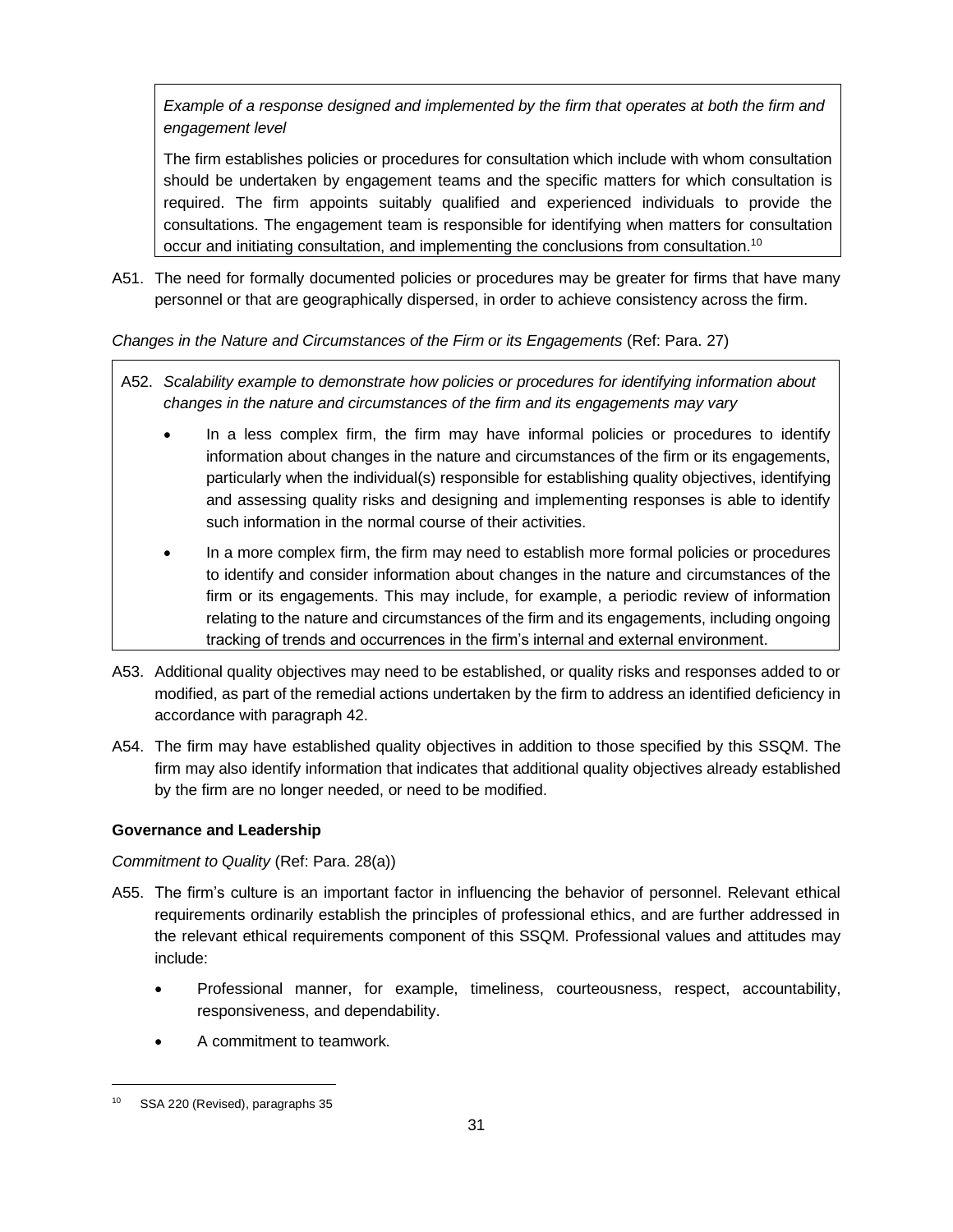- Maintaining an open mind to new ideas or different perspectives in the professional environment.
- Pursuit of excellence.
- A commitment to continual improvement (e.g., setting expectations beyond the minimum requirements and placing a focus on continual learning).
- Social responsibility.
- A56. The firm's strategic decision-making process, including the establishment of a business strategy, may include matters such as the firm's decisions about financial and operational matters, the firm's financial goals, how financial resources are managed, growth of the firm's market share, industry specialization or new service offerings. The firm's financial and operational priorities may directly or indirectly affect the firm's commitment to quality, for example, the firm may have incentives that are focused on financial and operational priorities that may discourage behaviors that demonstrate a commitment to quality.

#### *Leadership* (Ref: Para. 28(b) and 28(c))

- A57. The responses designed and implemented by the firm to hold leadership responsible and accountable for quality include the performance evaluations required by paragraph 56.
- A58. Although leadership establishes the tone at the top through their actions and behaviors, clear, consistent and frequent actions and communications at all levels within the firm collectively contribute to the firm's culture and demonstrates a commitment to quality.

#### *Organizational Structure* (Ref: Para. 28(d))

A59. The organizational structure of the firm may include operating units, operational processes, divisions or geographical locations and other structures. In some instances, the firm may concentrate or centralize processes or activities in a service delivery center, and engagement teams may include personnel from the firm's service delivery center who perform specific tasks that are repetitive or specialized in nature.

*Resources* (Ref: Para. 28(e))

- A60. The individual(s) assigned ultimate responsibility and accountability or operational responsibility for the system of quality management is in most cases able to influence the nature and extent of resources that the firm obtains, develops, uses and maintains, and how those resources are allocated or assigned, including the timing of when they are used.
- A61. As resource needs may change over time it may not be practicable to anticipate all resource needs. The firm's resource planning may involve determining the resources currently required, forecasting the firm's future resource needs, and establishing processes to deal with unanticipated resource needs when they arise.

#### **Relevant Ethical Requirements** (Ref: Para. 16(t), 29)

A62. The ISCA Code sets out the fundamental principles of ethics that establish the standards of behavior expected of a professional accountant and establishes the Independence Standards. The fundamental principles are integrity, objectivity, professional competence and due care, confidentiality and professional behavior. The ISCA Code also specifies the approach that a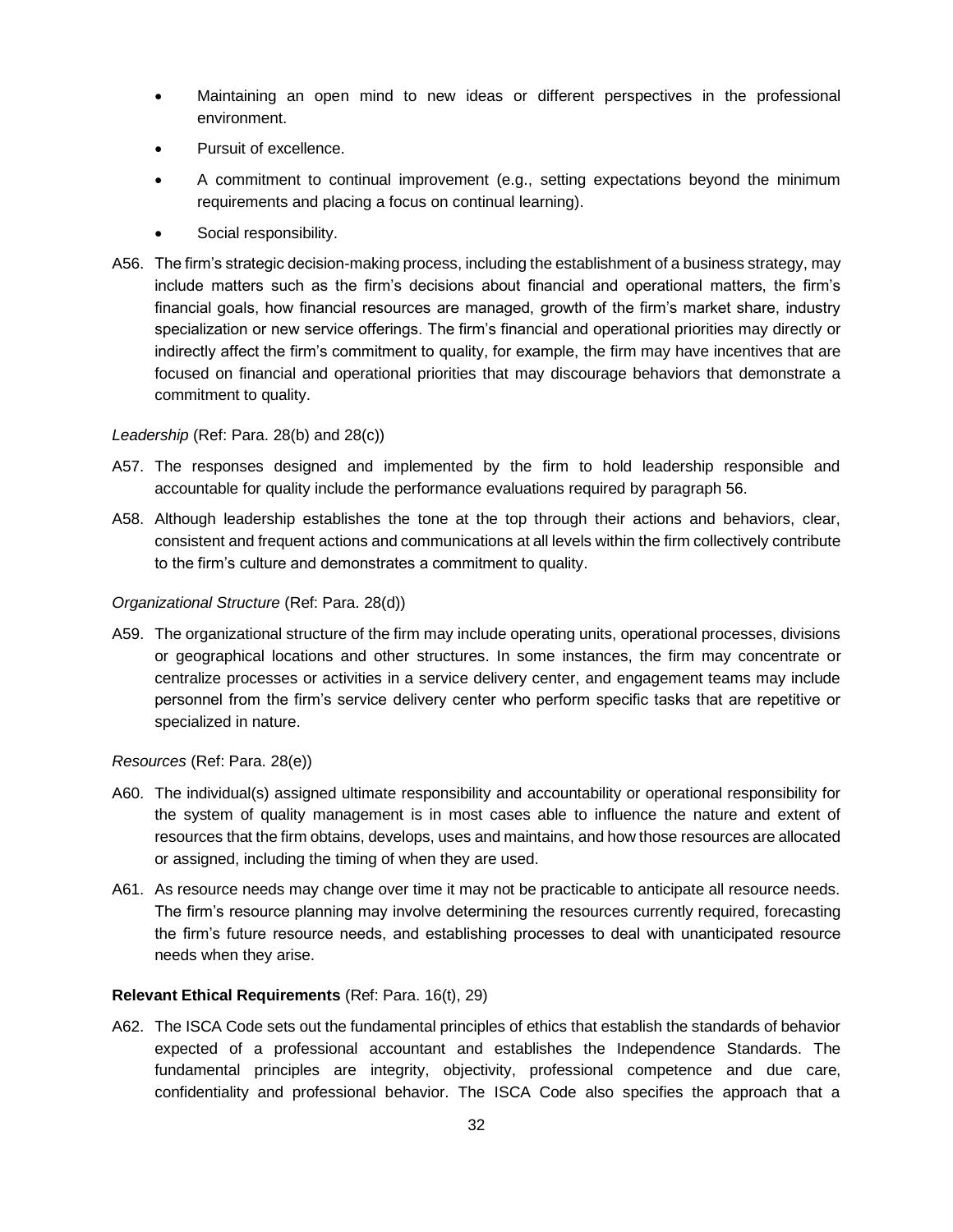professional accountant is required to apply to comply with the fundamental principles and, when applicable, the Independence Standards. In addition, the ISCA Code addresses specific topics relevant to complying with the fundamental principles. Law or regulation in a jurisdiction may also contain provisions addressing ethical requirements, including independence, such as privacy laws affecting the confidentiality of information.

A63. In some cases, the matters addressed by the firm in its system of quality management may be more specific than, or additional to, the provisions of relevant ethical requirements.

*Examples of matters that a firm may include in its system of quality management that are more specific than, or additional to, the provisions of relevant ethical requirements*

- The firm prohibits the acceptance of gifts and hospitality from a client, even if the value is trivial and inconsequential.
- The firm sets rotation periods for all engagement partners, including those performing other assurance or related services engagements, and extends the rotation periods to all senior engagement team members.
- A64. Other components may affect or relate to the relevant ethical requirements component.

*Examples of relationships between the relevant ethical requirements component and other components* 

- The information and communication component may address the communication of various matters related to relevant ethical requirements, including:
	- $\circ$  The firm communicating the independence requirements to all personnel and others subject to independence requirements.
	- o Personnel and engagement teams communicating relevant information to the firm without fear of reprisals, such as situations that may create threats to independence, or breaches of relevant ethical requirements.
- As part of the resources component, the firm may:
	- o Assign individuals to manage and monitor compliance with relevant ethical requirements or to provide consultation on matters related to relevant ethical requirements.
	- $\circ$  Use IT applications to monitor compliance with relevant ethical requirements, including recording and maintaining information about independence.
- A65. The relevant ethical requirements that apply to others depend on the provisions of the relevant ethical requirements and how the firm uses others in its system of quality management, or in the performance of engagements.

*Examples of relevant ethical requirements that apply to others*

• Relevant ethical requirements may include requirements for independence that apply to network firms or employees of network firms, for example, the ISCA Code includes independence requirements that apply to network firms.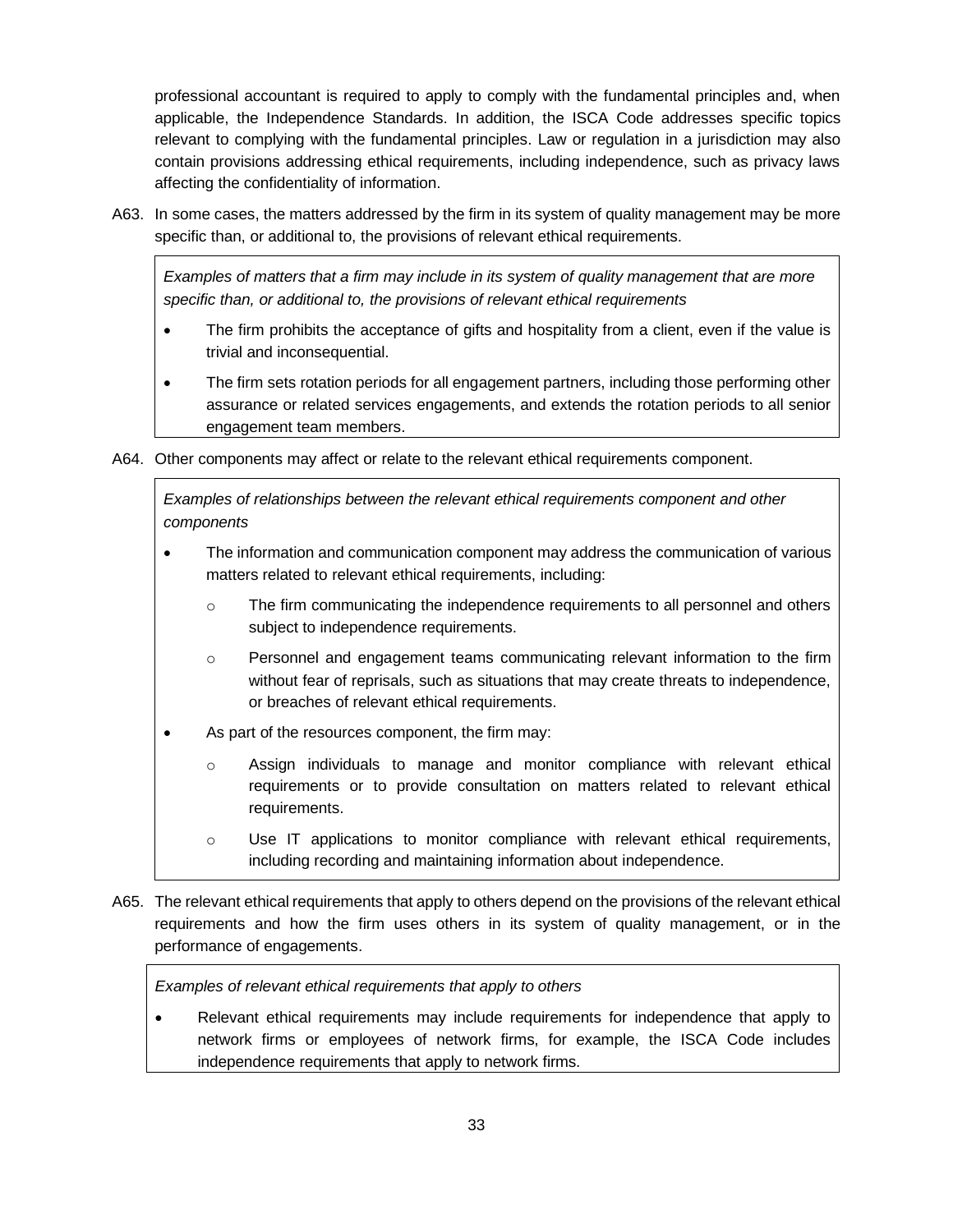- Relevant ethical requirements may include a definition of engagement team or other similar concept, and the definition may include any individual who performs assurance procedures on the engagement (e.g., a component auditor or a service provider engaged to attend a physical inventory count at a remote location). Accordingly, any requirements of the relevant ethical requirements that apply to the engagement team as defined in the relevant ethical requirements, or other similar concept, may also be relevant to such individuals.
- The principle of confidentiality may apply to the firm's network, other network firms or service providers, when they have access to client information obtained by the firm.

## *Public Sector Considerations*

A66. In achieving the quality objectives in this SSQM related to independence, public sector auditors may address independence in the context of the public sector mandate and statutory measures.

#### **Acceptance and Continuance of Client Relationships and Specific Engagements**

The Nature and Circumstances of the Engagement and the Integrity and Ethical Values of the Client (Ref: Para. 30(a)(i))

A67. The information obtained about the nature and circumstances of the engagement may include:

- The industry of the entity for which the engagement is being undertaken and relevant regulatory factors;
- The nature of the entity, for example, its operations, organizational structure, ownership and governance, its business model and how it is financed; and
- The nature of the underlying subject matter and the applicable criteria, for example, in the case of integrated reporting:
	- o The underlying subject matter may include social, environmental or health and safety information; and
	- $\circ$  The applicable criteria may be performance measures established by a recognized body of experts.
- A68. The information obtained to support the firm's judgments about the integrity and ethical values of the client may include the identity and business reputation of the client's principal owners, key management, and those charged with its governance.

*Examples of factors that may affect the nature and extent of information obtained about the integrity and ethical values of the client*

- The nature of the entity for which the engagement is being performed, including the complexity of its ownership and management structure.
- The nature of the client's operations, including its business practices.
- Information concerning the attitude of the client's principal owners, key management and those charged with its governance towards such matters as aggressive interpretation of accounting standards and the internal control environment.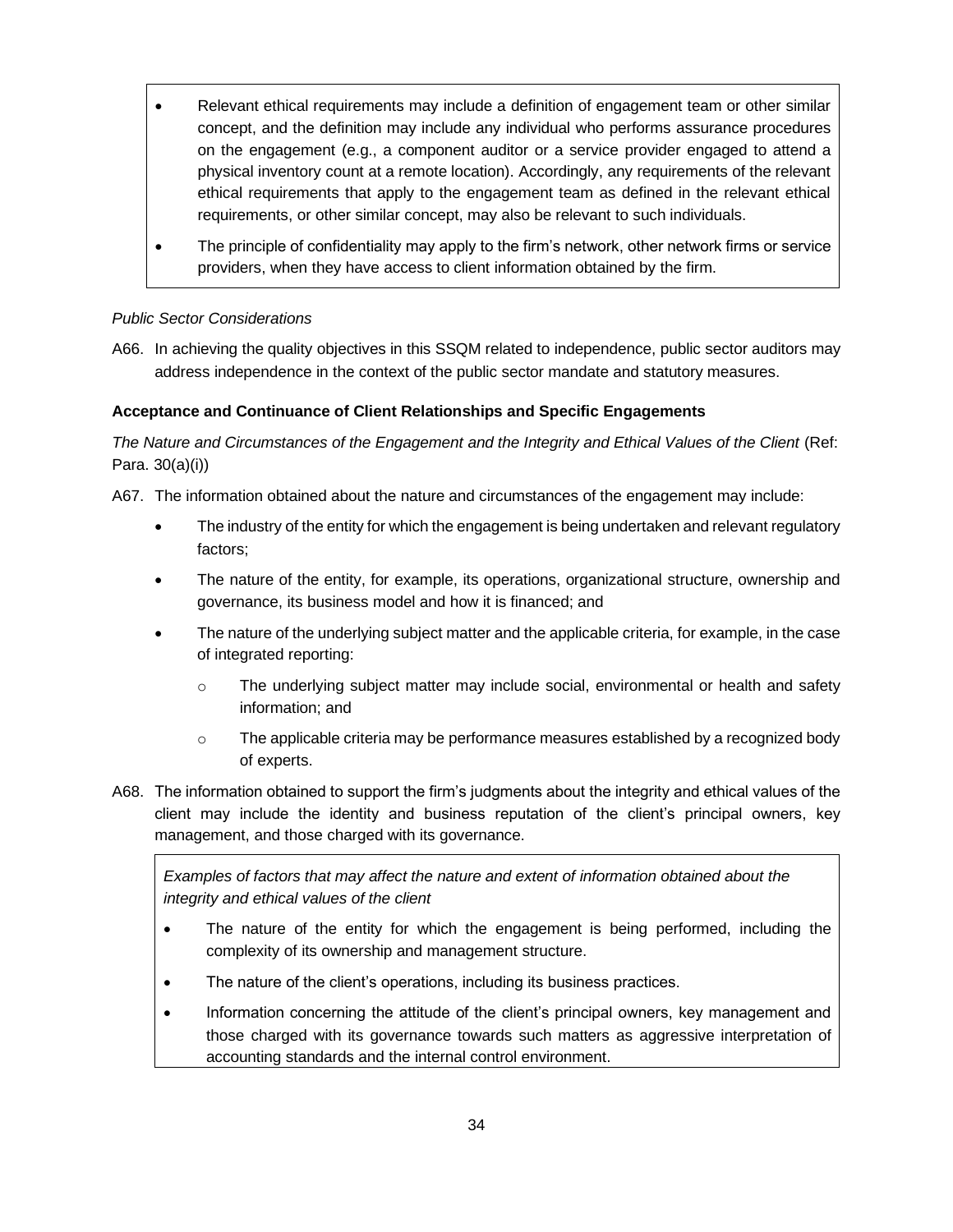- Whether the client is aggressively concerned with maintaining the firm's fees as low as possible.
- Indications of a client-imposed limitation in the scope of work.
- Indications that the client might be involved in money laundering or other criminal activities.
- The reasons for the proposed appointment of the firm and non-reappointment of the previous firm.
- The identity and business reputation of related parties.

A69. The firm may obtain the information from a variety of internal and external sources, including:

- In the case of an existing client, information from current or previous engagements, if applicable, or inquiry of other personnel who have performed other engagements for the client.
- In the case of a new client, inquiry of existing or previous providers of professional accountancy services to the client, in accordance with relevant ethical requirements.
- Discussions with other third parties, such as bankers, legal counsel and industry peers.
- Background searches of relevant databases (which may be intellectual resources). In some cases, the firm may use a service provider to perform the background search.
- A70. Information that is obtained during the firm's acceptance and continuance process may often also be relevant to the engagement team when planning and performing the engagement. Professional standards may specifically require the engagement team to obtain or consider such information. For example, SSA 220 (Revised)<sup>11</sup> requires the engagement partner to take into account information obtained in the acceptance and continuance process in planning and performing the audit engagement.
- A71. Professional standards or applicable legal and regulatory requirements may include specific provisions that need to be addressed before accepting or continuing a client relationship or specific engagement and may also require the firm to make inquiries of an existing or predecessor firm when accepting an engagement. For example, when there has been a change of auditors,  $SSA$   $300^{12}$ requires the auditor, prior to starting an initial audit, to communicate with the predecessor auditor in compliance with relevant ethical requirements. The ISCA Code also includes requirements for the consideration of conflicts of interests in accepting or continuing a client relationship or specific engagement and communication with the existing or predecessor firm when accepting an engagement that is an audit or review of financial statements.

## *The Firm's Ability to Perform the Engagement* (Ref: Para. 30(a)(ii))

- A72. The firm's ability to perform the engagement in accordance with professional standards and applicable legal and regulatory requirements may be affected by:
	- The availability of appropriate resources to perform the engagement;
	- Having access to information to perform the engagement, or to the persons who provide such information; and

<sup>11</sup> SSA 220 (Revised), paragraph 23

<sup>12</sup> SSA 300, *Planning an Audit of Financial Statements,* paragraph 13(b)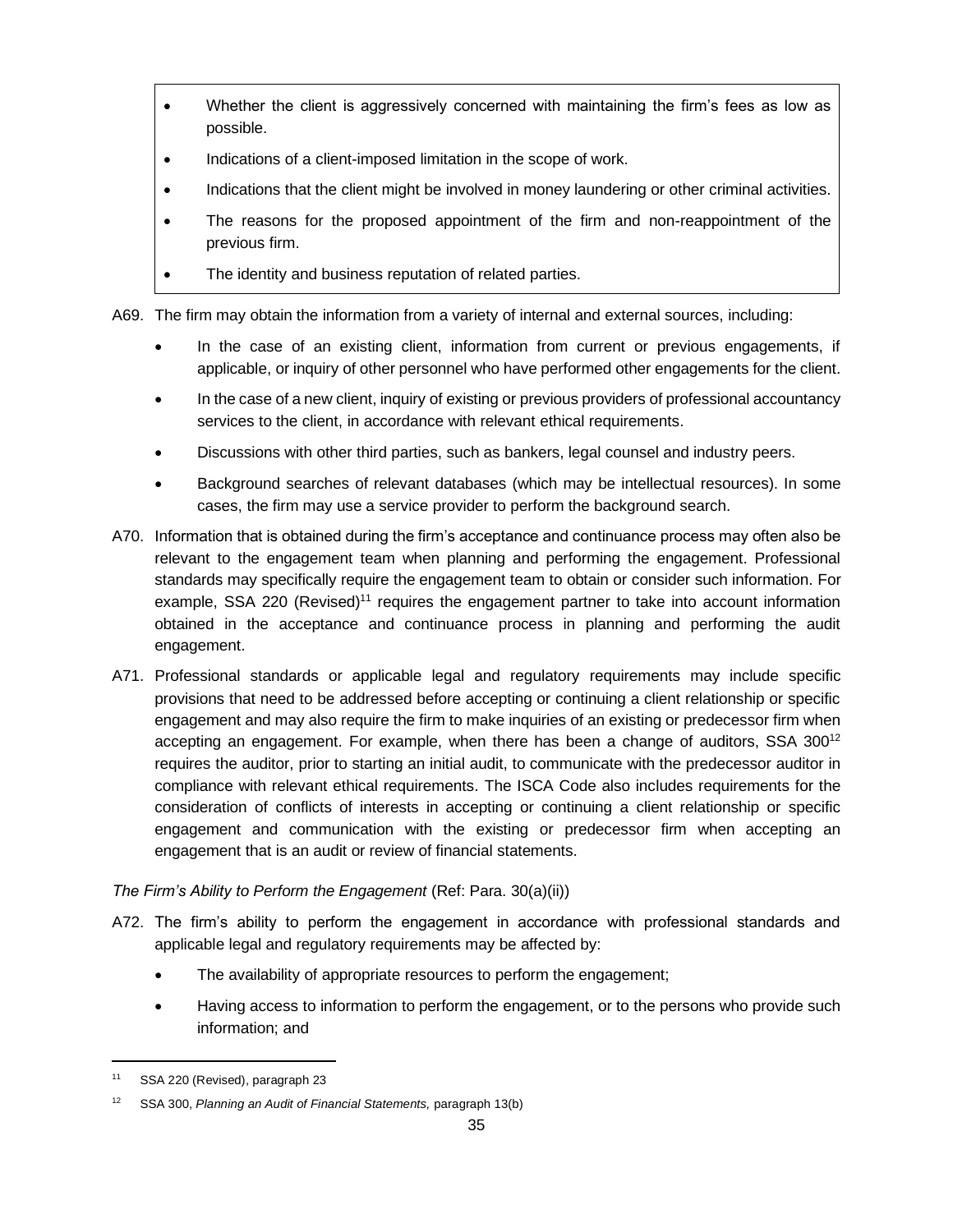• Whether the firm and the engagement team are able to fulfill their responsibilities in relation to the relevant ethical requirements.

*Examples of factors the firm may consider in determining whether appropriate resources are available to perform the engagement*

- The circumstances of the engagement and the reporting deadline.
- The availability of individuals with the appropriate competence and capabilities, including sufficient time, to perform the engagement. This includes having:
	- $\circ$  Individuals to take overall responsibility for directing and supervising the engagement;
	- $\circ$  Individuals with knowledge of the relevant industry or the underlying subject matter or criteria to be applied in the preparation of the subject matter information and experience with relevant regulatory or reporting requirements; and
	- o Individuals to perform audit procedures on the financial information of a component for purposes of an audit of group financial statements.
- The availability of experts, if needed.
- If an engagement quality review is needed, whether there is an individual available who meets the eligibility requirements in SSQM 2.
- The need for technological resources, for example, IT applications that enable the engagement team to perform procedures on the entity's data.
- The need for intellectual resources, for example, a methodology, industry or subject matterspecific guides, or access to information sources.

#### *The Firm's Financial and Operational Priorities* (Ref: Para. 30(b))

- A73. Financial priorities may focus on the profitability of the firm, and fees obtained for the performance of engagements have an effect on the firm's financial resources. Operational priorities may include strategic focus areas, such as growth of the firm's market share, industry specialization or new service offerings. There may be circumstances when the firm is satisfied with the fee quoted for an engagement but it is not appropriate for the firm to accept or continue the engagement or client relationship (e.g., when the client lacks integrity and ethical values).
- A74. There may be other circumstances when the fee quoted for an engagement is not sufficient given the nature and circumstances of the engagement, and it may diminish the firm's ability to perform the engagement in accordance with professional standards and applicable legal and regulatory requirements. The ISCA Code addresses fees and other types of remuneration, including circumstances that may create a threat to compliance with the fundamental principle of professional competence and due care if the fee quoted for an engagement is too low.

#### **Engagement Performance**

*Responsibilities of the Engagement Team and Direction, Supervision and Review* (Ref: Para. 31(a) and 31(b))

A75. Professional standards or applicable legal and regulatory requirements may include specific provisions regarding the overall responsibility of the engagement partner. For example, SSA 220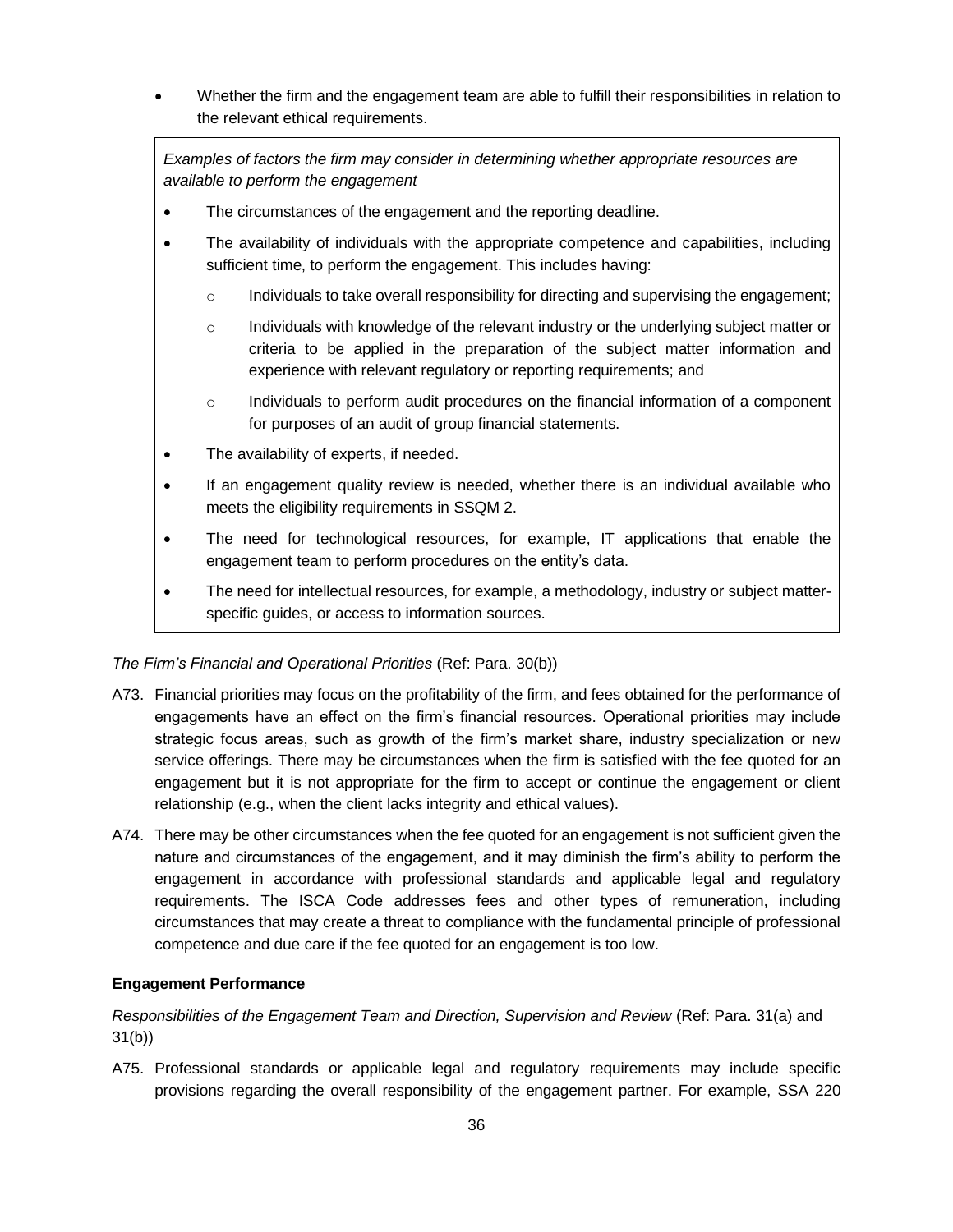(Revised) deals with the overall responsibility of the engagement partner for managing and achieving quality on the engagement and for being sufficiently and appropriately involved throughout the engagement, including having responsibility for appropriate direction and supervision of the engagement team and review of their work.

|                                                               | A76. Examples of direction, supervision and review |                                                                                                                                                               |  |  |  |
|---------------------------------------------------------------|----------------------------------------------------|---------------------------------------------------------------------------------------------------------------------------------------------------------------|--|--|--|
| Direction and supervision of the engagement team may include: |                                                    |                                                                                                                                                               |  |  |  |
|                                                               | $\circ$                                            | Tracking the progress of the engagement;                                                                                                                      |  |  |  |
|                                                               | $\circ$                                            | Considering the following with respect to members of the engagement team:                                                                                     |  |  |  |
|                                                               |                                                    | Whether they understand their instructions; and                                                                                                               |  |  |  |
|                                                               |                                                    | Whether the work is being carried out in accordance with the planned approach<br>to the engagement;                                                           |  |  |  |
|                                                               | $\circ$                                            | Addressing matters arising during the engagement, considering their significance and<br>modifying the planned approach appropriately; and                     |  |  |  |
|                                                               | $\circ$                                            | Identifying matters for consultation or consideration by more experienced<br>engagement team members during the engagement.                                   |  |  |  |
|                                                               |                                                    | A review of work performed may include considering whether:                                                                                                   |  |  |  |
|                                                               | $\circ$                                            | The work has been performed in accordance with the firm's policies or procedures,<br>professional standards and applicable legal and regulatory requirements; |  |  |  |
|                                                               | $\circ$                                            | Significant matters have been raised for further consideration;                                                                                               |  |  |  |
|                                                               | $\circ$                                            | Appropriate consultations have been undertaken and the resulting conclusions have<br>been documented and implemented;                                         |  |  |  |
|                                                               | $\circ$                                            | There is a need to revise the nature, timing and extent of planned work;                                                                                      |  |  |  |
|                                                               | $\circ$                                            | The work performed supports the conclusions reached and is appropriately<br>documented;                                                                       |  |  |  |
|                                                               | $\circ$                                            | The evidence obtained for an assurance engagement is sufficient and appropriate to<br>support the report; and                                                 |  |  |  |
|                                                               | $\circ$                                            | The objectives of the engagement procedures have been achieved.                                                                                               |  |  |  |

A77. In some circumstances, the firm may use personnel from a service delivery center in the firm or individuals from a service delivery center in another network firm to perform procedures on the engagement (i.e., the personnel or other individuals are included in the engagement team). In such circumstances, the firm's policies or procedures may specifically address the direction and supervision of the individuals and review of their work, such as:

- What aspects of the engagement may be assigned to individuals in the service delivery center;
- How the engagement partner, or their designee, is expected to direct, supervise and review the work undertaken by individuals in the service delivery center; and
- The protocols for communication between the engagement team and individuals in the service delivery center.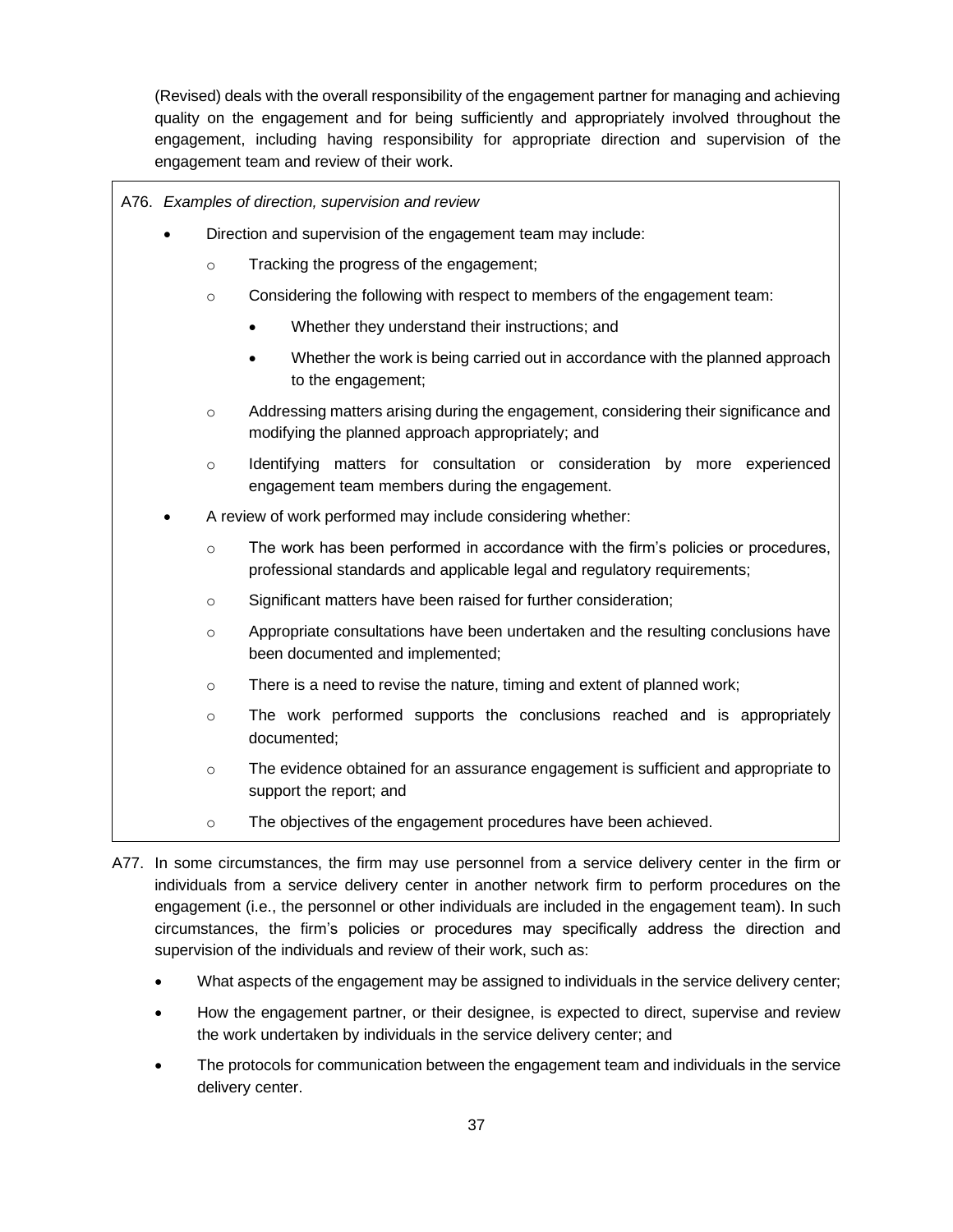### *Professional Judgment and Professional Skepticism* (Ref: Para. 31(c))

A78. Professional skepticism supports the quality of judgments made on an assurance engagement and, through these judgments, the overall effectiveness of the engagement team in performing the assurance engagement. Other pronouncements of the ISCA may address the exercise of professional judgment or professional skepticism at the engagement level. For example, SSA 220 (Revised)<sup>13</sup> provides examples of impediments to the exercise of professional skepticism at the engagement level, unconscious auditor biases that may impede the exercise of professional skepticism*,* and possible actions that the engagement team may take to mitigate such impediments.

### *Consultation* (Ref: Para. 31(d))

- A79. Consultation typically involves a discussion at the appropriate professional level, with individuals within or outside the firm who have specialized expertise, on difficult or contentious matters. An environment that reinforces the importance and benefit of consultation and encourages engagement teams to consult may contribute to supporting a culture that demonstrates a commitment to quality.
- A80. Difficult or contentious matters on which consultation is needed may either be specified by the firm, or the engagement team may identify matters that require consultation. The firm may also specify how conclusions are to be agreed and implemented.
- A81. SSA 220 (Revised)<sup>14</sup> includes requirements for the engagement partner related to consultation.

## *Differences of Opinion* (Ref: Para. 31(e))

A82. The firm may encourage that differences of opinion are identified at an early stage, and may specify the steps to be taken in raising and dealing with them, including how the matter is to be resolved and how the related conclusions should be implemented and documented. In some circumstances, resolving differences of opinion may be achieved through consulting with another practitioner or firm, or a professional or regulatory body.

### *Engagement Documentation* (Ref: Para. 31(f))

- A83. Law, regulation or professional standards may prescribe the time limits by which the assembly of final engagement files for specific types of engagements are to be completed. Where no such time limits are prescribed in law or regulation, the time limit may be determined by the firm. In the case of engagements conducted under the SSAs or SSAEs, an appropriate time limit within which to complete the assembly of the final engagement file is ordinarily not more than 60 days after the date of the engagement report.
- A84. The retention and maintenance of engagement documentation may include managing the safe custody, integrity, accessibility or retrievability of the underlying data and the related technology. The retention and maintenance of engagement documentation may involve the use of IT applications. The integrity of engagement documentation may be compromised if it is altered, supplemented or deleted without authorization to do so, or if it is permanently lost or damaged.
- A85. Law, regulation or professional standards may prescribe the retention periods for engagement documentation. If the retention periods are not prescribed, the firm may consider the nature of the engagements performed by the firm and the firm's circumstances, including whether the engagement

<sup>13</sup> SSA 220 (Revised), paragraphs A34–A36

<sup>14</sup> SSA 220 (Revised), paragraph 35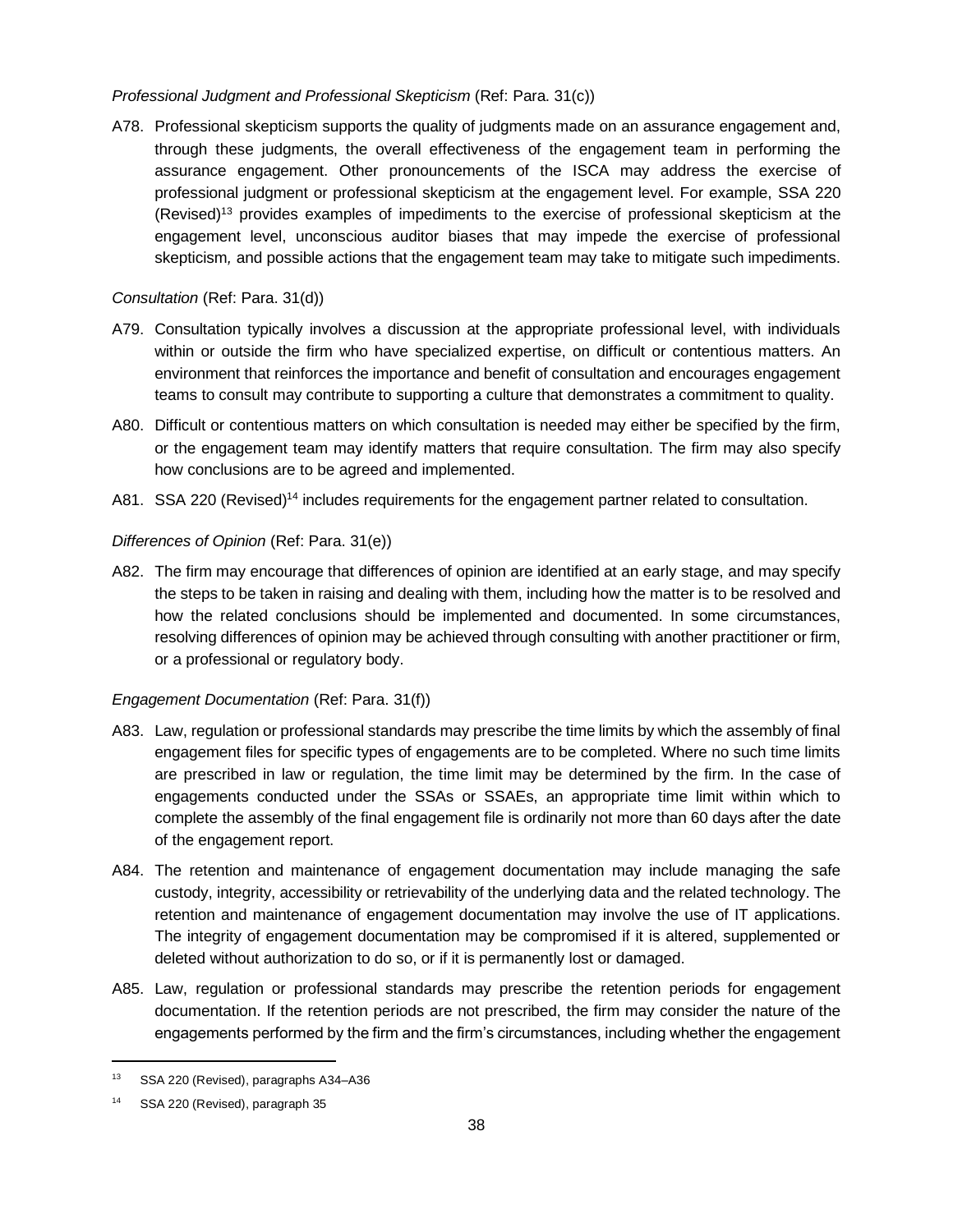documentation is needed to provide a record of matters of continuing significance to future engagements. In the case of engagements conducted under the SSAs or SSAEs, the retention period is ordinarily no shorter than five years from the date of the engagement report, or, if later, the date of the auditor's report on the group financial statements, when applicable.

### **Resources** (Ref: Para. 32)

A86. Resources for the purposes of the resources component include:

- Human resources.
- Technological resources, for example, IT applications.
- Intellectual resources, for example, written policies or procedures, a methodology or guides.

Financial resources are also relevant to the system of quality management because they are necessary for obtaining, developing and maintaining the firm's human resources, technological resources and intellectual resources. Given that the management and allocation of financial resources is strongly influenced by leadership, the quality objectives in governance and leadership, such as those that address financial and operational priorities, address financial resources.

A87. Resources may be internal to the firm, or may be obtained externally from the firm's network, another network firm or service provider. Resources may be used in performing activities within the firm's system of quality management, or in the performance of engagements as part of operating the system of quality management. In circumstances when a resource is obtained from the firm's network or another network firm, paragraphs 48–52 form part of the responses designed and implemented by the firm in achieving the objectives in this component.

#### *Human Resources*

Hiring, Developing and Retaining Personnel and Personnel Competence and Capabilities (Ref: Para. 32(a), 32(d))

- A88. Competence is the ability of the individual to perform a role and goes beyond knowledge of principles, standards, concepts, facts, and procedures; it is the integration and application of technical competence, professional skills, and professional ethics, values and attitudes. Competence can be developed through a variety of methods, including professional education, continuing professional development, training, work experience or coaching of less experienced engagement team members by more experienced engagement team members.
- A89. Law, regulation or professional standards may establish requirements addressing competence and capabilities, such as requirements for the professional licensing of engagement partners, including requirements regarding their professional education and continuing professional development.

A90. *Examples of policies or procedures relating to hiring, developing and retaining personnel* 

The policies or procedures designed and implemented by the firm relating to hiring, developing and retaining personnel may address:

- Recruiting individuals who have, or are able to develop, appropriate competence.
- Training programs focused on developing the competence of personnel and continuing professional development.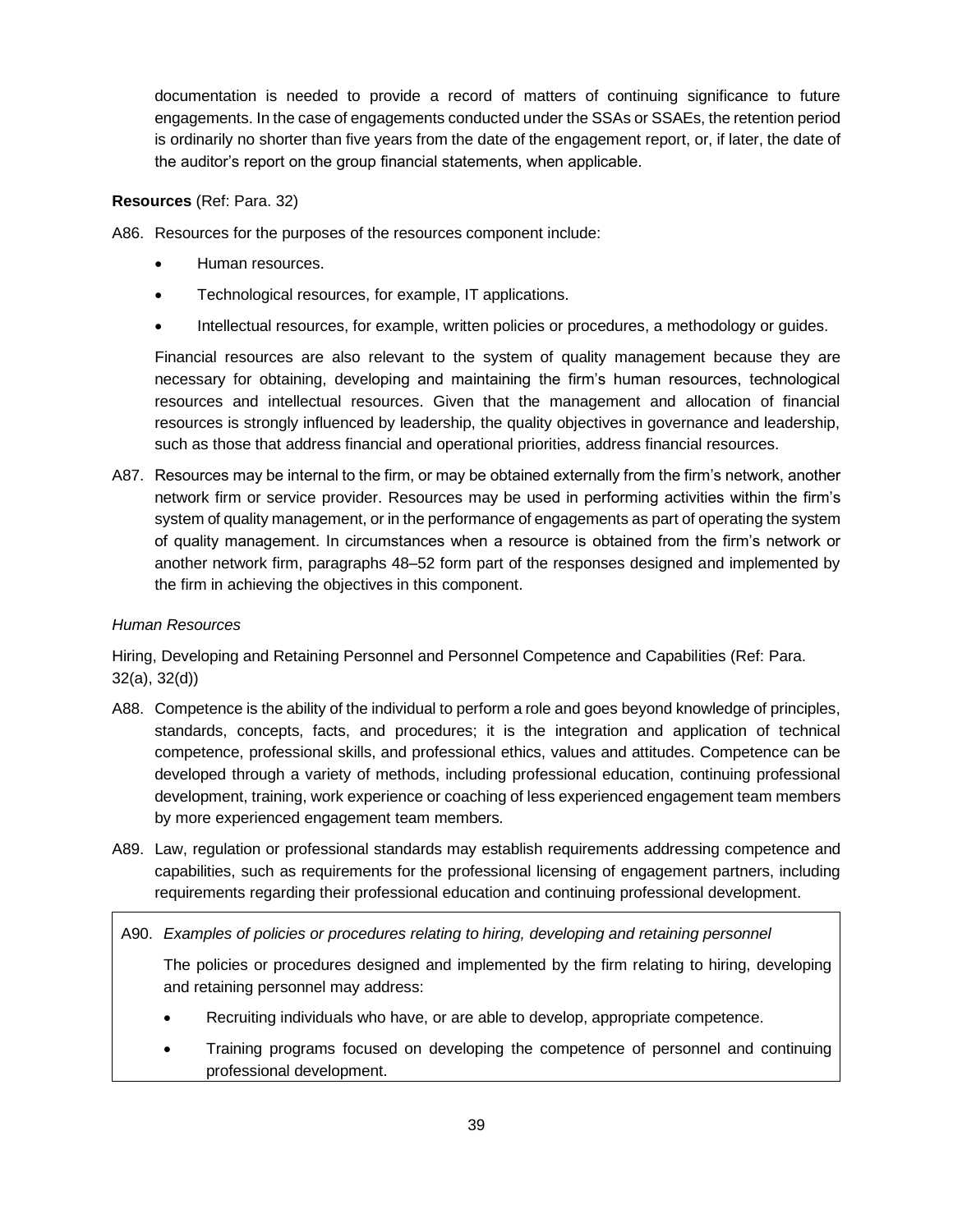- Evaluation mechanisms that are undertaken at appropriate intervals and include competency areas and other performance measures.
- Compensation, promotion and other incentives, for all personnel, including engagement partners and individuals assigned roles and responsibilities related to the firm's system of quality management.

Personnel's Commitment to Quality and Accountability and Recognition for Commitment to Quality (Ref: Para. 32(b))

- A91. Timely evaluations and feedback help support and promote the continual development of the competence of personnel. Less formal methods of evaluation and feedback may be used, such as in the case of firms with fewer personnel.
- A92. Positive actions or behaviors demonstrated by personnel may be recognized through various means, such as through compensation, promotion, or other incentives. In some circumstances, simple or informal incentives that are not based on monetary rewards may be appropriate.
- A93. The manner in which the firm holds personnel accountable for actions or behaviors that negatively affect quality, such as failing to demonstrate a commitment to quality, develop and maintain the competence to perform their role or implement the firm's responses as designed, may depend on the nature of the action or behavior, including its severity and frequency of occurrence. Actions the firm may take when personnel demonstrate actions or behaviors that negatively affect quality may include:
	- Training or other professional development.
	- Considering the effect of the matter on the evaluation, compensation, promotion or other incentives of those involved.
	- Disciplinary action, if appropriate.

Individuals Obtained from External Sources (Ref: Para. 32(c))

A94. Professional standards may include responsibilities for the engagement partner regarding the appropriateness of resources. For example, SSA 220 (Revised)<sup>15</sup> addresses the responsibility of the engagement partner for determining that sufficient and appropriate resources to perform the engagement are assigned or made available to the engagement team in a timely manner in accordance with the firm's policies or procedures.

Engagement Team Members Assigned to Each Engagement (Ref: Para. 32(d))

A95. Engagement team members may be assigned to engagements by:

- The firm, including assigning personnel from a service delivery center in the firm.
- The firm's network or another network firm when the firm uses individuals from the firm's network or another network firm to perform procedures on the engagement (e.g., a component auditor or a service delivery center of the network or another network firm).
- A service provider when the firm uses individuals from a service provider to perform procedures on the engagement (e.g., a component auditor from a firm that is not within the firm's network).

<sup>15</sup> SSA 220 (Revised), paragraph 25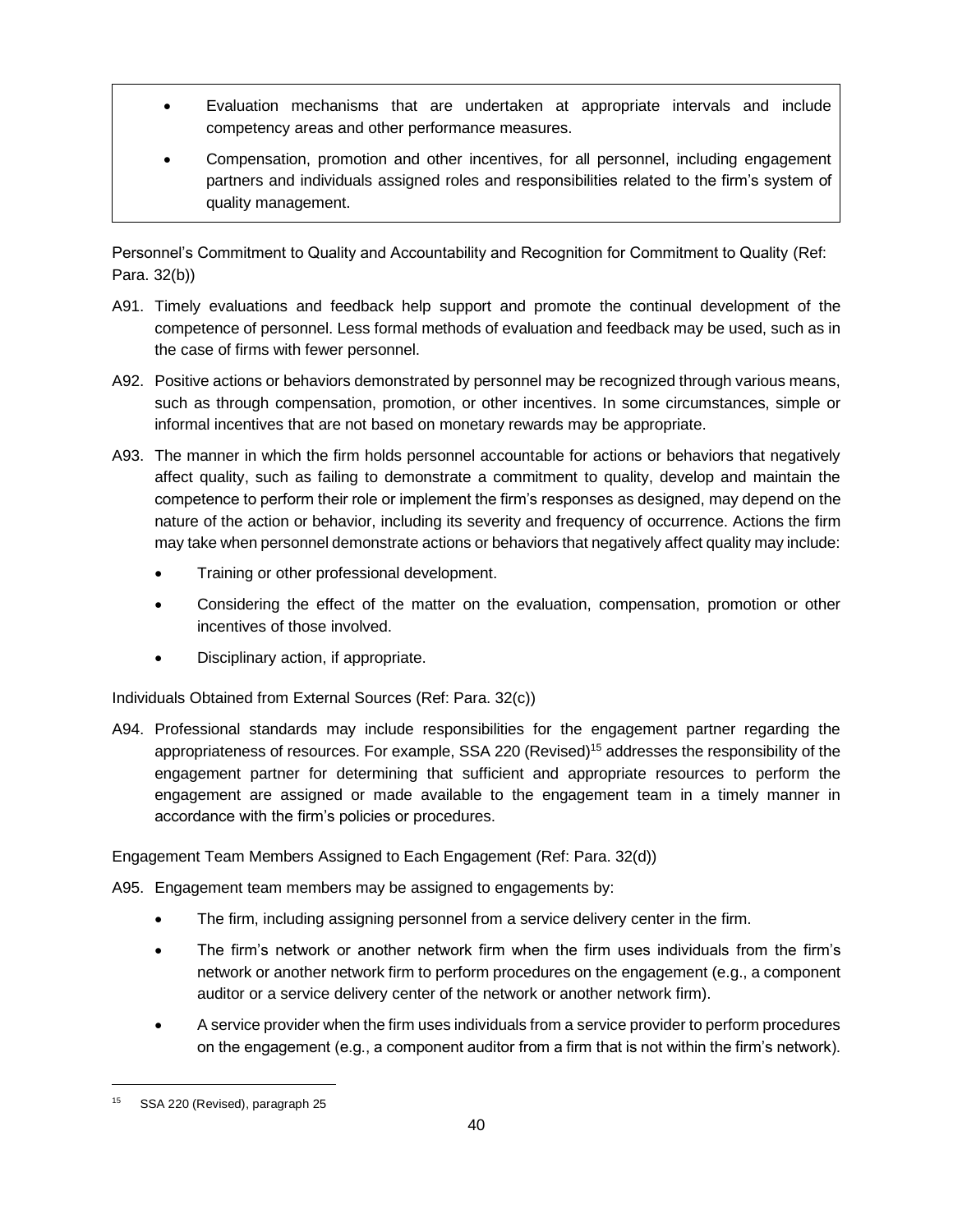- A96. SSA 220 (Revised)<sup>16</sup> addresses the responsibility of the engagement partner to determine that members of the engagement team, and any auditor's external experts and internal auditors who provide direct assistance who are not part of the engagement team, collectively have the appropriate competence and capabilities, including sufficient time, to perform the engagement. SSA 600<sup>17</sup> expands on how SSA 220 (Revised) is to be applied in relation to an audit of group financial statements. The responses designed and implemented by the firm to address the competence and capabilities of engagement team members assigned to the engagement may include policies or procedures that address:
	- Information that may be obtained by the engagement partner and factors to consider in determining that the engagement team members assigned to the engagement, including those assigned by the firm's network, another network firm or service provider, have the competence and capabilities to perform the engagement.
	- How concerns about the competence and capabilities of engagement team members, in particular those assigned by the firm's network, another network firm or service provider, may be resolved.
- A97. The requirements in paragraphs 48–52 are also applicable when using individuals from the firm's network or another network firm on an engagement, including component auditors (see, for example, paragraph A179).

## *Technological Resources* (Ref: Para. 32(f))

- A98. Technological resources, which are typically IT applications, form part of the firm's IT environment. The firm's IT environment also includes the supporting IT infrastructure and the IT processes and human resources involved in those processes:
	- An IT application is a program or a set of programs that is designed to perform a specific function directly for the user or, in some cases, for another application program.
	- The IT infrastructure is comprised of the IT network, operating systems, and databases and their related hardware and software.
	- The IT processes are the firm's processes to manage access to the IT environment, manage program changes or changes to the IT environment and manage IT operations, which includes monitoring the IT environment.
- A99. A technological resource may serve multiple purposes within the firm and some of the purposes may be unrelated to the system of quality management. Technological resources that are relevant for the purposes of this SSQM are:
	- Technological resources that are directly used in designing, implementing or operating the firm's system of quality management;
	- Technological resources that are used directly by engagement teams in the performance of engagements; and

<sup>16</sup> SSA 220 (Revised), paragraph 26

<sup>17</sup> SSA 600, *Special Considerations–Audits of Group Financial Statements (Including the Work of Component Auditors)*, paragraph 19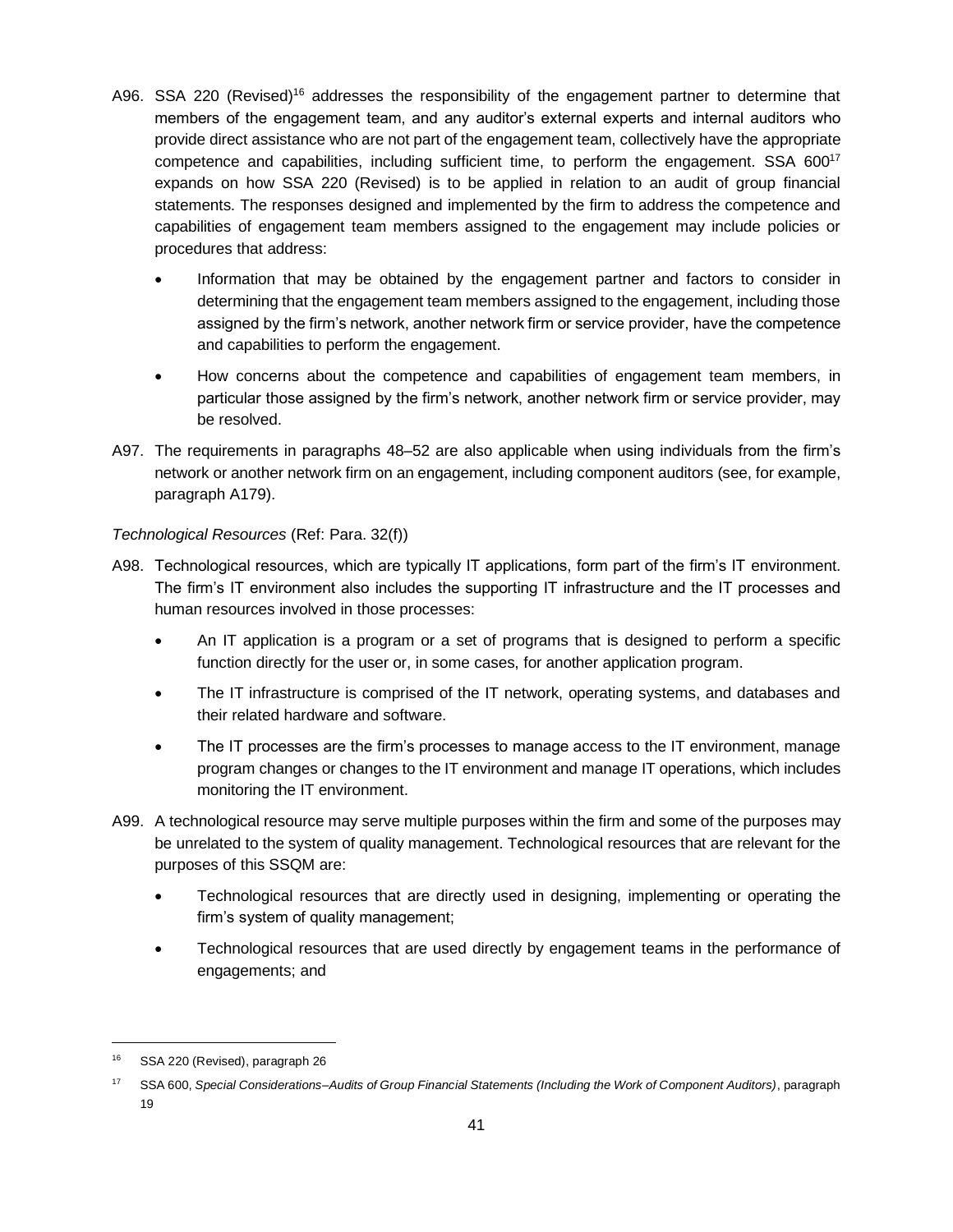• Technological resources that are essential to enabling the effective operation of the above, such as, in relation to an IT application, the IT infrastructure and IT processes supporting the IT application.

*Scalability examples to demonstrate how the technological resources that are relevant for the purposes of this SSQM may differ*

- In a less complex firm, the technological resources may comprise a commercial IT application used by engagement teams, which has been purchased from a service provider. The IT processes that support the operation of the IT application may also be relevant, although they may be simple (e.g., processes for authorizing access to the IT application and processing updates to the IT application).
- In a more complex firm, the technological resources may be more complex and may comprise:
	- o Multiple IT applications, including custom developed applications or applications developed by the firm's network, such as:
		- IT applications used by engagement teams (e.g., engagement software and automated audit tools).
		- IT applications developed and used by the firm to manage aspects of the system of quality management (e.g., IT applications to monitor independence or assign personnel to engagements).
	- $\circ$  The IT processes that support the operation of these IT applications, including the individuals responsible for managing the IT infrastructure and IT processes and the firm's processes for managing program changes to the IT applications.
- A100. The firm may consider the following matters in obtaining, developing, implementing and maintaining an IT application:
	- The data inputs are complete and appropriate;
	- Confidentiality of the data is preserved;
	- The IT application operates as designed and achieves the purpose for which it is intended;
	- The outputs of the IT application achieve the purpose for which they will be used;
	- The general IT controls necessary to support the IT application's continued operation as designed are appropriate;
	- The need for specialized skills to utilize the IT application effectively, including the training of individuals who will use the IT application; and
	- The need to develop procedures that set out how the IT application operates.
- A101.The firm may specifically prohibit the use of IT applications or features of IT applications until such time that it has been determined that they operate appropriately and have been approved for use by the firm. Alternatively, the firm may establish policies or procedures to address circumstances when the engagement team uses an IT application that is not approved by the firm. Such policies or procedures may require the engagement team to determine that the IT application is appropriate for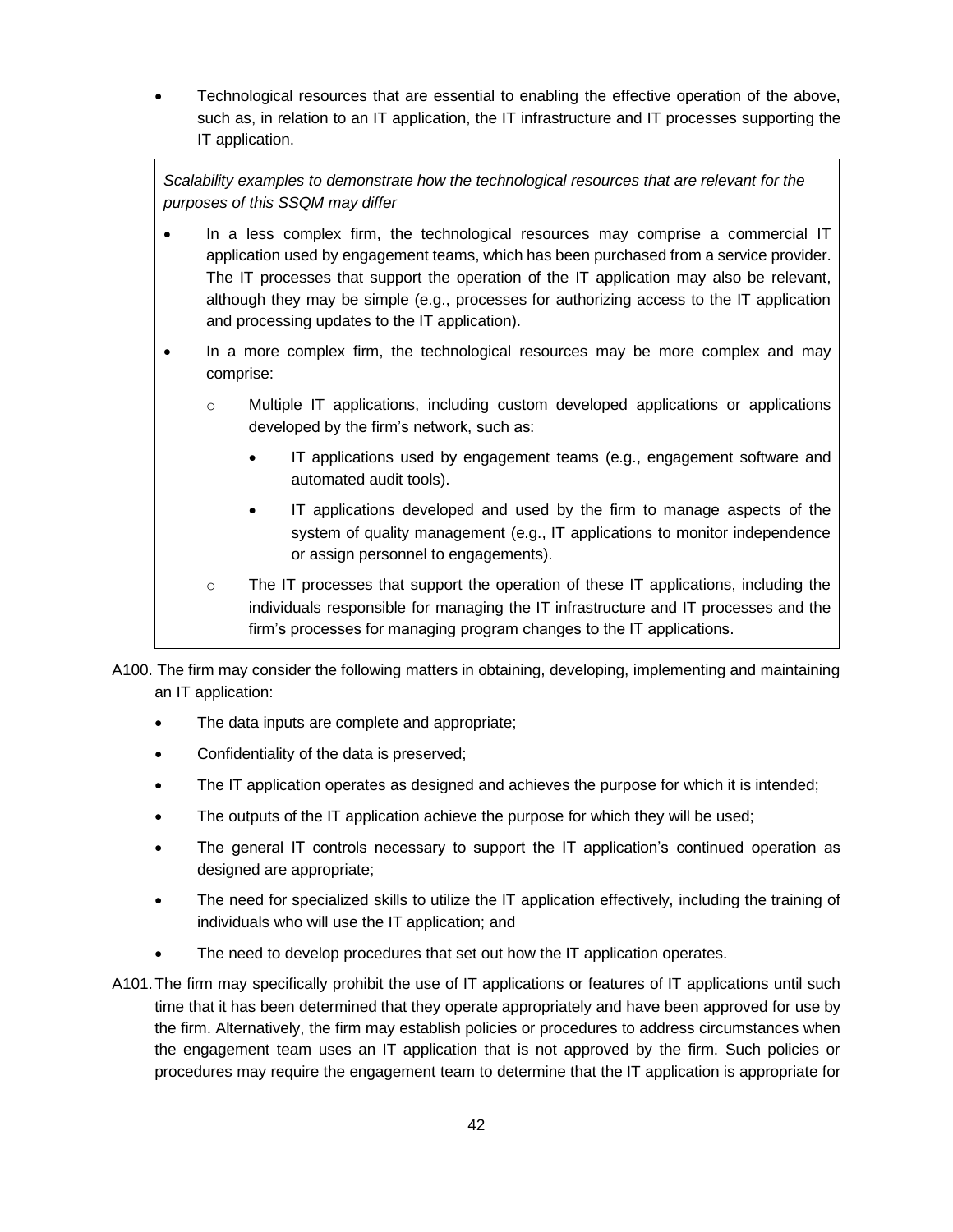use prior to using it on the engagement, through considering the matters in paragraph A100. SSA 220 (Revised)<sup>18</sup> addresses the engagement partner's responsibilities for engagement resources.

## *Intellectual Resources* (Ref: Para. 32(g))

A102.Intellectual resources include the information the firm uses to enable the operation of the system of quality management and promote consistency in the performance of engagements.

## *Examples of intellectual resources*

Written policies or procedures, a methodology, industry or subject matter-specific guides, accounting guides, standardized documentation or access to information sources (e.g., subscriptions to websites that provide in-depth information about entities or other information that is typically used in the performance of engagements).

A103.Intellectual resources may be made available through technological resources, for example, the firm's methodology may be embedded in the IT application that facilitates the planning and performance of the engagement.

## *Use of Technological and Intellectual Resources* (Ref: Para. 32(f)–32(g))

- A104.The firm may establish policies or procedures regarding the use of the firm's technological and intellectual resources. Such policies or procedures may:
	- Require the use of certain IT applications or intellectual resources in the performance of engagements, or relating to other aspects of the engagement, such as in archiving the engagement file.
	- Specify the qualifications or experience that individuals need to use the resource, including the need for an expert or training, for example, the firm may specify the qualifications or expertise needed to use an IT application that analyzes data, given that specialized skills may be needed to interpret the results.
	- Specify the responsibilities of the engagement partner regarding the use of technological and intellectual resources.
	- Set out how the technological or intellectual resources are to be used, including how individuals should interact with an IT application or how the intellectual resource should be applied, and the availability of support or assistance in using the technological or intellectual resource.

## *Service Providers* (Ref: Para. 16(v), 32(h))

A105.In some circumstances, the firm may use resources that are provided by a service provider, particularly in circumstances when the firm does not have access to the appropriate resources internally. Notwithstanding that a firm may use resources from a service provider, the firm remains responsible for its system of quality management.

### *Examples of resources from a service provider*

• Individuals engaged to perform the firm's monitoring activities or engagement quality reviews, or to provide consultation on technical matters.

SSA 220 (Revised), paragraphs 25-28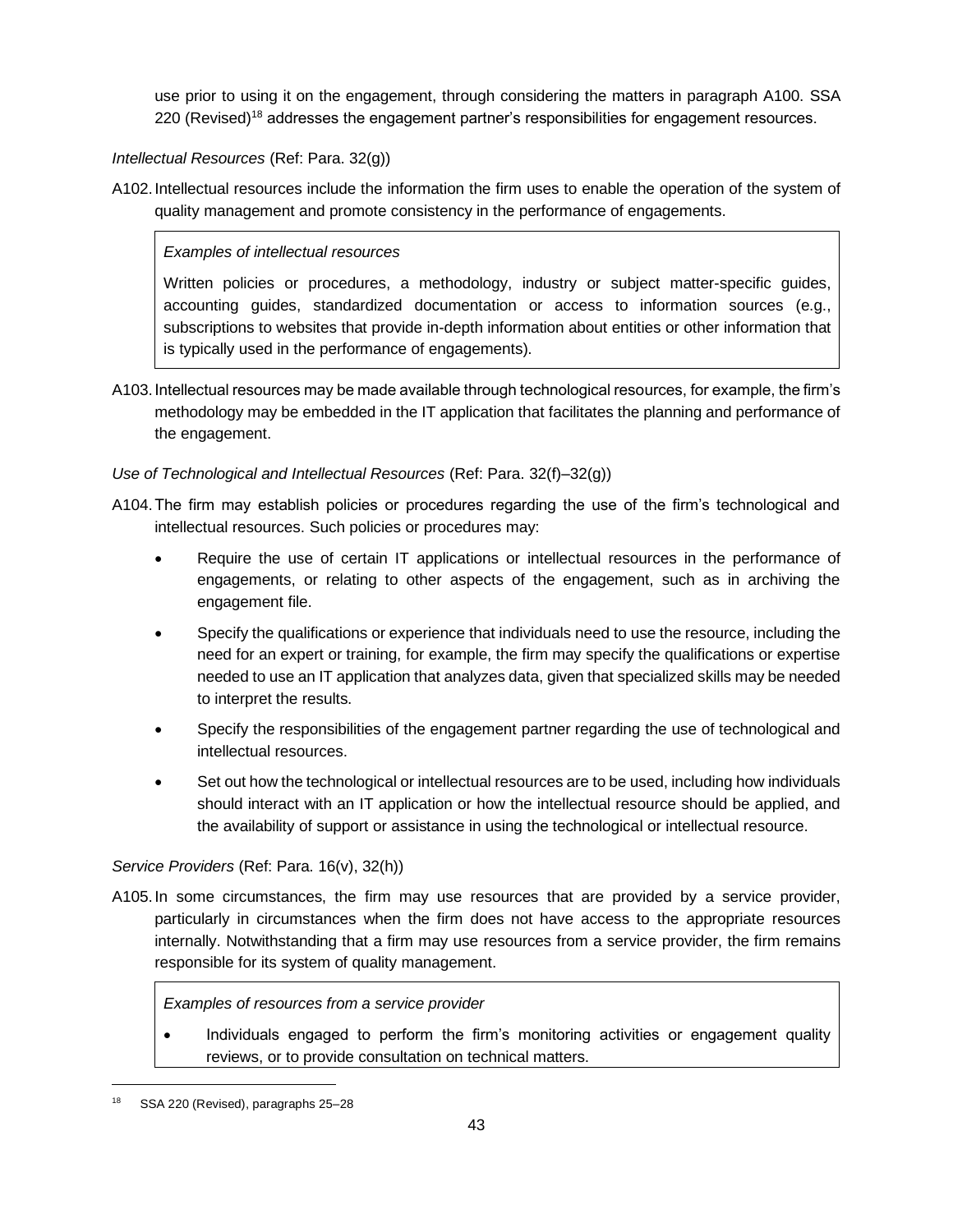- A commercial IT application used to perform audit engagements.
- Individuals performing procedures on the firm's engagements, for example, component auditors from other firms not within the firm's network or individuals engaged to attend a physical inventory count at a remote location.
- An auditor's external expert used by the firm to assist the engagement team in obtaining audit evidence.
- A106.In identifying and assessing quality risks, the firm is required to obtain an understanding of the conditions, events, circumstances, actions or inactions that may adversely affect the achievement of the quality objectives, which includes conditions, events, circumstances, actions or inactions relating to service providers. In doing so, the firm may consider the nature of the resources provided by service providers, how and the extent to which they will be used by the firm, and the general characteristics of the service providers used by the firm (e.g., the varying types of other professional services firms that are used), in order to identify and assess quality risks related to the use of such resources.
- A107.In determining whether a resource from a service provider is appropriate for use in the firm's system of quality management or in the performance of engagements, the firm may obtain information about the service provider and the resource they provide from a number of sources. Matters the firm may consider include:
	- The related quality objective and quality risks. For example, in the case of a methodology from a service provider, there may be quality risks related to the quality objective in paragraph 32(g), such as a quality risk that the service provider does not update the methodology to reflect changes in professional standards and applicable legal and regulatory requirements.
	- The nature and scope of the resources, and the conditions of the service (e.g., in relation to an IT application, how often updates will be provided, limitations on the use of the IT application and how the service provider addresses confidentiality of data).
	- The extent to which the resource is used across the firm, how the resource will be used by the firm and whether it is suitable for that purpose.
	- The extent of customization of the resource for the firm.
	- The firm's previous use of the service provider.
	- The service provider's experience in the industry and reputation in the market.
- A108.The firm may have a responsibility to take further actions in using the resource from a service provider so that the resource functions effectively. For example, the firm may need to communicate information to the service provider in order for the resource to function effectively, or, in relation to an IT application, the firm may need to have supporting IT infrastructure and IT processes in place.

### **Information and Communication** (Ref: Para. 33)

A109.Obtaining, generating or communicating information is generally an ongoing process that involves all personnel and encompasses the dissemination of information within the firm and externally. Information and communication is pervasive to all components of the system of quality management.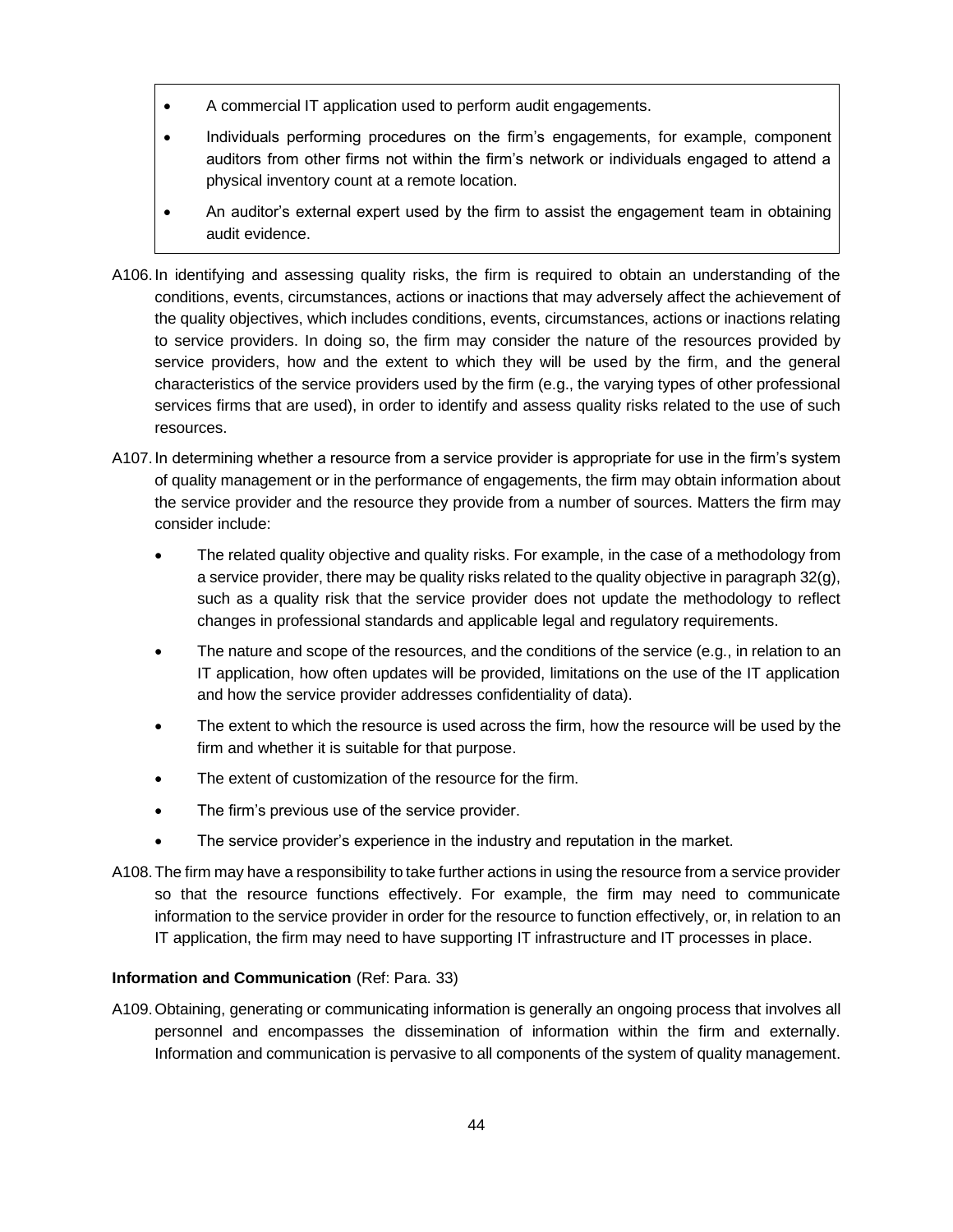### *The Firm's Information System* (Ref: Para. 33(a))

- A110.Reliable and relevant information includes information that is accurate, complete, timely and valid to enable the proper functioning of the firm's system of quality management and to support decisions regarding the system of quality management.
- A111.The information system may include the use of manual or IT elements, which affect the manner in which information is identified, captured, processed, maintained and communicated. The procedures to identify, capture, process, maintain and communicate information may be enforced through IT applications, and in some cases may be embedded within the firm's responses for other components. In addition, digital records may replace or supplement physical records.

*Scalability example to demonstrate how the information system may be designed in a less complex firm*

Less complex firms with fewer personnel and direct involvement of leadership may not need rigorous policies and procedures that specify how information should be identified, captured, processed and maintained.

*Communication Within the Firm* (Ref: Para. 33(b), 33(c))

A112. The firm may recognize and reinforce the responsibility of personnel and engagement teams to exchange information with the firm and with one another by establishing communication channels to facilitate communication across the firm.

*Examples of communication among the firm, personnel and engagement teams*

- The firm communicates the responsibility for implementing the firm's responses to personnel and engagement teams.
- The firm communicates changes to the system of quality management to personnel and engagement teams, to the extent that the changes are relevant to their responsibilities and enables personnel and engagement teams to take prompt and appropriate action in accordance with their responsibilities.
- The firm communicates information that is obtained during the firm's acceptance and continuance process that is relevant to engagement teams in planning and performing engagements.
- Engagement teams communicate to the firm information about:
	- $\circ$  The client that is obtained during the performance of an engagement that may have caused the firm to decline the client relationship or specific engagement had that information been known prior to accepting or continuing the client relationship or specific engagement.
	- o The operation of the firm's responses (e.g., concerns about the firm's processes for assigning personnel to engagements), which in some cases, may indicate a deficiency in the firm's system of quality management.
- Engagement teams communicate information to the engagement quality reviewer or individuals providing consultation.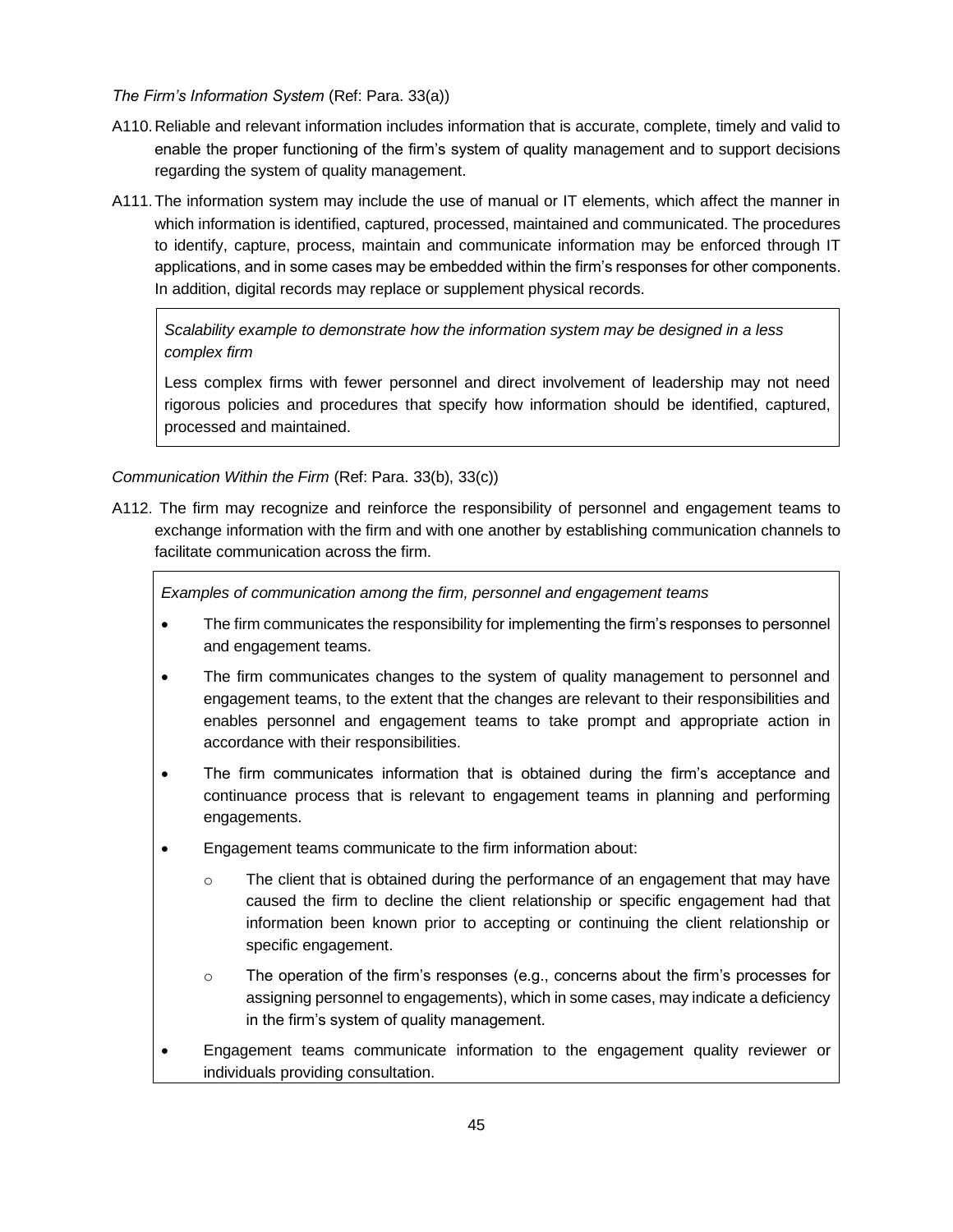- Group engagement teams communicate matters to component auditors in accordance with the firm's policies or procedures, including matters related to quality management at the engagement level.
- The individual(s) assigned operational responsibility for compliance with independence requirements communicates to relevant personnel and engagement teams changes in the independence requirements and the firm's policies or procedures to address such changes.

## *Communication with External Parties*

Communication to or within the Firm's Network and to Service Providers (Ref: Para. 33(d)(i))

A113.In addition to the firm communicating information to or within the firm's network or to a service provider, the firm may need to obtain information from the network, a network firm or a service provider that supports the firm in the design, implementation and operation of its system of quality management.

*Example of information obtained by the firm from within the firm's network*

The firm obtains information from the network or other network firms about clients of other network firms, where there are independence requirements that affect the firm.

Communication with Others External to the Firm (Ref: Para. 33(d)(ii))

A114. *Examples of when law, regulation or professional standards may require the firm to communicate information to external parties*

- The firm becomes aware of non-compliance with laws and regulations by a client, and relevant ethical requirements require the firm to report the non-compliance with laws and regulations to an appropriate authority outside the client entity, or to consider whether such reporting is an appropriate action in the circumstances.
- Law or regulation requires the firm to publish a transparency report and specifies the nature of the information that is required to be included in the transparency report.
- Securities law or regulation requires the firm to communicate certain matters to those charged with governance.
- A115. In some cases, law or regulation may preclude the firm from communicating information related to its system of quality management externally.

*Examples of when the firm may be precluded from communicating information externally*

- Privacy or secrecy law or regulation prohibits disclosure of certain information.
- Law, regulation or relevant ethical requirements include provisions addressing the duty of confidentiality.

## **Specified Responses** (Ref: Para. 34)

A116.The specified responses may address multiple quality risks related to more than one quality objective across different components. For example, policies or procedures for complaints and allegations may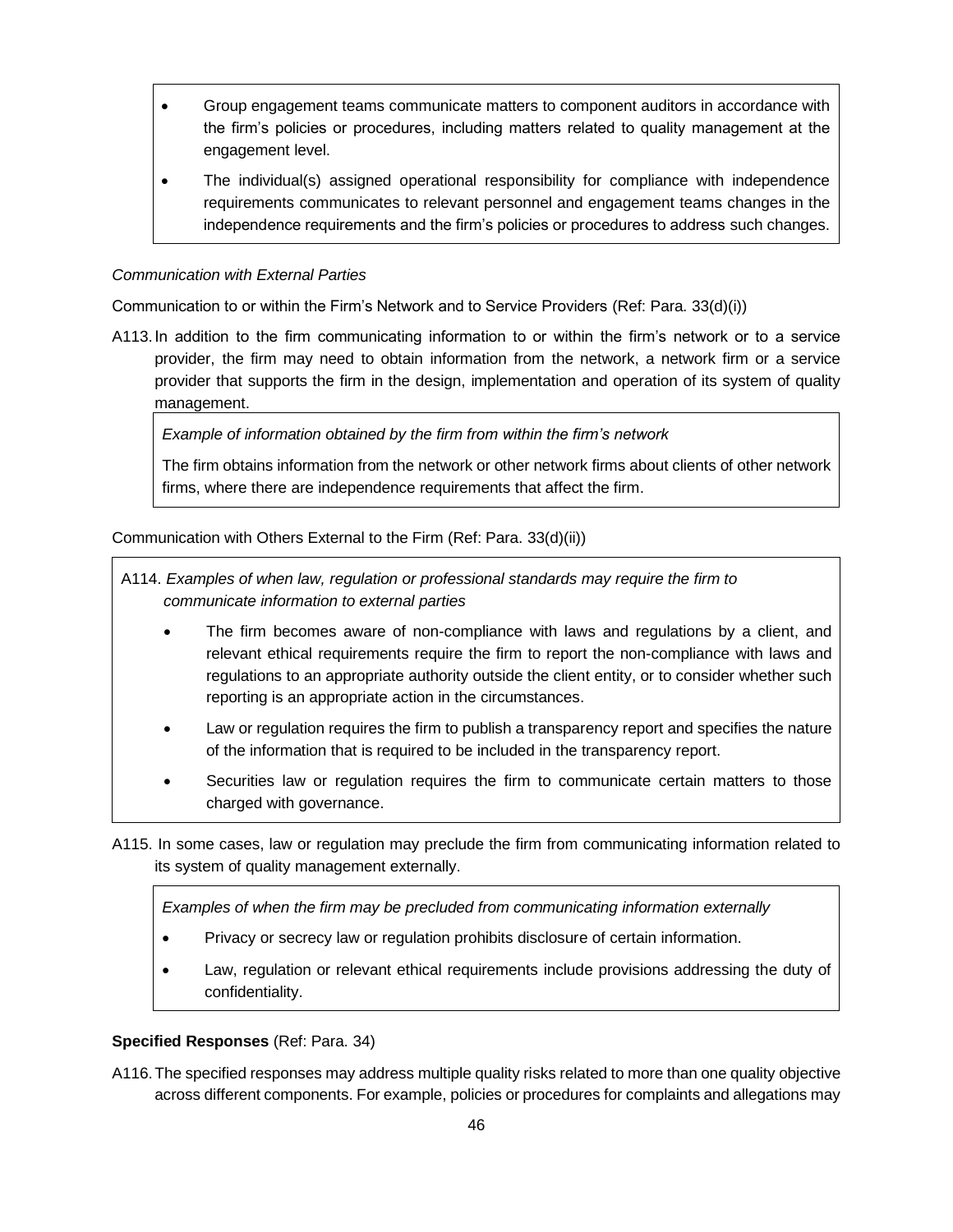address quality risks related to quality objectives in resources (e.g., personnel's commitment to quality), relevant ethical requirements and governance and leadership. The specified responses alone are not sufficient to achieve the objectives of the system of quality management.

## *Relevant Ethical Requirements* (Ref: Para. 34(a))

- A117.Relevant ethical requirements may contain provisions regarding the identification and evaluation of threats and how they are to be addressed. For example, the ISCA Code provides a conceptual framework for this purpose and, in applying the conceptual framework, requires that the firm use the reasonable and informed third party test.
- A118.Relevant ethical requirements may specify how the firm is required to respond to a breach. For example, the ISCA Code sets out requirements for the firm in the event of a breach of the ISCA Code and includes specific requirements addressing breaches of the Independence Standards, which includes requirements for communication with external parties.

A119.Matters the firm may address relating to breaches of the relevant ethical requirements include:

- The communication of breaches of the relevant ethical requirements to appropriate personnel;
- The evaluation of the significance of a breach and its effect on compliance with relevant ethical requirements;
- The actions to be taken to satisfactorily address the consequences of a breach, including that such actions be taken as soon as practicable;
- Determining whether to report a breach to external parties, such as those charged with governance of the entity to which the breach relates or an external oversight authority; and
- Determining the appropriate actions to be taken in relation to the individual(s) responsible for the breach.

### *Complaints and Allegations* (Ref: Para. 34(c))

- A120.Establishing policies or procedures for dealing with complaints and allegations may assist the firm in preventing engagement reports from being issued that are inappropriate. It also may assist the firm
	- in:
	- Identifying and dealing with individuals, including leadership, who do not act or behave in a manner that demonstrates a commitment to quality and supports the firm's commitment to quality; or
	- Identifying deficiencies in the system of quality management.
- A121.Complaints and allegations may be made by personnel, or others external to the firm (e.g., clients, component auditors or individuals within the firm's network).

# *Information That Becomes Known Subsequent to Accepting or Continuing a Client Relationship or Specific Engagement* (Ref: Para. 34(d))

- A122.Information that becomes known subsequent to accepting or continuing a client relationship or specific engagement may:
	- Have existed at the time of the firm's decision to accept or continue the client relationship or specific engagement and the firm was not aware of such information; or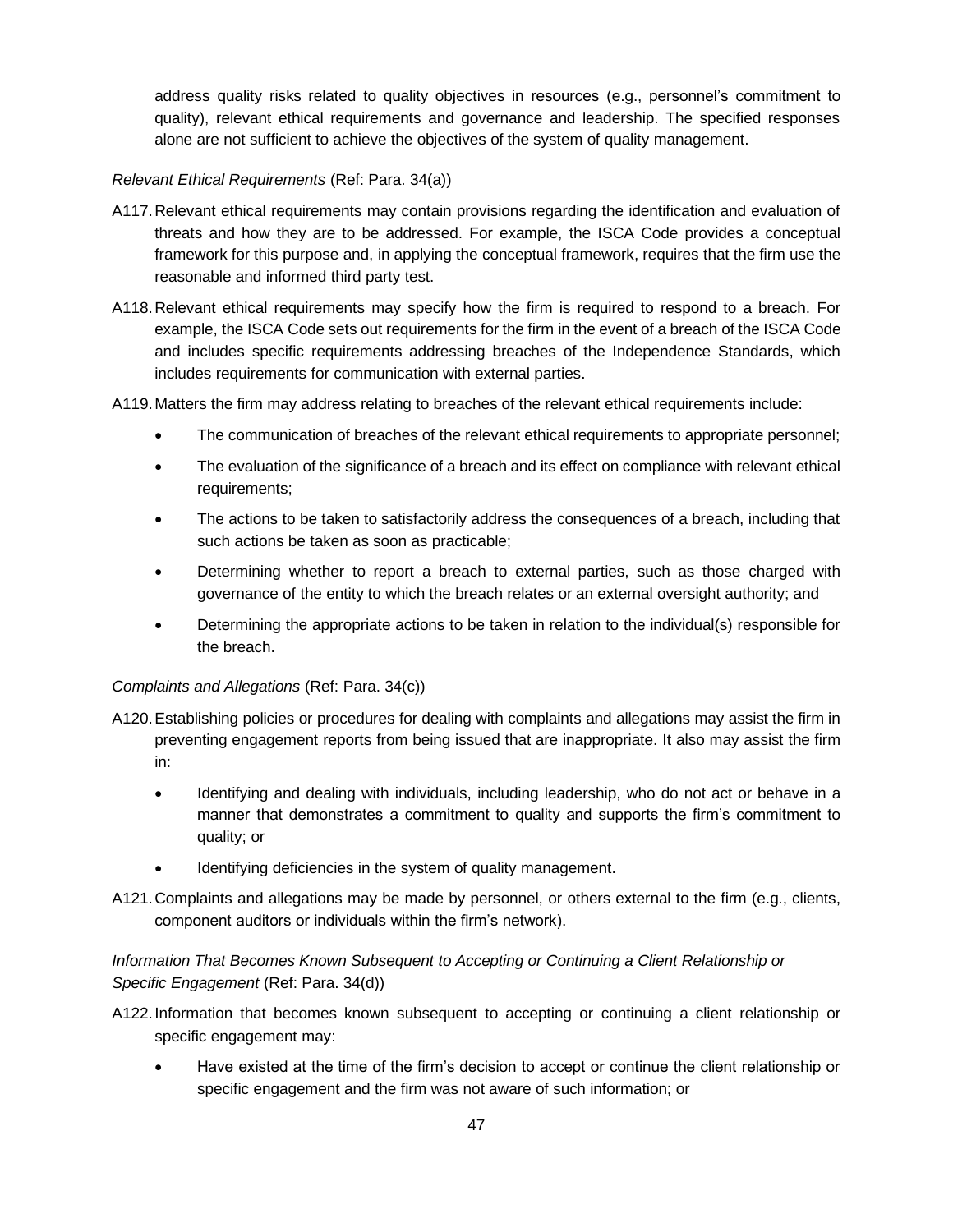• Relate to new information that has arisen since the decision to accept or continue the client relationship or specific engagement.

*Examples of matters addressed in the firm's policies or procedures for circumstances when information becomes known subsequent to accepting or continuing a client relationship or specific engagement that may have affected the firm's decision to accept or continue a client relationship or specific engagement*

- Undertaking consultation within the firm or with legal counsel.
- Considering whether there is a professional, legal or regulatory requirement for the firm to continue the engagement.
- Discussing with the appropriate level of the client's management and with those charged with governance or the engaging party the action that the firm might take based on the relevant facts and circumstances.
- When it is determined that withdrawal is an appropriate action:
	- o Informing the client's management and those charged with governance or the engaging party of this decision and the reasons for the withdrawal.
	- $\circ$  Considering whether there is a professional, legal or regulatory requirement for the firm to report the withdrawal from the engagement, or from both the engagement and the client relationship, together with the reasons for the withdrawal, to regulatory authorities.
- A123*.*In some circumstances, jurisdictional law or regulation may impose an obligation on the firm to accept or continue a client engagement, or in the case of the public sector, the firm may be appointed through statutory provisions.

*Example of matters addressed in the firm's policies or procedures in circumstances when the firm is obligated to accept or continue an engagement or the firm is unable to withdraw from an engagement, and the firm is aware of information that would have caused the firm to decline or discontinue the engagement*

- The firm considers the effect of the information on the performance of the engagement.
- The firm communicates the information to the engagement partner, and requests the engagement partner to increase the extent and frequency of the direction and supervision of the engagement team members and review of their work.
- The firm assigns more experienced personnel to the engagement.
- The firm determines that an engagement quality review should be performed.

*Communication with External Parties* (Ref. Para: 34(e))

A124.The firm's ability to maintain stakeholder confidence in the quality of its engagements may be enhanced through relevant, reliable and transparent communication by the firm about the activities that it has undertaken to address quality, and the effectiveness of those activities.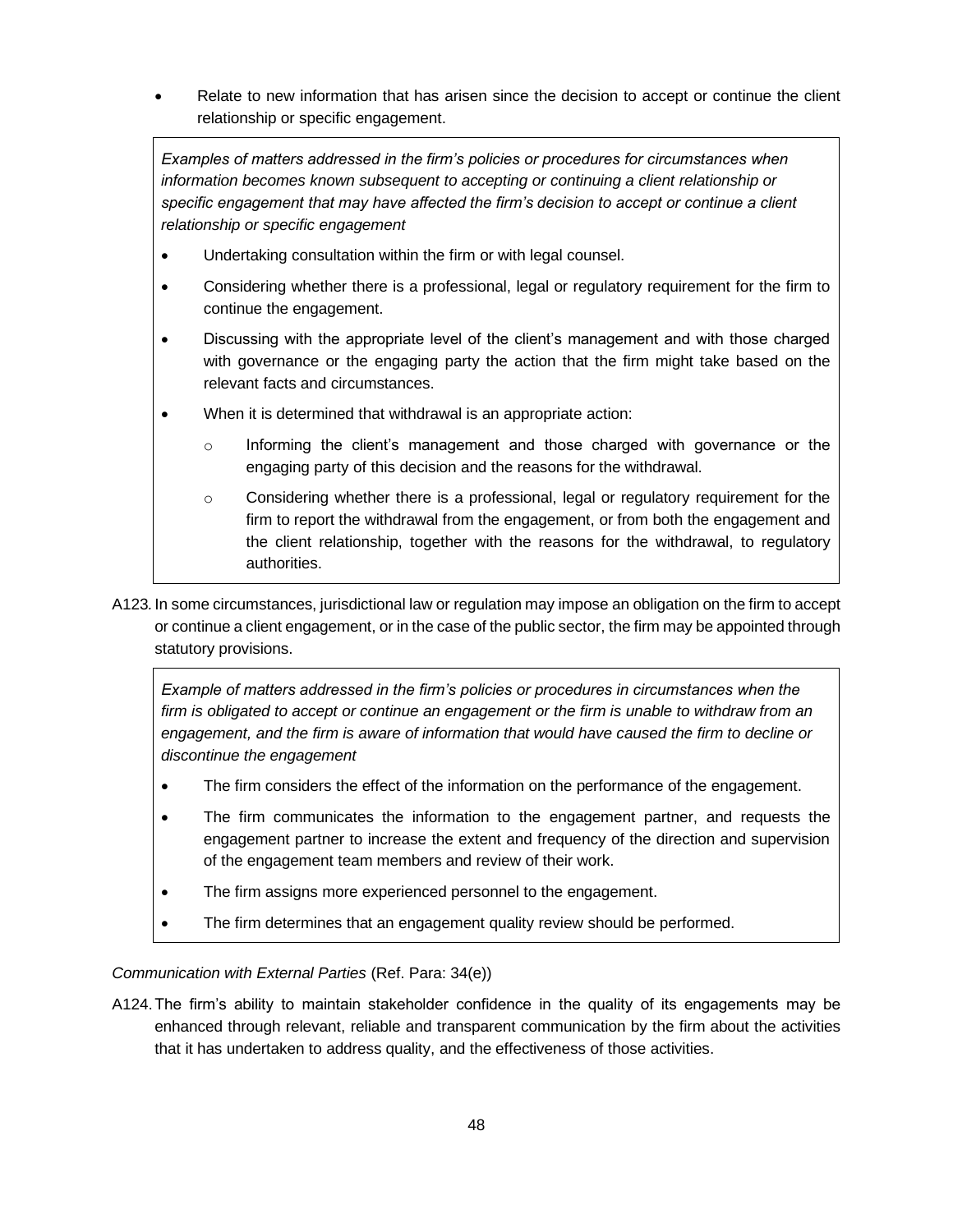A125.External parties who may use information about the firm's system of quality management, and the extent of their interest in the firm's system of quality management, may vary based on the nature and circumstances of the firm and its engagements.

*Examples of external parties who may use information about the firm's system of quality management*

- Management or those charged with governance of the firm's clients may use the information to determine whether to appoint the firm to perform an engagement.
- External oversight authorities may have indicated a desire for the information to support their responsibilities in monitoring the quality of engagements across a jurisdiction and in understanding the work of firms.
- Other firms who use the work of the firm in the performance of engagements (e.g., in relation to a group audit) may have requested such information.
- Other users of the firm's engagement reports, such as investors who use engagement reports in their decision making, may have indicated a desire for the information.
- A126.The information about the system of quality management provided to external parties, including information communicated to those charged with governance about how the system of quality management supports the consistent performance of quality engagements, may address such matters as:
	- The nature and circumstances of the firm, such as the organizational structure, business model, strategy and operating environment.
	- The firm's governance and leadership, such as its culture, how it demonstrates a commitment to quality, and assigned roles, responsibilities and authority with respect to the system of quality management.
	- How the firm fulfills its responsibilities in accordance with relevant ethical requirements, including those related to independence.
	- Factors that contribute to quality engagements, for example, such information may be presented in the form of engagement quality indicators with narrative to explain the indicators.
	- The results of the firm's monitoring activities and external inspections, and how the firm has remediated identified deficiencies or is otherwise responding to them.
	- The evaluation undertaken in accordance with paragraphs 53–54 of whether the system of quality management provides the firm with reasonable assurance that the objectives of the system are being achieved and the conclusion thereon, including the basis for the judgments made in undertaking the evaluation and concluding.
	- How the firm has responded to emerging developments and changes in the circumstances of the firm or its engagements, including how the system of quality management has been adapted to respond to such changes.
	- The relationship between the firm and the network, the overall structure of the network, a description of network requirements and network services, the responsibilities of the firm and the network (including that the firm is ultimately responsible for the system of quality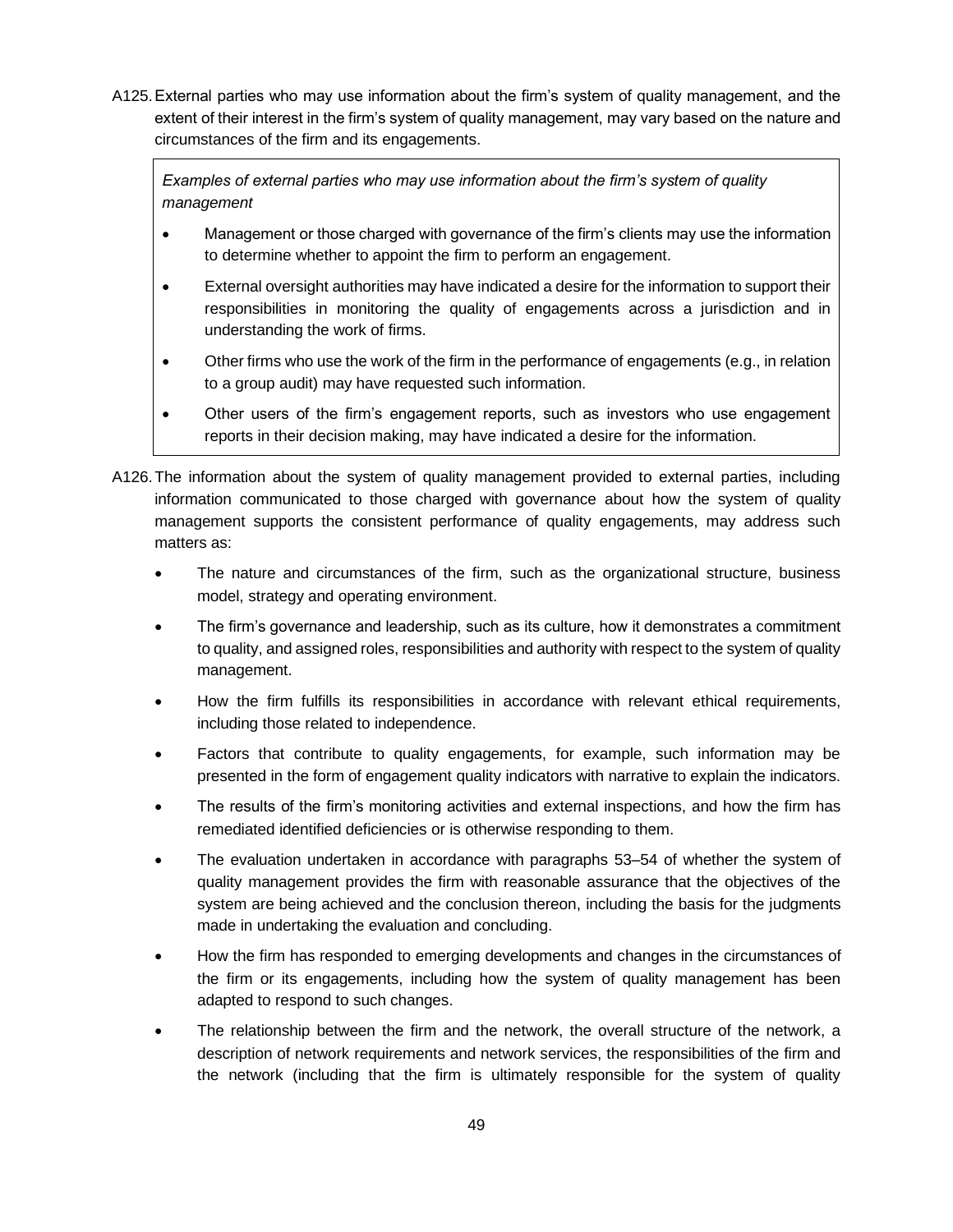management), and information about the overall scope and results of network monitoring activities across the network firms.

Communication with Those Charged with Governance (Ref. Para: 34(e)(i))

- A127.How the communication with those charged with governance is undertaken (i.e., by the firm or the engagement team) may depend on the firm's policies or procedures and the circumstances of the engagement.
- A128.SSA 260 (Revised) deals with the auditor's responsibility to communicate with those charged with governance in an audit of financial statements, and addresses the auditor's determination of the appropriate person(s) within the entity's governance structure with whom to communicate<sup>19</sup> and the communication process.<sup>20</sup> In some circumstances, it may be appropriate to communicate with those charged with governance of entities other than listed entities (or when performing other engagements), for example, entities that may have public interest or public accountability characteristics, such as:
	- Entities that hold a significant amount of assets in a fiduciary capacity for a large number of stakeholders including financial institutions, such as certain banks, insurance companies, and pension funds.
	- Entities with a high public profile, or whose management or owners have a high public profile.
	- Entities with a large number and wide range of stakeholders.

## Public sector considerations

A129.The firm may determine it is appropriate to communicate to those charged with governance of a public sector entity about how the firm's system of quality management supports the consistent performance of quality engagements, taking into account the size and complexity of the public sector entity, the range of its stakeholders, the nature of the services it provides, and the role and responsibilities of those charged with governance.

Determining When it is Otherwise Appropriate to Communicate with External Parties (Ref. Para: 34(e)(ii))

- A130.The firm's determination of when it is appropriate to communicate with external parties about the firm's system of quality management is a matter of professional judgment and may be influenced by matters such as:
	- The types of engagements performed by the firm, and the types of entities for which such engagements are undertaken.
	- The nature and circumstances of the firm.
	- The nature of the firm's operating environment, such as customary business practice in the firm's jurisdiction and the characteristics of the financial markets in which the firm operates.
	- The extent to which the firm has already communicated with external parties in accordance with law or regulation (i.e., whether further communication is needed, and if so, the matters to be communicated).

<sup>19</sup> SSA 260 (Revised), *Communication with Those Charged with Governance*, paragraphs 11–13

<sup>20</sup> SSA 260 (Revised), paragraphs 18–22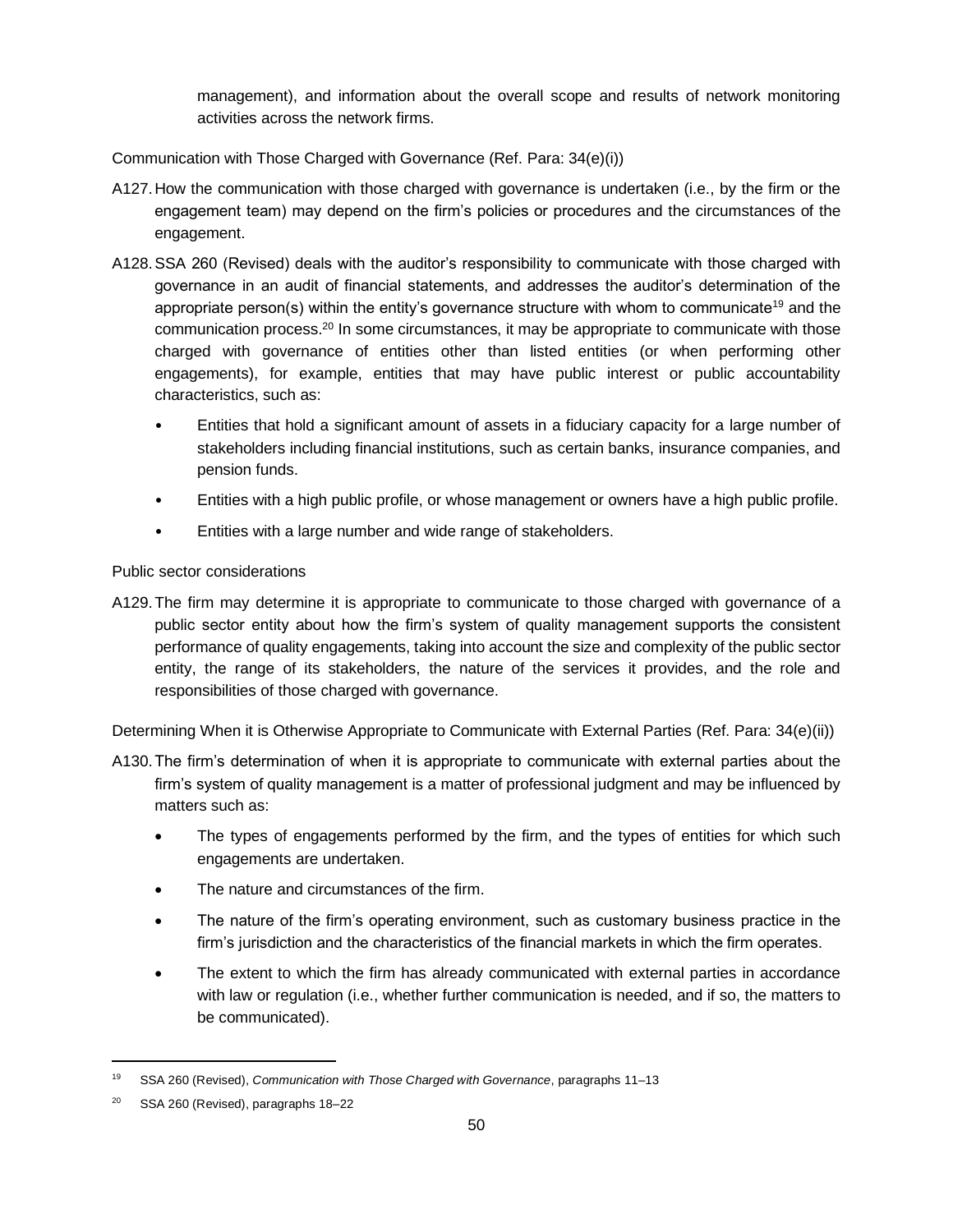- The expectations of stakeholders in the firm's jurisdiction, including the understanding and interest that external parties have expressed about the engagements undertaken by the firm, and the firm's processes in performing the engagements.
- Jurisdictional trends.
- The information that is already available to external parties.
- How external parties may use the information, and their general understanding of matters related to firms' system of quality management and audits or reviews of financial statements, or other assurance or related services engagements.
- The public interest benefits of external communication and whether it would reasonably be expected to outweigh the costs (monetary or otherwise) of such communication.

The above matters may also affect the information provided by the firm in the communication, and the nature, timing and extent and appropriate form of communication.

Nature, Timing and Extent and Appropriate Form of Communication with External Parties (Ref. Para: 34(e)(iii))

A131.The firm may consider the following attributes in preparing information that is communicated to external parties:

- The information is specific to the circumstances of the firm. Relating the matters in the firm's communication directly to the specific circumstances of the firm may help to minimize the potential that such information becomes overly standardized and less useful over time.
- The information is presented in a clear and understandable manner, and the manner of presentation is neither misleading nor would inappropriately influence the users of the communication (e.g., the information is presented in a manner that is appropriately balanced towards positive and negative aspects of the matter being communicated).
- The information is accurate and complete in all material respects and does not contain information that is misleading.
- The information takes into consideration the information needs of the users for whom it is intended. In considering the information needs of the users, the firm may consider matters such as the level of detail that users would find meaningful and whether users have access to relevant information through other sources (e.g., the firm's website).
- A132.The firm uses professional judgment in determining, in the circumstances, the appropriate form of communication with the external party, including communication with those charged with governance when performing an audit of financial statements of listed entities, which may be made orally or in writing. Accordingly, the form of communication may vary.

*Examples of form of communication to external parties* 

- A publication such as a transparency report or audit quality report.
- Targeted written communication to specific stakeholders (e.g., information about the results of the firm's monitoring and remediation process).
- Direct conversations and interactions with the external party (e.g., discussions between the engagement team and those charged with governance).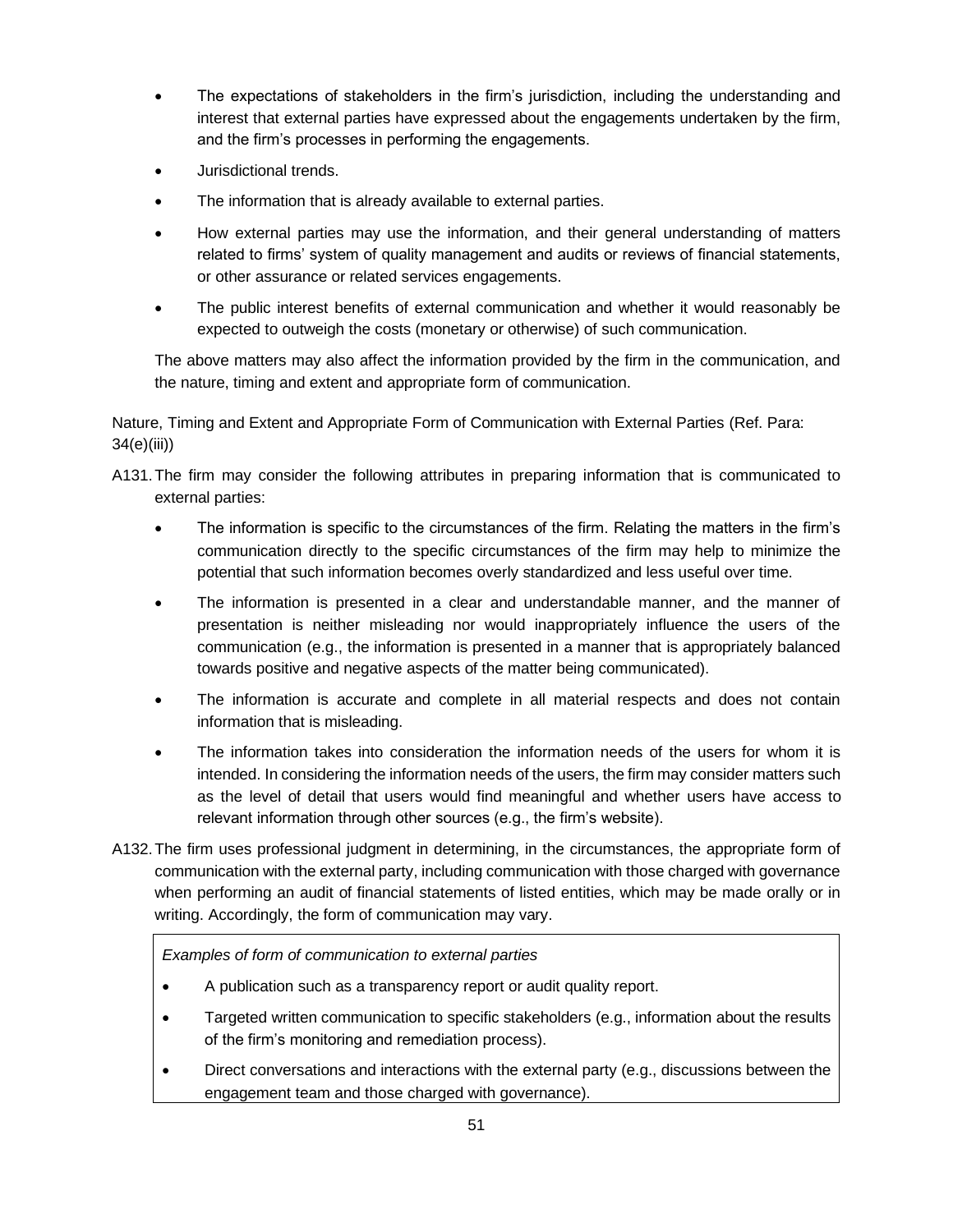- A webpage.
- Other forms of digital media, such as social media, or interviews or presentations via webcast or video.

## *Engagements Subject to an Engagement Quality Review*

Engagement Quality Review Required by Law or Regulation (Ref: Para. 34(f)(ii))

- A133.Law or regulation may require an engagement quality review to be performed, for example, for audit engagements for entities that:
	- Are public interest entities as defined in a particular jurisdiction;
	- Operate in the public sector or which are recipients of government funding, or entities with public accountability;
	- Operate in certain industries (e.g., financial institutions such as banks, insurance companies and pension funds);
	- Meet a specified asset threshold; or
	- Are under the management of a court or judicial process (e.g., liquidation).

Engagement Quality Review as a Response to Address One or More Quality Risk(s) (Ref: Para. 34(f)(iii))

A134.The firm's understanding of the conditions, events, circumstances, actions or inactions that may adversely affect the achievement of the quality objectives, as required by paragraph 25(a)(ii), relates to the nature and circumstances of the engagements performed by the firm. In designing and implementing responses to address one or more quality risk(s), the firm may determine that an engagement quality review is an appropriate response based on the reasons for the assessments given to the quality risks.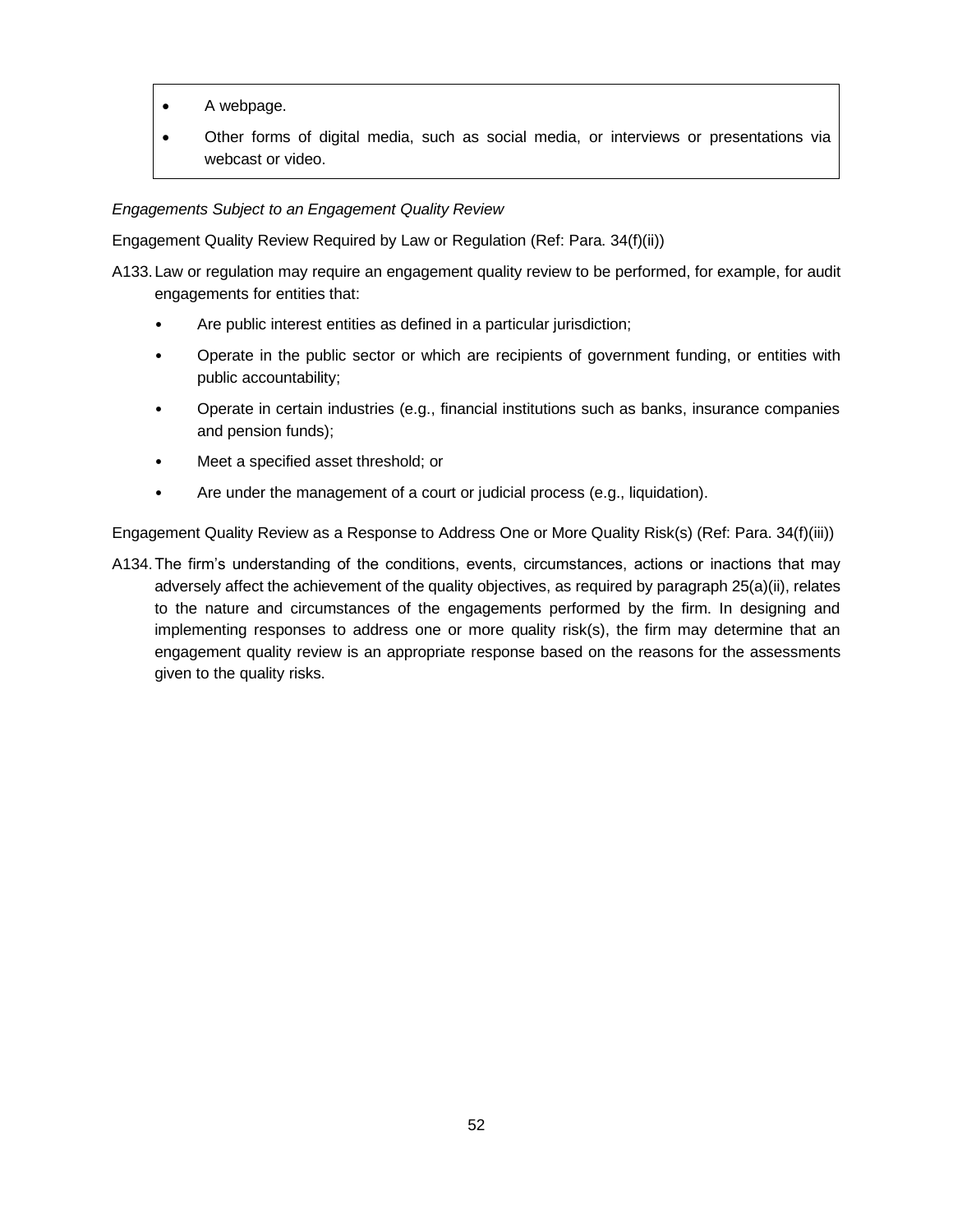*Examples of conditions, events, circumstances, actions or inactions giving rise to one or more quality risk(s) for which an engagement quality review may be an appropriate response*

Those relating to the types of engagements performed by the firm and reports to be issued:

- Engagements that involve a high level of complexity or judgment, such as:
	- o Audits of financial statements for entities operating in an industry that typically has accounting estimates with a high degree of estimation uncertainty (e.g., certain large financial institutions or mining entities), or for entities for which uncertainties exist related to events or conditions that may cast significant doubt on their ability to continue as a going concern.
	- o Assurance engagements that require specialized skills and knowledge in measuring or evaluating the underlying subject matter against the applicable criteria (e.g., a greenhouse gas statement in which there are significant uncertainties associated with the quantities reported therein).
- Engagements on which issues have been encountered, such as audit engagements with recurring internal or external inspection findings, unremediated significant deficiencies in internal control, or a material restatement of comparative information in the financial statements.
- Engagements for which unusual circumstances have been identified during the firm's acceptance and continuance process (e.g., a new client that had a disagreement with its previous auditor or assurance practitioner).
- Engagements that involve reporting on financial or non-financial information that is expected to be included in a regulatory filing, and that may involve a higher degree of judgment, such as pro forma financial information to be included in a prospectus.

Those relating to the types of entities for which engagements are undertaken:

- Entities in emerging industries, or for which the firm has no previous experience.
- Entities for which concerns were expressed in communications from securities or prudential regulators.
- Entities other than listed entities that may have public interest or public accountability characteristics, for example:
	- $\circ$  Entities that hold a significant amount of assets in a fiduciary capacity for a large number of stakeholders including financial institutions, such as certain banks, insurance companies, and pension funds for which an engagement quality review is not otherwise required by law or regulation.
	- o Entities with a high public profile, or whose management or owners have a high public profile.
	- o Entities with a large number and wide range of stakeholders.
- A135.The firm's responses to address quality risks may include other forms of engagement reviews that are not an engagement quality review. For example, for audits of financial statements, the firm's responses may include reviews of the engagement team's procedures relating to significant risks, or reviews of certain significant judgments, by personnel who have specialized technical expertise. In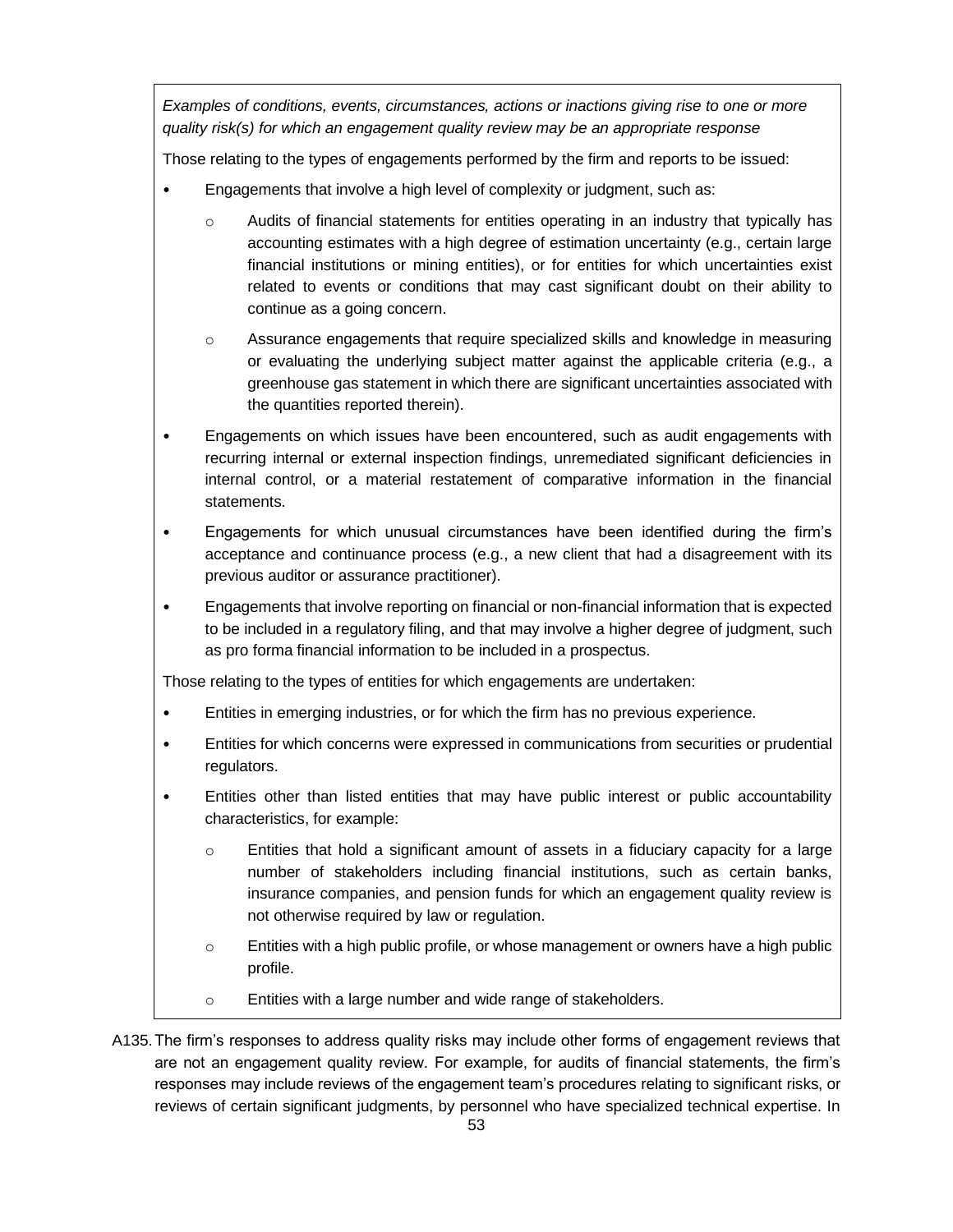some cases, these other types of engagement reviews may be undertaken in addition to an engagement quality review.

A136.In some cases, the firm may determine that there are no audits or other engagements for which an engagement quality review or another form of engagement review is an appropriate response to address the quality risk(s).

#### Public sector considerations

A137.The nature and circumstances of public sector entities (e.g., due to their size and complexity, the range of their stakeholders, or the nature of the services they provide) may give rise to quality risks. In these circumstances, the firm may determine that an engagement quality review is an appropriate response to address such quality risks. Law or regulation may establish additional reporting requirements for the auditors of public sector entities (e.g., a separate report on instances of noncompliance with law or regulation to the legislature or other governing body or communicating such instances in the auditor's report on the financial statements). In such cases, the firm may also consider the complexity of such reporting, and its importance to users, in determining whether an engagement quality review is an appropriate response.

### **Monitoring and Remediation Process** (Ref: Para. 35–47)

- A138.In addition to enabling the evaluation of the system of quality management, the monitoring and remediation process facilitates the proactive and continual improvement of engagement quality and the system of quality management. For example:
	- Given the inherent limitations of a system of quality management, the firm's identification of deficiencies is not unusual and it is an important aspect of the system of quality management, because prompt identification of deficiencies enables the firm to remediate them in a timely and effective manner, and contributes to a culture of continual improvement.
	- The monitoring activities may provide information that enables the firm to prevent a deficiency through responding to a finding that could, over a period of time, lead to a deficiency.

### *Designing and Performing Monitoring Activities* (Ref: Para. 37–38)

- A139.The firm's monitoring activities may comprise a combination of ongoing monitoring activities and periodic monitoring activities. Ongoing monitoring activities are generally routine activities, built into the firm's processes and performed on a real-time basis, reacting to changing conditions. Periodic monitoring activities are conducted at certain intervals by the firm. In most cases, ongoing monitoring activities provide information about the system of quality management in a timelier manner.
- A140.Monitoring activities may include the inspection of in-process engagements. Inspections of engagements are designed to monitor that an aspect of the system of quality management is designed, implemented and operating in the manner intended. In some circumstances, the system of quality management may include responses that are designed to review engagements while they are in the process of being performed that appear similar in nature to an inspection of in-process engagements (e.g., reviews that are designed to detect failures or shortcomings in the system of quality management so that they can prevent a quality risk from occurring). The purpose of the activity will guide its design and implementation, and where it fits within the system of quality management (i.e., whether it is an inspection of an in-process engagement that is a monitoring activity or a review of an engagement that is a response to address a quality risk).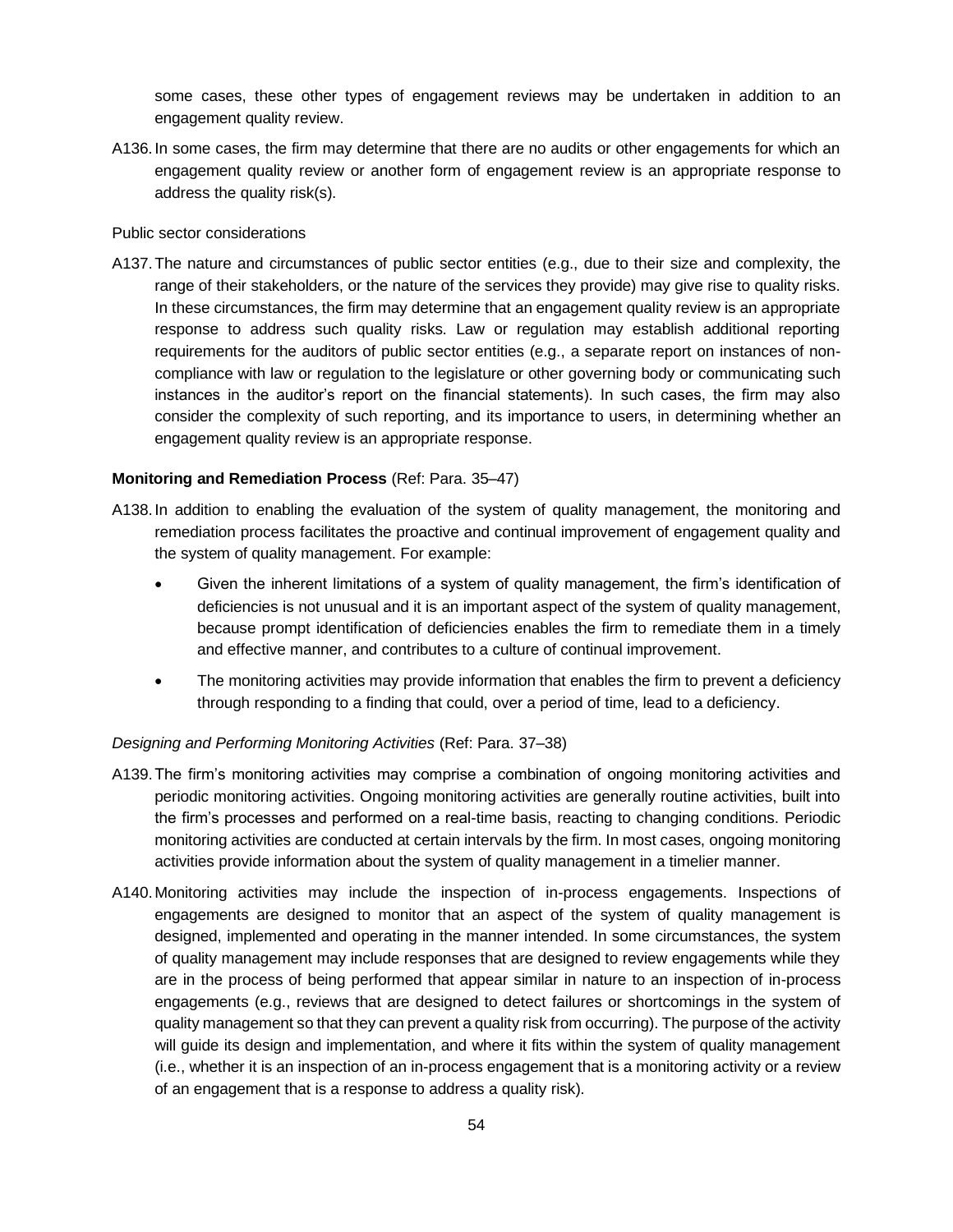A141.The nature, timing and extent of the monitoring activities may also be affected by other matters, including:

- The size, structure and organization of the firm.
- The involvement of the firm's network in monitoring activities.
- The resources that the firm intends to use to enable monitoring activities, such as the use of IT applications.
- A142.When performing monitoring activities, the firm may determine that changes to the nature, timing and extent of the monitoring activities are needed, such as when findings indicate the need for more extensive monitoring activities.

The Design of the Firm's Risk Assessment Process and Monitoring and Remediation Process (Ref: Para. 37(c))

- A143.How the firm's risk assessment process is designed (e.g., a centralized or decentralized process, or the frequency of review) may affect the nature, timing and extent of the monitoring activities, including monitoring activities over the firm's risk assessment process.
- A144.How the firm's monitoring and remediation process is designed (i.e., the nature, timing and extent of the monitoring and remediation activities, taking into account the nature and circumstances of the firm) may affect the monitoring activities undertaken by the firm to determine whether the monitoring and remediation process is achieving the intended purpose as described in paragraph 35.

*Scalability example to demonstrate the monitoring activities for the monitoring and remediation process* 

- In a less complex firm, the monitoring activities may be simple, since information about the monitoring and remediation process may be readily available in the form of leadership's knowledge, based on their frequent interaction with the system of quality management, of the nature, timing and extent of the monitoring activities undertaken, the results of the monitoring activities, and the firm's actions to address the results.
- In a more complex firm, the monitoring activities for the monitoring and remediation process may be specifically designed to determine that the monitoring and remediation process is providing relevant, reliable and timely information about the system of quality management, and responding appropriately to identified deficiencies.

Changes in the System of Quality Management (Ref: Para. 37(d))

A145.Changes in the system of quality management may include:

- Changes to address an identified deficiency in the system of quality management.
- Changes to the quality objectives, quality risks or responses as a result of changes in the nature and circumstances of the firm and its engagements.

When changes occur, previous monitoring activities undertaken by the firm may no longer provide the firm with information to support the evaluation of the system of quality management and, therefore, the firm's monitoring activities may include monitoring of those areas of change.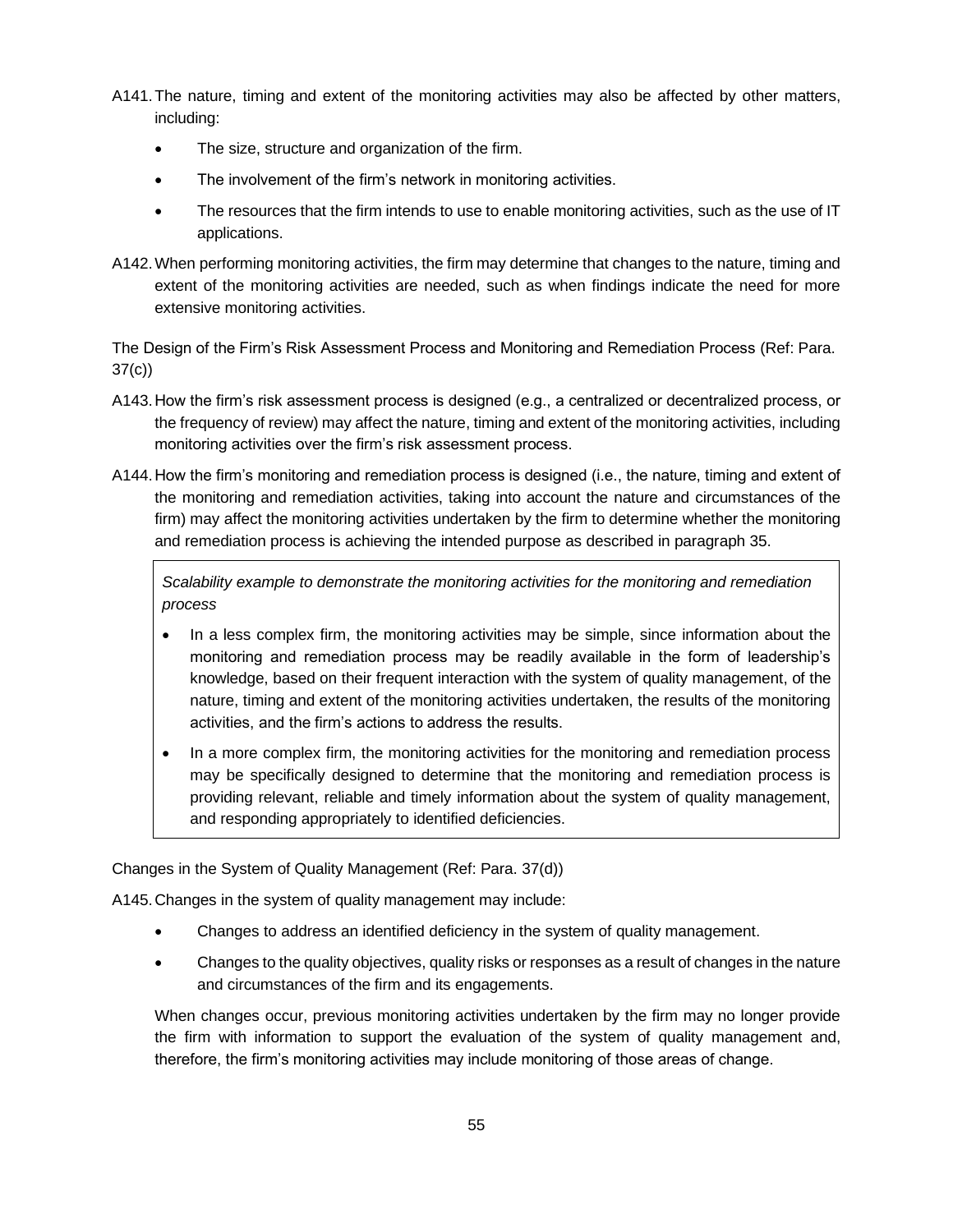Previous Monitoring Activities (Ref: Para. 37(e))

- A146.The results of the firm's previous monitoring activities may indicate areas of the system where a deficiency may arise, particularly areas where there is a history of identified deficiencies.
- A147.Previous monitoring activities undertaken by the firm may no longer provide the firm with information to support the evaluation of the system, including on areas of the system of quality management that have not changed, particularly when time has elapsed since the monitoring activities were undertaken.

Other Relevant Information (Ref: Para. 37(f))

- A148.In addition to the sources of information indicated in paragraph 37(f), other relevant information may include:
	- Information communicated by the firm's network in accordance with paragraphs 50(c) and 51(b) about the firm's system of quality management, including the network requirements or network services that the firm has included in its system of quality management.
	- Information communicated by a service provider about the resources the firm uses in its system of quality management.
	- Information from regulators about the entities for whom the firm performs engagements, which is made available to the firm, such as information from a securities regulator about an entity for whom the firm performs engagements (e.g., irregularities in the entity's financial statements).
- A149.The results of external inspections or other relevant information, both internal and external, may indicate that previous monitoring activities undertaken by the firm failed to identify a deficiency in the system of quality management. This information may affect the firm's consideration of the nature, timing and extent of the monitoring activities.
- A150.External inspections are not a substitute for the firm's internal monitoring activities. Nevertheless, the results of external inspections inform the nature, timing and extent of the monitoring activities.

*Engagement Inspections* (Ref: Para. 38)

- A151.*Examples of matters in paragraph 37 that may be considered by the firm in selecting completed engagements for inspection*
	- In relation to the conditions, events, circumstances, actions or inactions giving rise to the quality risks:
		- $\circ$  The types of engagements performed by the firm, and the extent of the firm's experience in performing the type of engagement.
		- o The types of entities for which engagements are undertaken, for example:
			- Entities that are listed.
			- Entities operating in emerging industries.
			- Entities operating in industries associated with a high level of complexity or judgment.
			- Entities operating in an industry that is new to the firm.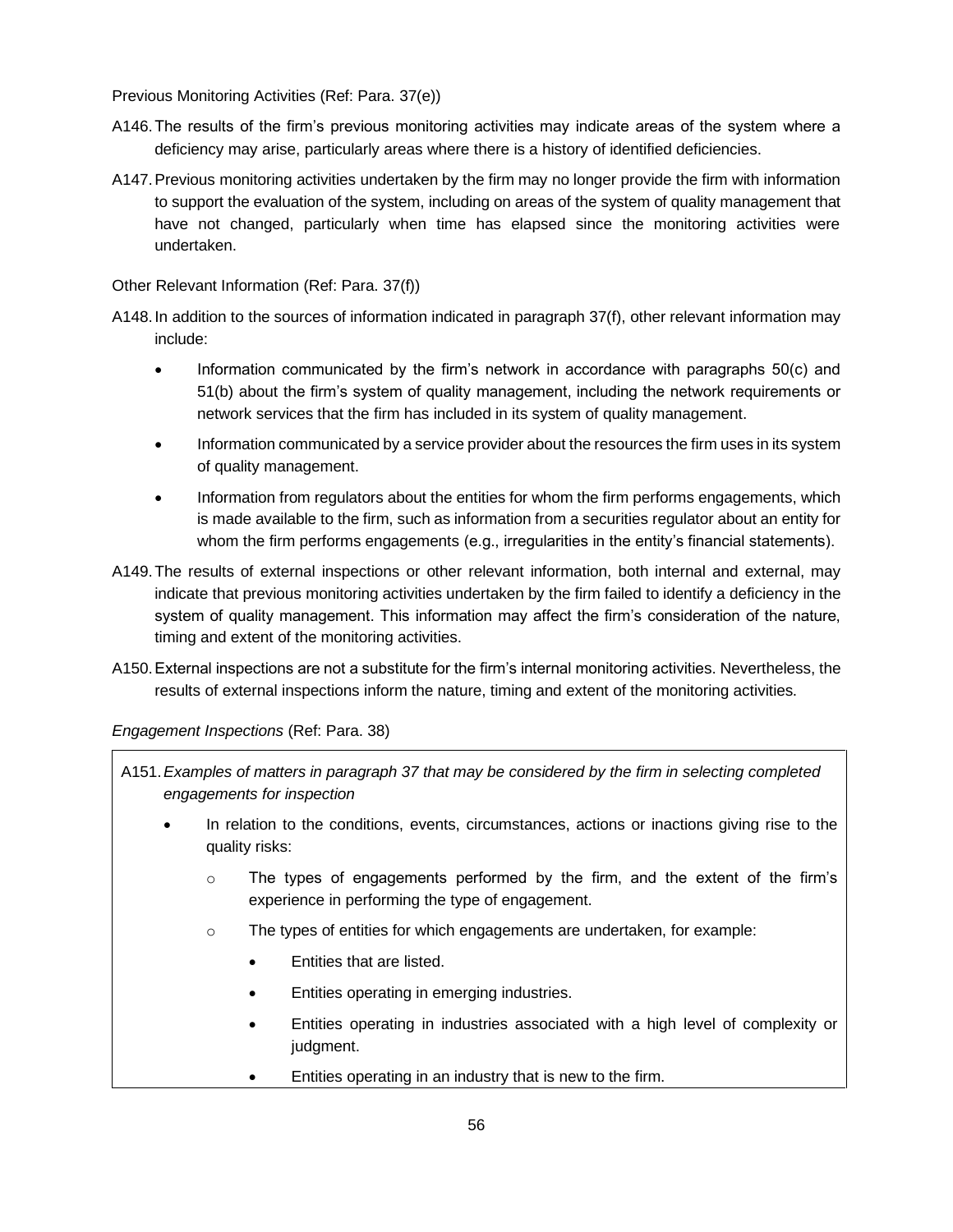- o The tenure and experience of engagement partners.
- The results of previous inspections of completed engagements, including for each engagement partner.
- In relation to other relevant information:
	- o Complaints or allegations about an engagement partner.
	- o The results of external inspections, including for each engagement partner.
	- $\circ$  The results of the firm's evaluation of each engagement partner's commitment to quality.
- A152.The firm may undertake multiple monitoring activities, other than inspection of completed engagements, that focus on determining whether engagements have complied with policies or procedures. These monitoring activities may be undertaken on certain engagements or engagement partners. The nature and extent of these monitoring activities, and the results, may be used by the firm in determining:
	- Which completed engagements to select for inspection;
	- Which engagement partners to select for inspection;
	- How frequently to select an engagement partner for inspection; or
	- Which aspects of the engagement to consider when performing the inspection of completed engagements.
- A153.The inspection of completed engagements for engagement partners on a cyclical basis may assist the firm in monitoring whether engagement partners have fulfilled their overall responsibility for managing and achieving quality on the engagements they are assigned to.

*Example of how a firm may apply a cyclical basis for the inspection of completed engagements for each engagement partner* 

The firm may establish policies or procedures addressing the inspection of completed engagements that:

- Set forth the standard period of the inspection cycle, such as the inspection of a completed engagement for each engagement partner performing audits of financial statements once every three years, and for all other engagement partners, once every five years;
- Set out the criteria for selecting completed engagements, including that for an engagement partner performing audits of financial statements, the engagement(s) selected include an audit engagement;
- Address selecting engagement partners in a manner that is unpredictable; and
- Address when it is necessary or appropriate to select engagement partners more, or less, frequently than the standard period set out in the policy, for example:
	- o The firm may select engagement partners more frequently than the standard period set out in the firm's policy when: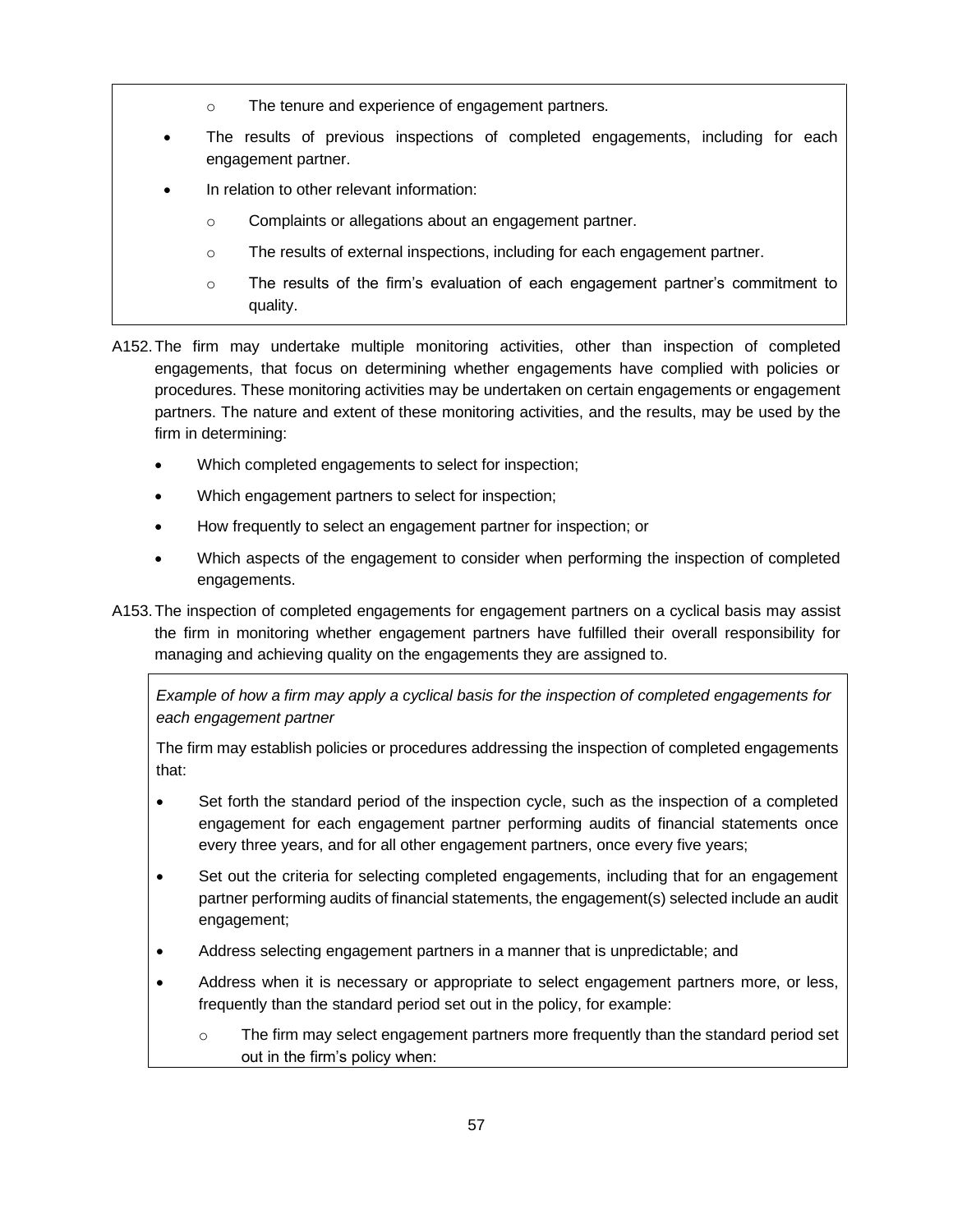|                                                                           |  | Multiple deficiencies have been identified by the firm that have been evaluated as<br>severe, and the firm determines that a more frequent cyclical inspection is needed<br>across all engagement partners.                                                           |
|---------------------------------------------------------------------------|--|-----------------------------------------------------------------------------------------------------------------------------------------------------------------------------------------------------------------------------------------------------------------------|
|                                                                           |  | The engagement partner performs engagements for entities operating in a certain<br>industry where there are high levels of complexity or judgment.                                                                                                                    |
|                                                                           |  | An engagement performed by the engagement partner has been subject to other<br>monitoring activities, and the results of the other monitoring activities were<br>unsatisfactory.                                                                                      |
|                                                                           |  | The engagement partner has performed an engagement for an entity operating in<br>an industry in which the engagement partner has limited experience.                                                                                                                  |
|                                                                           |  | The engagement partner is a newly appointed engagement partner, or has<br>recently joined the firm from another firm or another jurisdiction.                                                                                                                         |
| $\circ$<br>beyond the standard period set out in the firm's policy) when: |  | The firm may defer the selection of the engagement partner (e.g., deferring for a year                                                                                                                                                                                |
|                                                                           |  | Engagements performed by the engagement partner have been subject to other<br>monitoring activities during the standard period set out in the firm's policy; and                                                                                                      |
|                                                                           |  | The results of the other monitoring activities provide sufficient information about<br>the engagement partner (i.e., performing the inspection of completed<br>engagements would unlikely provide the firm with further information about the<br>engagement partner). |

A154.The matters considered in an inspection of an engagement depend on how the inspection will be used to monitor the system of quality management. Ordinarily, the inspection of an engagement includes determining that responses that are implemented at the engagement level (e.g., the firm's policies and procedures in respect of engagement performance), have been implemented as designed and are operating effectively.

### *Individuals Performing the Monitoring Activities* (Ref: Para. 39(b))

- A155.The provisions of relevant ethical requirements are relevant in designing the policies or procedures addressing the objectivity of the individuals performing the monitoring activities. A self-review threat may arise when an individual who performs:
	- An inspection of an engagement was:
		- o In the case of an audit of financial statements, an engagement team member or the engagement quality reviewer of that engagement or an engagement for a subsequent financial period; or
		- $\circ$  For all other engagements, an engagement team member or the engagement quality reviewer of that engagement.
	- Another type of monitoring activity had participated in designing, executing or operating the response being monitored.
- A156.In some circumstances, for example, in the case of a less complex firm, there may not be personnel who have the competence, capabilities, time or objectivity to perform the monitoring activities. In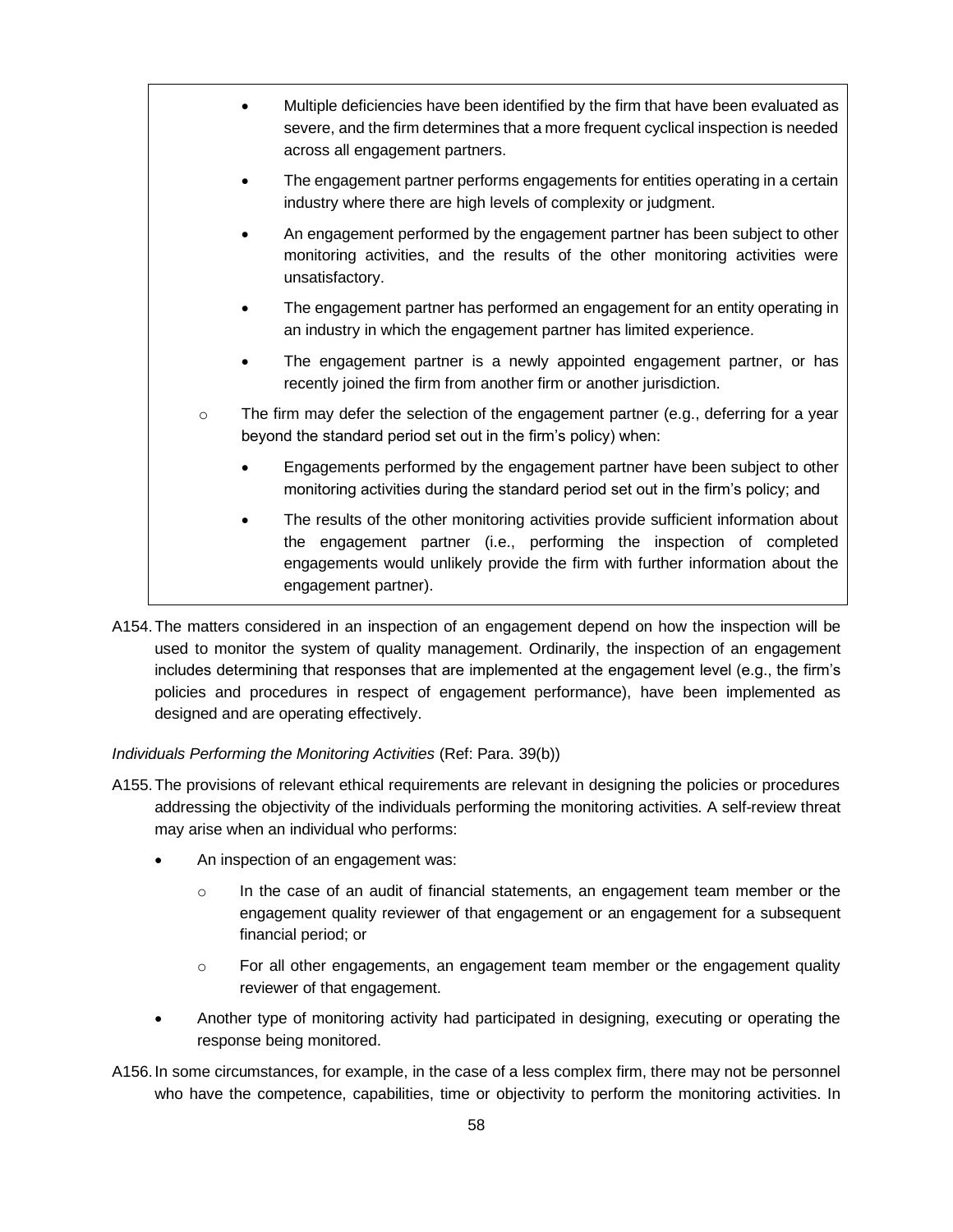these circumstances, the firm may use network services or a service provider to perform the monitoring activities.

*Evaluating Findings and Identifying Deficiencies* (Ref: Para. 16(a), 40–41)

- A157.The firm accumulates findings from the performance of monitoring activities, external inspections and other relevant sources.
- A158.Information accumulated by the firm from the monitoring activities, external inspections and other relevant sources may reveal other observations about the firm's system of quality management, such as:
	- Actions, behaviors or conditions that have given rise to positive outcomes in the context of quality or the effectiveness of the system of quality management; or
	- Similar circumstances where no findings were noted (e.g., engagements where no findings were noted, and the engagements have a similar nature to the engagements where findings were noted).

Other observations may be useful to the firm as they may assist the firm in investigating the root cause(s) of identified deficiencies, indicate practices that the firm can support or apply more extensively (e.g., across all engagements) or highlight opportunities for the firm to enhance the system of quality management.

A159.The firm exercises professional judgment in determining whether findings, individually or in combination with other findings give rise to a deficiency in the system of quality management. In making the judgment, the firm may need to take into account the relative importance of the findings in the context of the quality objectives, quality risks, responses or other aspects of the system of quality management to which they relate. The firm's judgments may be affected by quantitative and qualitative factors relevant to the findings. In some circumstances, the firm may determine it appropriate to obtain more information about the findings in order to determine whether a deficiency exists. Not all findings, including engagement findings, will be a deficiency.

A160. *Examples of quantitative and qualitative factors that a firm may consider in determining whether findings give rise to a deficiency*

Quality Risks and Responses

- If the findings relate to a response:
	- $\circ$  How the response is designed, for example, the nature of the response, the frequency of its occurrence (if applicable), and the relative importance of the response to addressing the quality risk(s) and achieving the quality objective(s) to which it relates.
	- $\circ$  The nature of the quality risk to which the response relates, and the extent to which the findings indicate that the quality risk has not been addressed.
	- o Whether there are other responses that address the same quality risk and whether there are findings for those responses.

Nature of the Findings and Their Pervasiveness

• The nature of the findings. For example, findings related to leadership actions and behaviors may be qualitatively significant, given the pervasive effect this could have on the system of quality management as a whole.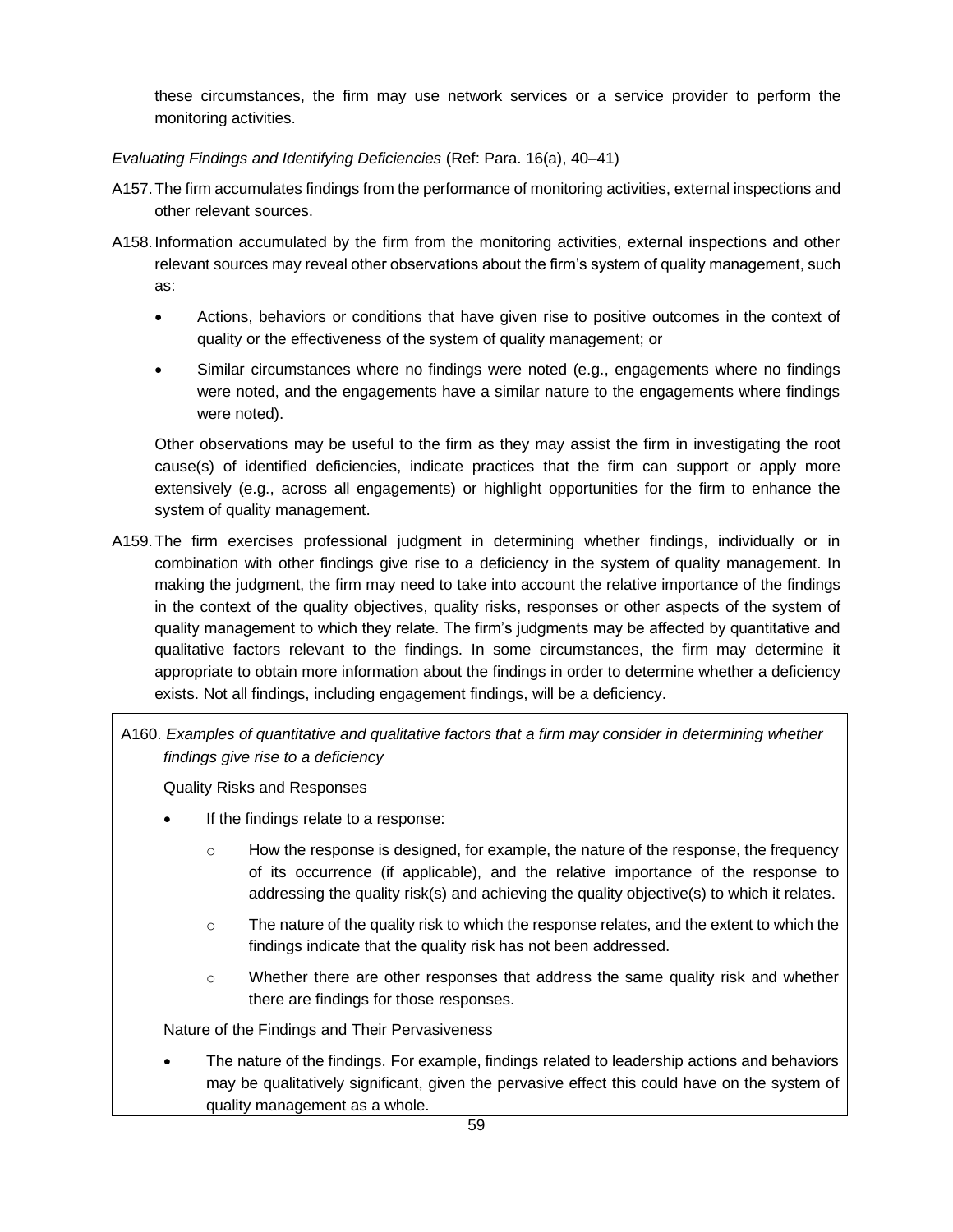• Whether the findings, in combination with other findings, indicate a trend or systemic issue. For example, similar engagement findings that appear on multiple engagements may indicate a systemic issue.

Extent of Monitoring Activity and Extent of Findings

- The extent of the monitoring activity from which the findings arose, including the number or size of the selections.
- The extent of the findings in relation to the selection covered by the monitoring activity, and in relation to the expected deviation rate. For example, in the case of inspection of engagements, the number of engagements selected where the findings were identified, relative to the total number of engagements selected, and the expected deviation rate set by the firm.
- A161. Evaluating findings and identifying deficiencies and evaluating the severity and pervasiveness of an identified deficiency, including investigating the root cause(s) of an identified deficiency, are part of an iterative and non-linear process.

*Examples of how the process of evaluating findings and identifying deficiencies, evaluating identified deficiencies, including investigating the root cause(s) of identified deficiencies, is iterative and non-linear*

- In investigating the root cause(s) of an identified deficiency, the firm may identify a circumstance that has similarities to other circumstances where there were findings that were not considered a deficiency. As a result, the firm adjusts its evaluation of the other findings and classifies them as a deficiency.
- In evaluating the severity and pervasiveness of an identified deficiency, the firm may identify a trend or systemic issue that correlates with other findings that are not considered deficiencies. As a result, the firm adjusts its evaluation of the other findings and also classifies them as deficiencies.
- A162.The results of monitoring activities, results of external inspections and other relevant information (e.g., network monitoring activities or complaints and allegations) may reveal information about the effectiveness of the monitoring and remediation process. For example, the results of external inspections may provide information about the system of quality management that has not been identified by the firm's monitoring and remediation process, which may highlight a deficiency in that process.

## *Evaluating Identified Deficiencies* (Ref: Para. 41)

- A163.Factors the firm may consider in evaluating the severity and pervasiveness of an identified deficiency include:
	- The nature of the identified deficiency, including the aspect of the firm's system of quality management to which the deficiency relates, and whether the deficiency is in the design, implementation or operation of the system of quality management;
	- In the case of identified deficiencies related to responses, whether there are compensating responses to address the quality risk to which the response relates;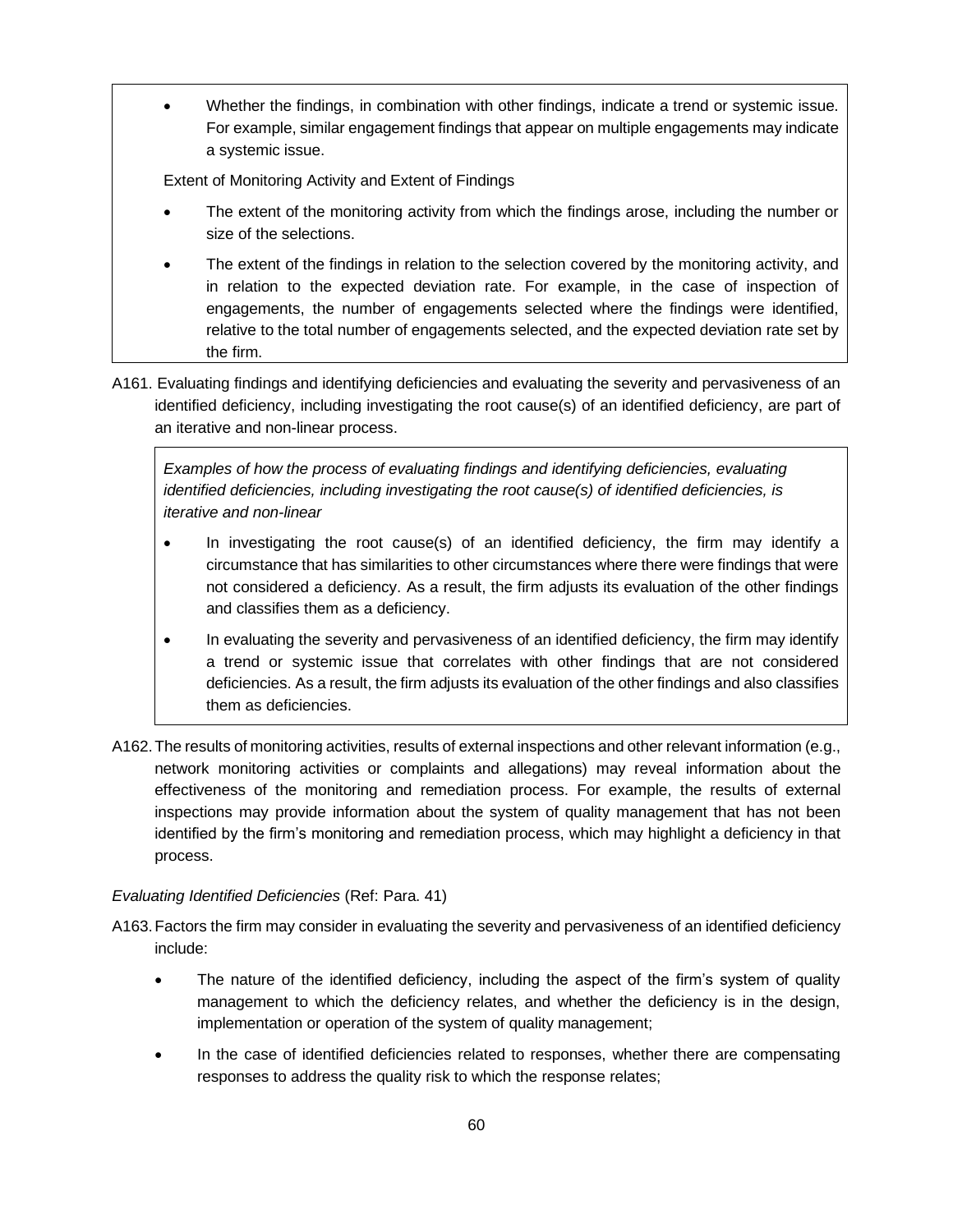- The root cause(s) of the identified deficiency;
- The frequency with which the matter giving rise to the identified deficiency occurred; and
- The magnitude of the identified deficiency, how quickly it occurred and the duration of time that it existed and had an effect on the system of quality management.
- A164.The severity and pervasiveness of identified deficiencies affects the evaluation of the system of quality management that is undertaken by the individual(s) assigned ultimate responsibility and accountability for the system of quality management.

Root Cause of the Identified Deficiencies (Ref: Para. 41(a))

- A165.The objective of investigating the root cause(s) of identified deficiencies is to understand the underlying circumstances that caused the deficiencies to enable the firm to:
	- Evaluate the severity and pervasiveness of the identified deficiency; and
	- Appropriately remediate the identified deficiency.

Performing a root cause analysis involves those performing the assessment exercising professional judgment based on the evidence available.

- A166.The nature, timing and extent of the procedures undertaken to understand the root cause(s) of an identified deficiency may also be affected by the nature and circumstances of the firm, such as:
	- The complexity and operating characteristics of the firm.
	- The size of the firm.
	- The geographical dispersion of the firm.
	- How the firm is structured or the extent to which the firm concentrates or centralizes its processes or activities.

*Examples of how the nature of identified deficiencies and their possible severity and the nature and circumstances of the firm may affect the nature, timing and extent of the procedures to understand the root cause(s) of the identified deficiencies*

- The nature of the identified deficiency: The firm's procedures to understand the root cause(s) of an identified deficiency may be more rigorous in circumstances when an engagement report related to an audit of financial statements of a listed entity was issued that was inappropriate or the identified deficiency relates to leadership's actions and behaviors regarding quality.
- The possible severity of the identified deficiency: The firm's procedures to understand the root cause(s) of an identified deficiency may be more rigorous in circumstances when the deficiency has been identified across multiple engagements or there is an indication that policies or procedures have high rates of non-compliance.
- Nature and circumstances of the firm:
	- $\circ$  In the case of a less complex firm with a single location, the firm's procedures to understand the root cause(s) of an identified deficiency may be simple, since the information to inform the understanding may be readily available and concentrated, and the root cause(s) may be more apparent.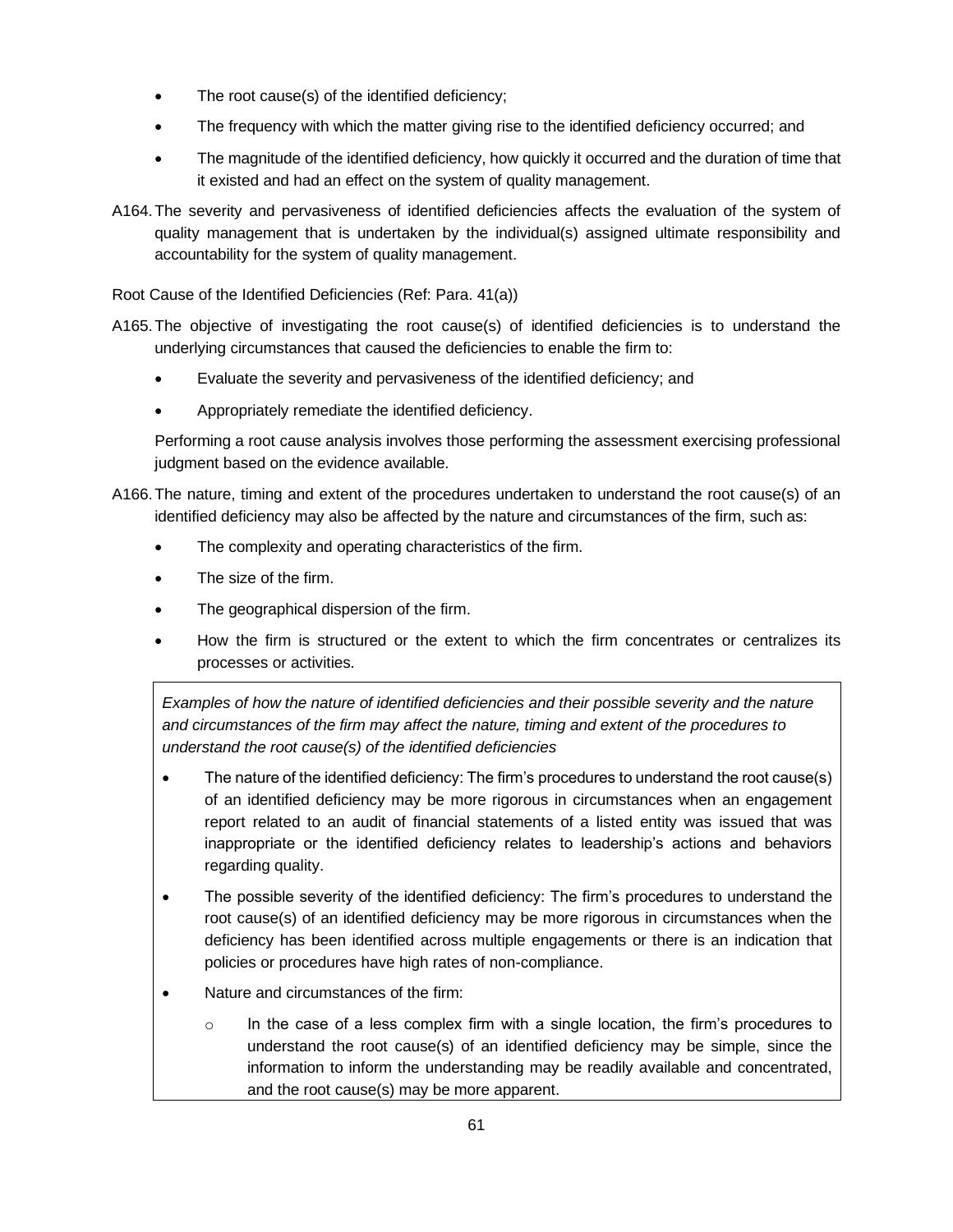- $\circ$  In the case of a more complex firm with multiple locations, the procedures to understand the root cause(s) of an identified deficiency may include using individuals specifically trained on investigating the root cause(s) of identified deficiencies, and developing a methodology with more formalized procedures for identifying root cause(s).
- A167.In investigating the root cause(s) of identified deficiencies, the firm may consider why deficiencies did not arise in other circumstances that are of a similar nature to the matter to which the identified deficiency relates. Such information may also be useful in determining how to remediate an identified deficiency.

*Example of when a deficiency did not arise in other circumstances of a similar nature, and how this information assists the firm in investigating the root cause(s) of identified deficiencies*

The firm may determine that a deficiency exists because similar findings have occurred across multiple engagements. However, the findings have not occurred in several other engagements within the same population being tested. By contrasting the engagements, the firm concludes that the root cause of the identified deficiency is a lack of appropriate involvement by the engagement partners at key stages of the engagements.

A168.Identifying a root cause(s) that is appropriately specific may support the firm's process for remediating identified deficiencies.

## *Example of identifying a root cause(s) that is appropriately specific*

The firm may identify that engagement teams performing audits of financial statements are failing to obtain sufficient appropriate audit evidence on accounting estimates where management's assumptions have a high degree of subjectivity. While the firm notes that these engagement teams are not exercising appropriate professional skepticism, the underlying root cause of this issue may relate to another matter, such as a cultural environment that does not encourage engagement team members to question individuals with greater authority or insufficient direction, supervision and review of the work performed on the engagements.

A169.In addition to investigating the root cause(s) of identified deficiencies, the firm may also investigate the root cause(s) of positive outcomes as doing so may reveal opportunities for the firm to improve, or further enhance, the system of quality management.

### *Responding to Identified Deficiencies* (Ref: Para. 42)

A170.The nature, timing and extent of remedial actions may depend on a variety of other factors, including:

- The root cause(s).
- The severity and pervasiveness of the identified deficiency and therefore the urgency with which it needs to be addressed.
- The effectiveness of the remedial actions in addressing the root cause(s), such as whether the firm needs to implement more than one remedial action in order to effectively address the root cause(s), or needs to implement remedial actions as interim measures until the firm is able to implement more effective remedial actions.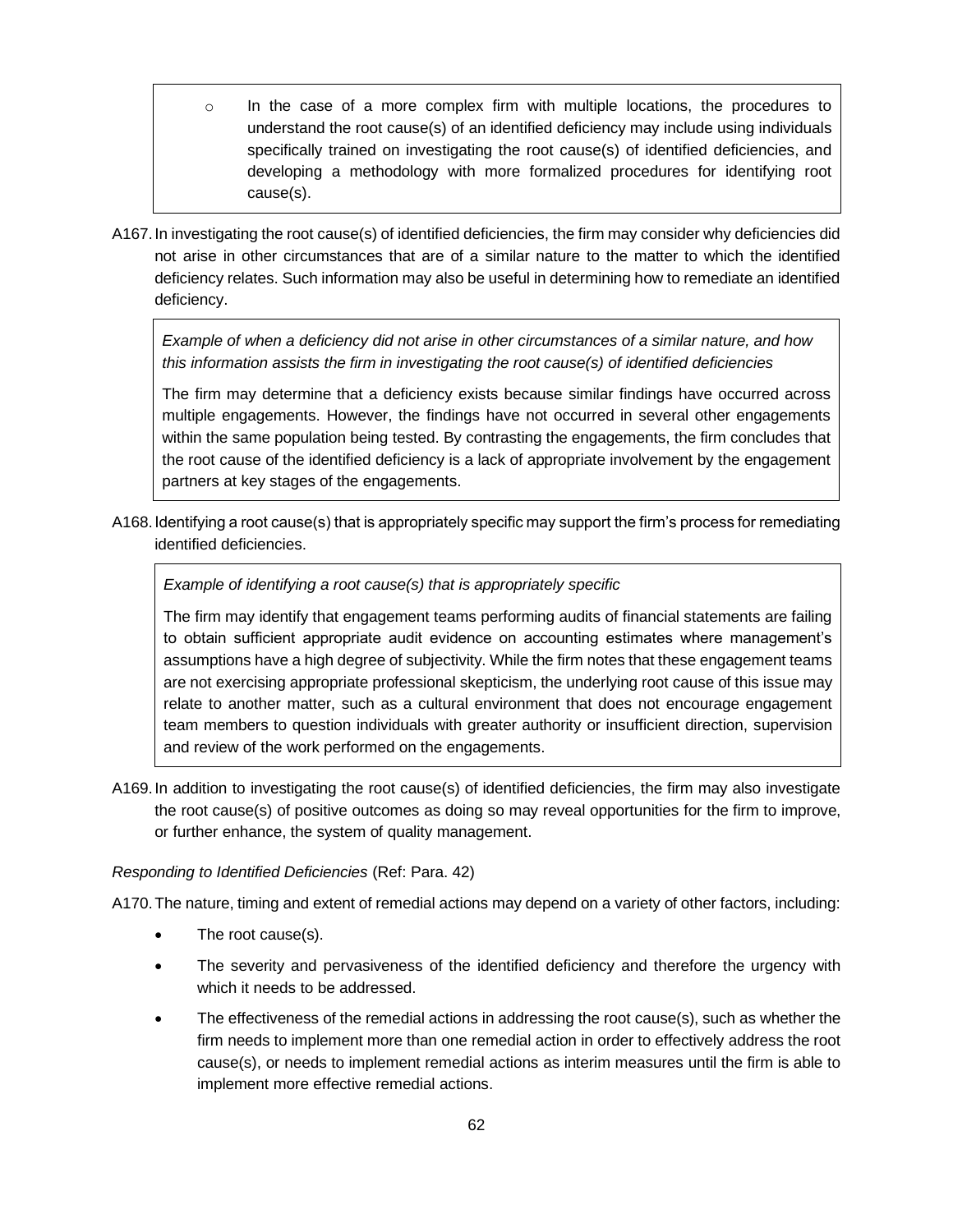- A171.In some circumstances, the remedial action may include establishing additional quality objectives, or quality risks or responses may be added or modified, because it is determined that they are not appropriate.
- A172.In circumstances when the firm determines that the root cause of an identified deficiency relates to a resource provided by a service provider, the firm may also:
	- Consider whether to continue using the resource provided by the service provider.
	- Communicate the matter to the service provider.

The firm is responsible for addressing the effect of the identified deficiency related to a resource provided by a service provider on the system of quality management and taking action to prevent the deficiency from recurring with respect to the firm's system of quality management. However, the firm is not ordinarily responsible for remediating the identified deficiency on behalf of the service provider or further investigating the root cause of the identified deficiency at the service provider.

Findings About a Particular Engagement (Ref: Para. 45)

A173.In circumstances when procedures were omitted or the report issued is inappropriate, the action taken by the firm may include:

- Consulting with appropriate individuals regarding the appropriate action.
- Discussing the matter with management of the entity or those charged with governance.
- Performing the omitted procedures.

The actions taken by the firm do not relieve the firm of the responsibility to take further actions relating to the finding in the context of the system of quality management, including evaluating the findings to identify deficiencies and when a deficiency exists, investigating the root cause(s) of the identified deficiency.

## *Ongoing Communication Related to the Monitoring and Remediation* (Ref: Para. 46)

- A174.The information communicated about the monitoring and remediation to the individual(s) assigned ultimate responsibility and accountability for the system of quality management may be communicated on an ongoing basis or periodically. The individual(s) may use the information in multiple ways, for example:
	- As a basis for further communications to personnel about the importance of quality.
	- To hold individuals accountable for their roles assigned to them.
	- To identify key concerns about the system of quality management in a timely manner.

The information also provides a basis for the evaluation of the system of quality management, and conclusion thereon, as required by paragraphs 53–54.

## **Network Requirements or Network Services** (Ref: Para. 48)

A175.In some circumstances, the firm may belong to a network. Networks may establish requirements regarding the firm's system of quality management or may make services or resources available that the firm may choose to implement or use in the design, implementation and operation of its system of quality management. Such requirements or services may be intended to promote the consistent performance of quality engagements across the firms that belong to the network. The extent to which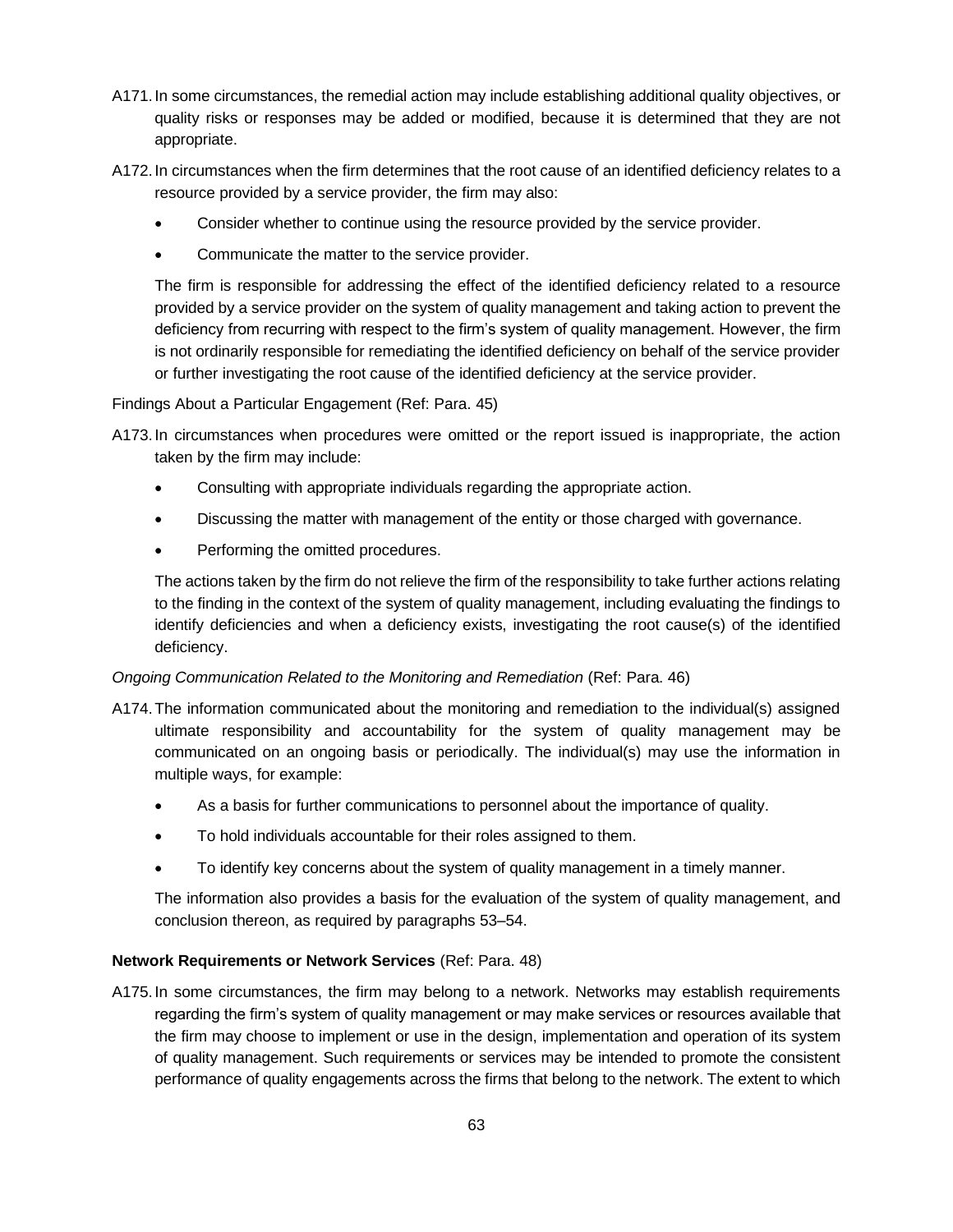the network will provide the firm with quality objectives, quality risks and responses that are common across the network will depend on the firm's arrangements with the network.

*Examples of network requirements* 

- Requirements for the firm to include additional quality objectives or quality risks in the firm's system of quality management that are common across the network firms.
- Requirements for the firm to include responses in the firm's system of quality management that are common across the network firms. Such responses designed by the network may include network policies or procedures that specify the leadership roles and responsibilities, including how the firm is expected to assign authority and responsibility within the firm, or resources, such as network developed methodologies for the performance of engagements or IT applications.
- Requirements that the firm be subject to the network's monitoring activities. These monitoring activities may relate to network requirements (e.g., monitoring that the firm has implemented the network's methodology appropriately), or to the firm's system of quality management in general.

### *Examples of network services*

- Services or resources that are optional for the firm to use in its system of quality management or in the performance of engagements, such as voluntary training programs, use of component auditors or experts from within the network, or use of a service delivery center established at the network level, or by another network firm or group of network firms.
- A176.The network may establish responsibilities for the firm in implementing the network requirements or network services.

*Examples of responsibilities for the firm in implementing network requirements or network services* 

- The firm is required to have certain IT infrastructure and IT processes in place to support an IT application provided by the network that the firm uses in the system of quality management.
- The firm is required to provide firm-wide training on the methodology provided by the network, including when updates are made to the methodology.
- A177.The firm's understanding of the network requirements or network services and the firm's responsibilities relating to the implementation thereof may be obtained through inquiries of, or documentation provided by, the network about matters such as:
	- The network's governance and leadership.
	- The procedures undertaken by the network in designing, implementing and, if applicable, operating, the network requirements or network services.
	- How the network identifies and responds to changes that affect the network requirements or network services or other information, such as changes in the professional standards or information that indicates a deficiency in the network requirements or network services.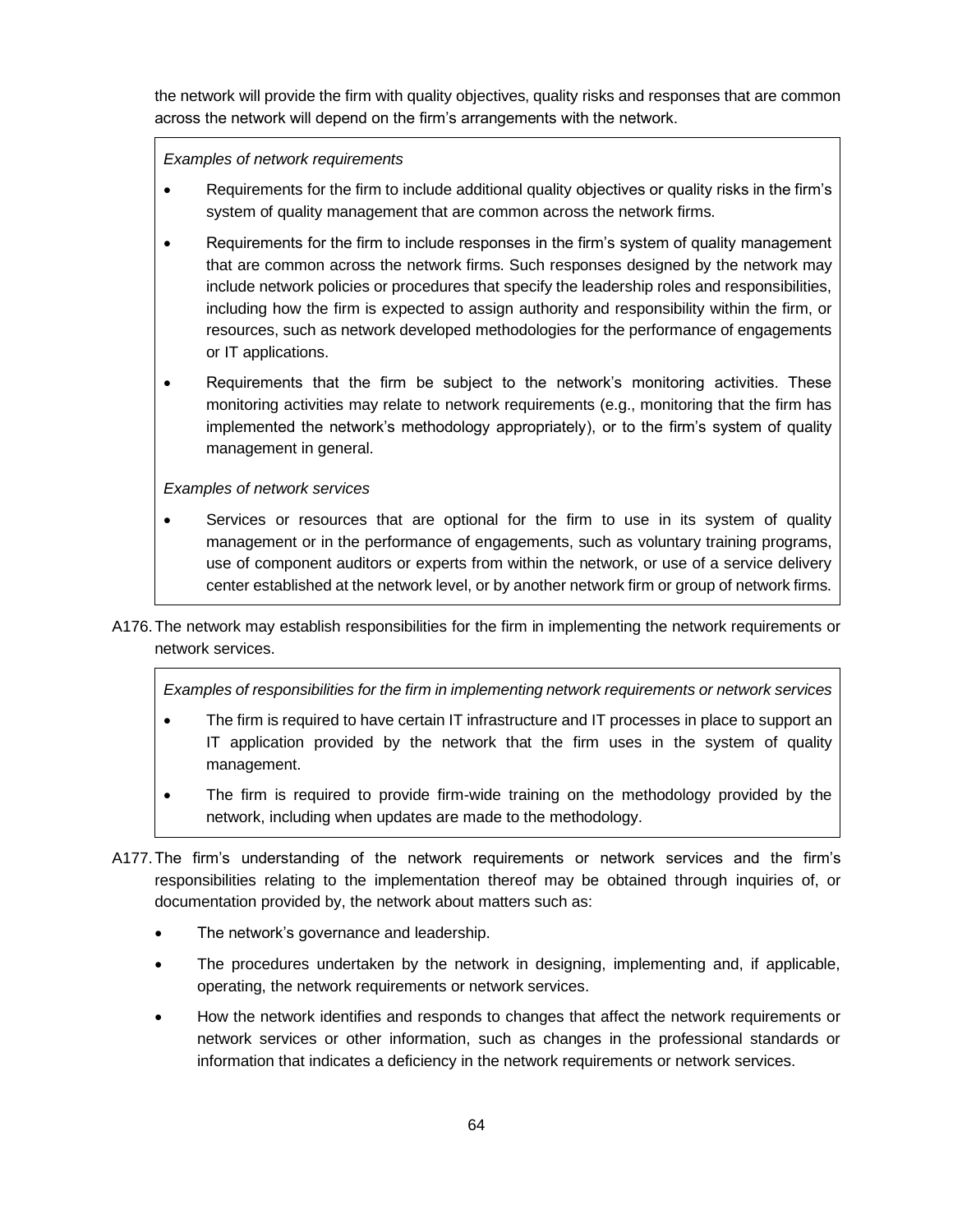How the network monitors the appropriateness of the network requirements or network services, which may include through the network firms' monitoring activities, and the network's processes for remediating identified deficiencies.

*Network Requirements or Network Services in the Firm's System of Quality Management* (Ref: Para. 49)

A178.The characteristics of the network requirements or network services are a condition, event, circumstance, action or inaction in identifying and assessing quality risks.

*Example of a network requirement or network service that gives rise to a quality risk*

The network may require the firm to use an IT application for the acceptance and continuance of client relationships and specific engagements that is standardized across the network. This may give rise to a quality risk that the IT application does not address matters in local law or regulation that need to be considered by the firm in accepting and continuing client relationships and specific engagements.

A179.The purpose of the network requirements may include the promotion of consistent performance of quality engagements across the network firms. The firm may be expected by the network to implement the network requirements, however, the firm may need to adapt or supplement the network requirements such that they are appropriate for the nature and circumstances of the firm and its engagements.

| supplemented                                                                                                                                                             |                                                                                                                                                                                                                                                                                                                                                                                                                                                                                                                               |  |  |  |
|--------------------------------------------------------------------------------------------------------------------------------------------------------------------------|-------------------------------------------------------------------------------------------------------------------------------------------------------------------------------------------------------------------------------------------------------------------------------------------------------------------------------------------------------------------------------------------------------------------------------------------------------------------------------------------------------------------------------|--|--|--|
| Network Requirement or Network<br>Service                                                                                                                                | How the Firm Adapts or Supplements the Network<br><b>Requirement or Network Service</b>                                                                                                                                                                                                                                                                                                                                                                                                                                       |  |  |  |
| The network requires the firm to include<br>certain quality risks in the system of<br>quality management, so that all firms in<br>the network address the quality risks. | As part of identifying and assessing quality risks, the<br>firm includes the quality risks that are required by the<br>network.<br>The firm also designs and implements responses to<br>address the quality risks that are required by the<br>network.                                                                                                                                                                                                                                                                        |  |  |  |
| The network requires that the firm design<br>and implement certain responses.                                                                                            | As part of designing and implementing responses, the<br>firm determines:<br>Which quality risks the responses address.<br>٠<br>How the responses required by the network will<br>be incorporated into the firm's system of quality<br>given<br>the<br>management,<br>nature<br>and<br>circumstances of the firm. This may include<br>tailoring the response to reflect the nature and<br>circumstances of the firm and its engagements<br>(e.g., tailoring a methodology to include matters<br>related to law or regulation). |  |  |  |

*Examples of how the network requirements or networks services may need to be adapted or*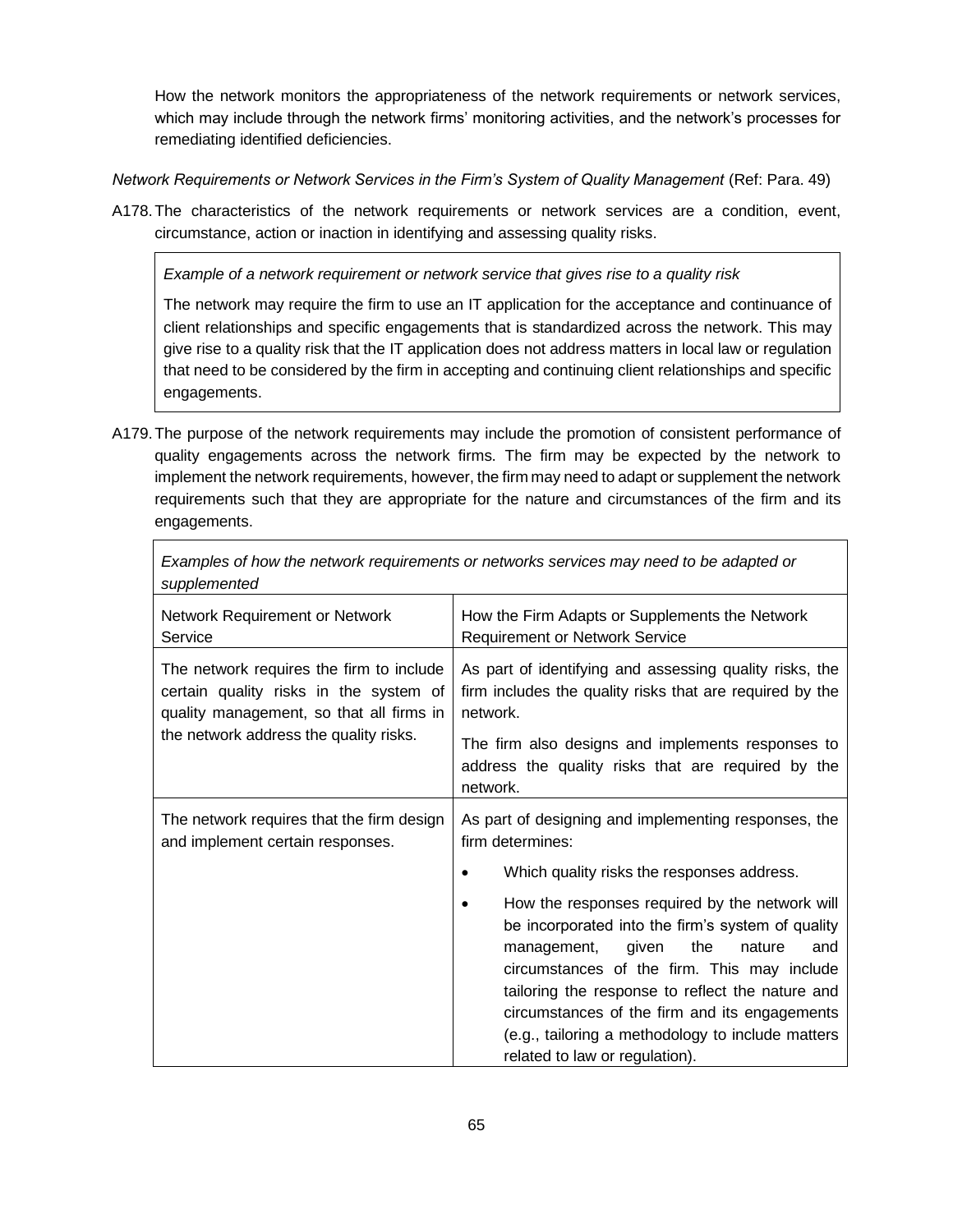| The firm establishes policies or procedures that require<br>The firm uses individuals from other<br>network firms as component auditors.<br>Network requirements are in place that<br>drive a high degree of commonality<br>across the network firms' systems of<br>management. The network<br>quality<br>requirements include specific criteria that<br>apply to individuals assigned to work on a<br>component for a group audit. | the engagement team to confirm with the component<br>auditor (i.e., the other network firm) that the individuals<br>assigned to the component meet the specific criteria set<br>out in the network requirements. |
|-------------------------------------------------------------------------------------------------------------------------------------------------------------------------------------------------------------------------------------------------------------------------------------------------------------------------------------------------------------------------------------------------------------------------------------|------------------------------------------------------------------------------------------------------------------------------------------------------------------------------------------------------------------|
|-------------------------------------------------------------------------------------------------------------------------------------------------------------------------------------------------------------------------------------------------------------------------------------------------------------------------------------------------------------------------------------------------------------------------------------|------------------------------------------------------------------------------------------------------------------------------------------------------------------------------------------------------------------|

A180.In some circumstances, in adapting or supplementing the network requirements or network services, the firm may identify possible improvements to the network requirements or network services and may communicate these improvements to the network.

*Monitoring Activities Undertaken by the Network on the Firm's System of Quality Management* (Ref: Para. 50(c))

- A181.The results of the network's monitoring activities of the firm's system of quality management may include information such as:
	- A description of the monitoring activities, including their nature, timing and extent;
	- Findings, identified deficiencies, and other observations about the firm's system of quality management (e.g., positive outcomes or opportunities for the firm to improve, or further enhance, the system of quality management); and
	- The network's evaluation of the root cause(s) of the identified deficiencies, the assessed effect of the identified deficiencies and recommended remedial actions.

### *Monitoring Activities Undertaken by the Network Across the Network Firms (Ref: Para. 51(b))*

- A182.The information from the network about the overall results of the network's monitoring activities undertaken across the network firms' systems of quality management may be an aggregation or summary of the information described in paragraph A181, including trends and common areas of identified deficiencies across the network, or positive outcomes that may be replicated across the network. Such information may:
	- Be used by the firm:
		- o In identifying and assessing quality risks.
		- $\circ$  As part of other relevant information considered by the firm in determining whether deficiencies exist in the network requirements or network services used by the firm in its system of quality management.
	- Be communicated to group engagement partners, in the context of considering the competence and capabilities of component auditors from a network firm who are subject to common network requirements (e.g., common quality objectives, quality risks and responses).
- A183.In some circumstances, the firm may obtain information from the network about deficiencies identified in a network firm's system of quality management that affects the firm. The network may also gather information from network firms regarding the results of external inspections over network firms' systems of quality management. In some instances, law or regulation in a particular jurisdiction may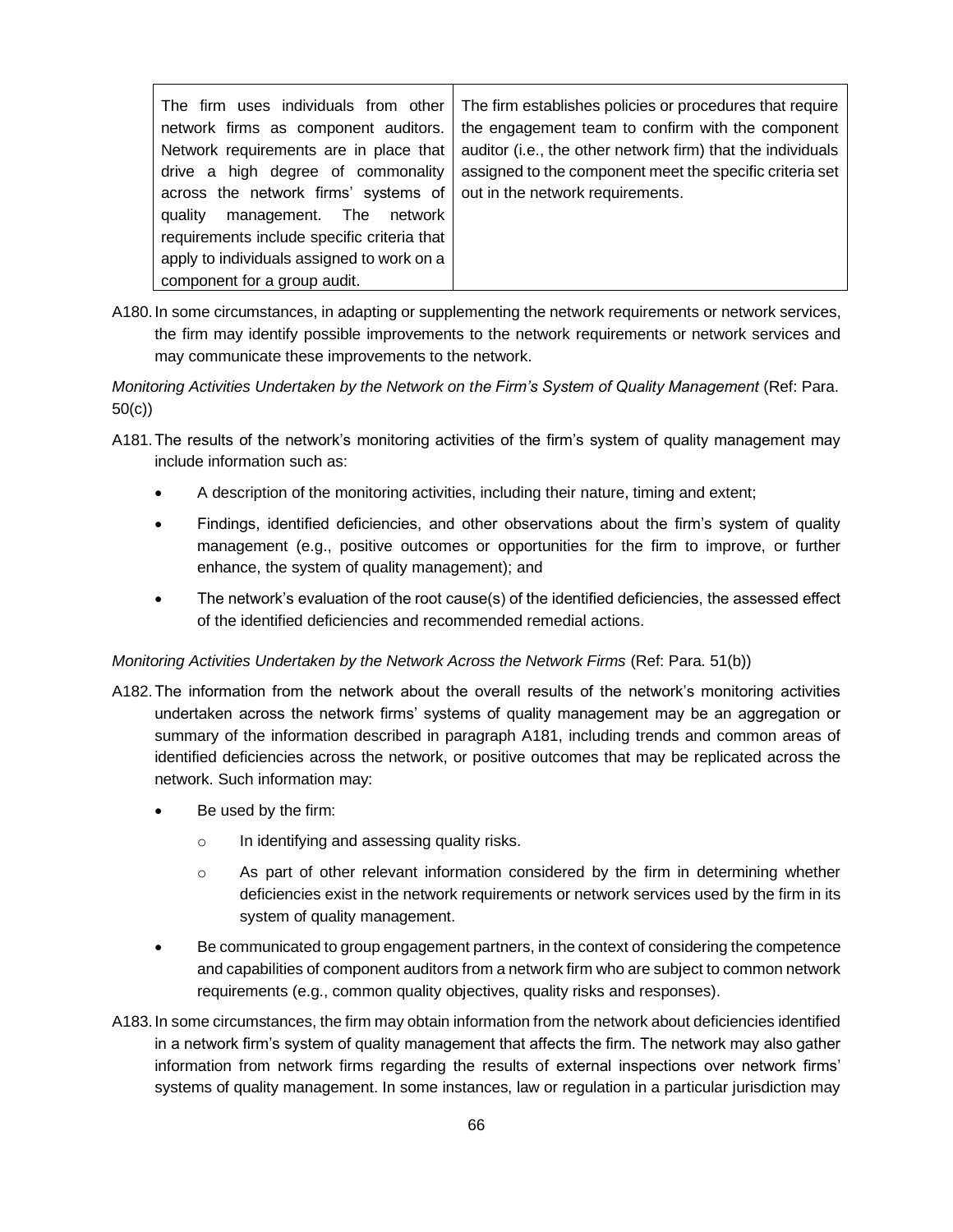prevent the network from sharing information with other network firms or may restrict the specificity of such information.

- A184.In circumstances when the network does not provide the information about the overall results of the network's monitoring activities across the network firms, the firm may take further actions, such as:
	- Discussing the matter with the network; and
	- Determining the effect on the firm's engagements, and communicating the effect to engagement teams.

### *Deficiencies in Network Requirements or Network Services Identified by the Firm* (Ref: Para. 52)

A185.As network requirements or network services used by the firm form part of the firm's system of quality management, they are also subject to the requirements of this SSQM regarding monitoring and remediation. The network requirements or network services may be monitored by the network, the firm, or a combination of both.

*Example of when a network requirement or network service is monitored by both the network and the firm*

A network may undertake monitoring activities at a network level for a common methodology. The firm also monitors the application of the methodology by engagement team members through performing engagement inspections.

- A186. In designing and implementing the remedial actions to address the effect of the identified deficiency in the network requirements or network services, the firm may:
	- Understand the planned remedial actions by the network, including whether the firm has any responsibilities for implementing the remedial actions; and
	- Consider whether supplementary remedial actions need to be taken by the firm to address the identified deficiency and the related root cause(s), such as when:
		- o The network has not taken appropriate remedial actions; or
		- $\circ$  The network's remedial actions will take time to effectively address the identified deficiency.

### **Evaluating the System of Quality Management** (Ref: Para. 53)

- A187.The individual(s) assigned ultimate responsibility and accountability for the system of quality management may be assisted by other individuals in performing the evaluation. Nevertheless, the individual(s) assigned ultimate responsibility and accountability for the system of quality management remains responsible and accountable for the evaluation.
- A188.The point in time at which the evaluation is undertaken may depend on the circumstances of the firm, and may coincide with the fiscal year end of the firm or the completion of an annual monitoring cycle.
- A189.The information that provides the basis for the evaluation of the system of quality management includes the information communicated to the individual(s) assigned ultimate responsibility and accountability for the system of quality management in accordance with paragraph 46.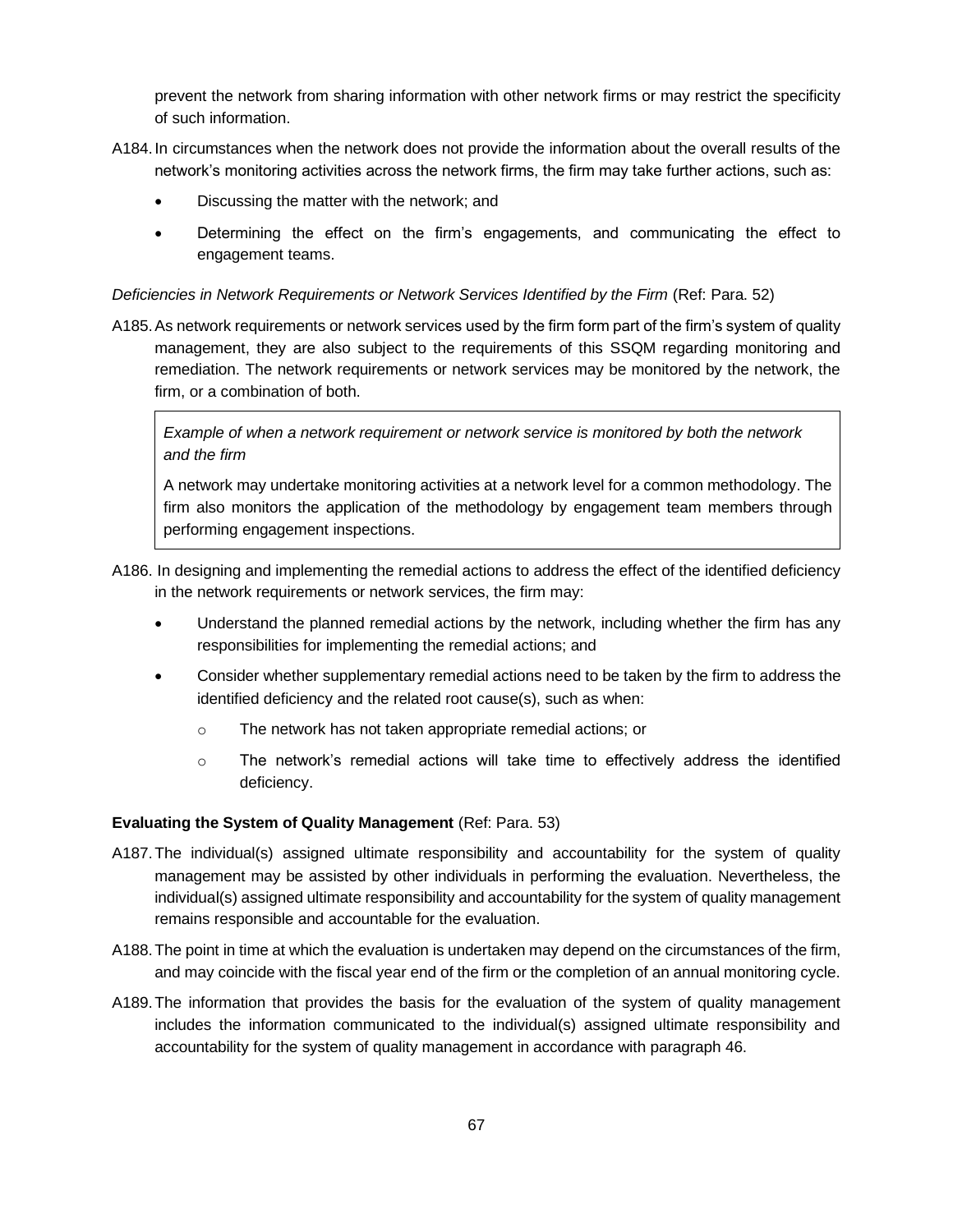*Scalability examples to demonstrate how the information that provides the basis for the evaluation of the system of quality management may be obtained*

- In a less complex firm, the individual(s) assigned ultimate responsibility and accountability for the system of quality management may be directly involved in the monitoring and remediation and will therefore be aware of the information that supports the evaluation of the system of quality management.
- In a more complex firm, the individual(s) assigned ultimate responsibility and accountability for the system of quality management may need to establish processes to collate, summarize and communicate the information needed to evaluate the system of quality management.

### *Concluding on the System of Quality Management* (Ref: Para. 54)

- A190.In the context of this SSQM, it is intended that the operation of the system as a whole provides the firm with reasonable assurance that the objectives of the system of quality management are being achieved. In concluding on the system of quality management, the individual(s) assigned ultimate responsibility and accountability for the system of quality management may, in using the results of the monitoring and remediation process, consider the following:
	- The severity and pervasiveness of identified deficiencies, and the effect on the achievement of the objectives of the system of quality management;
	- Whether remedial actions have been designed and implemented by the firm, and whether the remedial actions taken up to the time of the evaluation are effective; and
	- Whether the effect of identified deficiencies on the system of quality management have been appropriately corrected, such as whether further actions have been taken in accordance with paragraph 45.
- A191.There may be circumstances when identified deficiencies that are severe (including identified deficiencies that are severe and pervasive) have been appropriately remediated and the effect of them corrected at the point in time of the evaluation. In such cases, the individual(s) assigned ultimate responsibility and accountability for the system of quality management may conclude that the system of quality management provides the firm with reasonable assurance that the objectives of the system of quality management are being achieved.
- A192.An identified deficiency may have a pervasive effect on the design, implementation and operation of the system of quality management when, for example:
	- The deficiency affects several components or aspects of the system of quality management.
	- The deficiency is confined to a specific component or aspect of the system of quality management, but is fundamental to the system of quality management.
	- The deficiency affects several business units or geographical locations of the firm.
	- The deficiency is confined to a business unit or geographical location, but the business unit or location affected is fundamental to the firm overall.
	- The deficiency affects a substantial portion of engagements that are of a certain type or nature.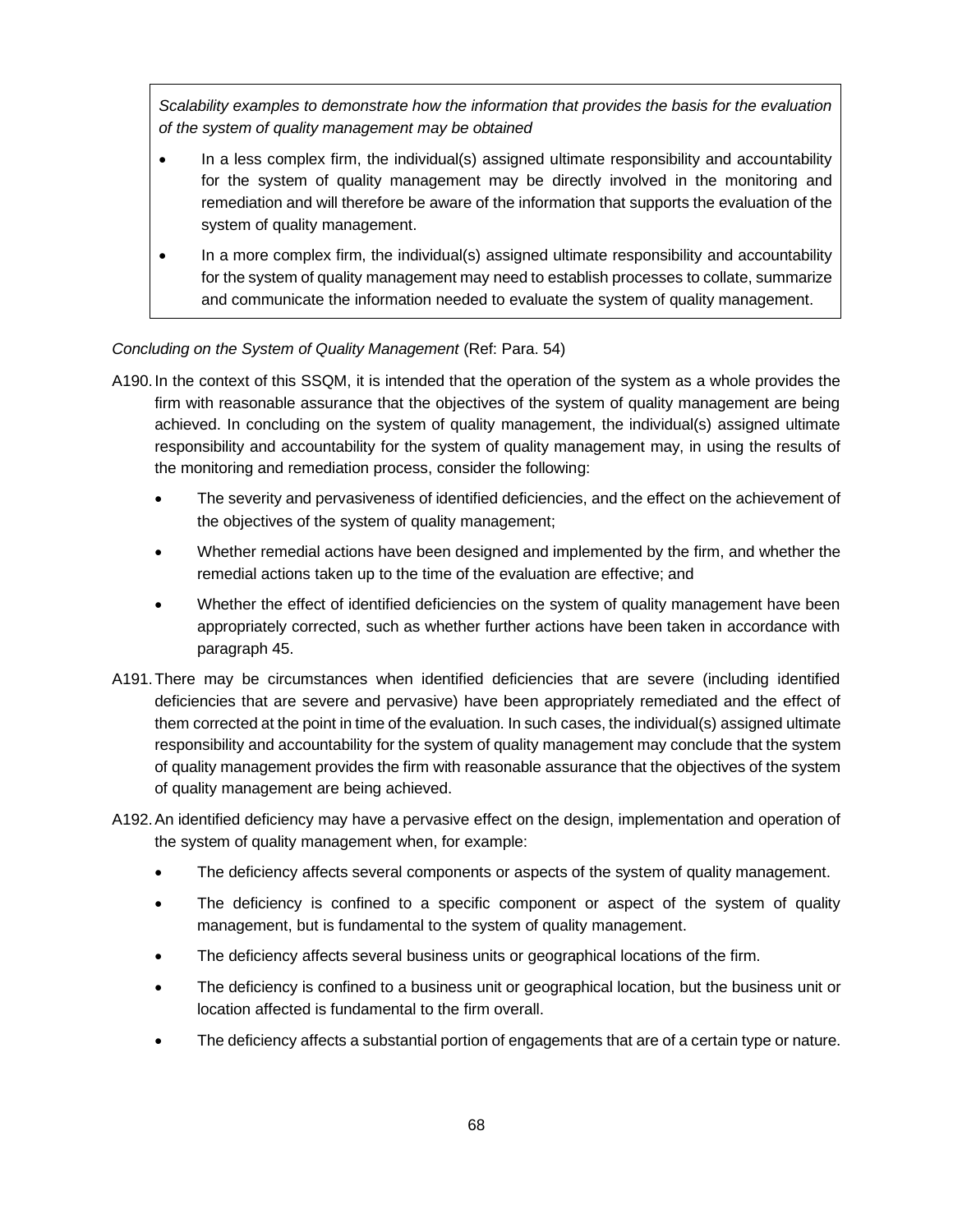*Example of an identified deficiency that may be considered severe but not pervasive*

The firm identifies a deficiency in a smaller regional office of the firm. The identified deficiency relates to non-compliance with many firm policies or procedures. The firm determines that the culture in the regional office, particularly the actions and behavior of leadership in the regional office which were overly focused on financial priorities, has contributed to the root cause of the identified deficiency. The firm determines that the effect of the identified deficiency is:

- Severe, because it relates to the culture of the regional office and overall compliance with firm policies or procedures; and
- Not pervasive, because it is limited to the smaller regional office.
- A193.The individual(s) assigned ultimate responsibility and accountability for the system of quality management may conclude that the system of quality management does not provide the firm with reasonable assurance that the objectives of the system of quality management are being achieved in circumstances when identified deficiencies are severe and pervasive, actions taken to remediate the identified deficiencies are not appropriate, and the effect of the identified deficiencies have not been appropriately corrected.

*Example of an identified deficiency that may be considered severe and pervasive* 

The firm identifies a deficiency in a regional office, which is the largest office of the firm and provides financial, operational and technical support for the entire region. The identified deficiency relates to non-compliance with many firm policies or procedures. The firm determines that the culture in the regional office, particularly the actions and behavior of leadership in the regional office which were overly focused on financial priorities, has contributed to the root cause of the identified deficiency. The firm determines that the effect of the identified deficiency is:

- Severe, because it relates to the culture of the regional office and overall compliance with firm policies or procedures; and
- Pervasive, because the regional office is the largest office and provides support to many other offices, and the non-compliance with firm policies or procedures may have had a broader effect on the other offices.
- A194.It may take time for the firm to remediate identified deficiencies that are severe and pervasive. As the firm continues to take action to remediate the identified deficiencies, the pervasiveness of the identified deficiencies may be diminished and it may be determined that the identified deficiencies are still severe, but no longer severe and pervasive. In such cases, the individual(s) assigned ultimate responsibility and accountability for the system of quality management may conclude that, except for matters related to identified deficiencies that have a severe but not pervasive effect on the design, implementation and operation of the system of quality management, the system of quality management provides the firm with reasonable assurance that the objectives of the system of quality management are being achieved.
- A195.This SSQM does not require the firm to obtain an independent assurance report on its system of quality management, or preclude the firm from doing so.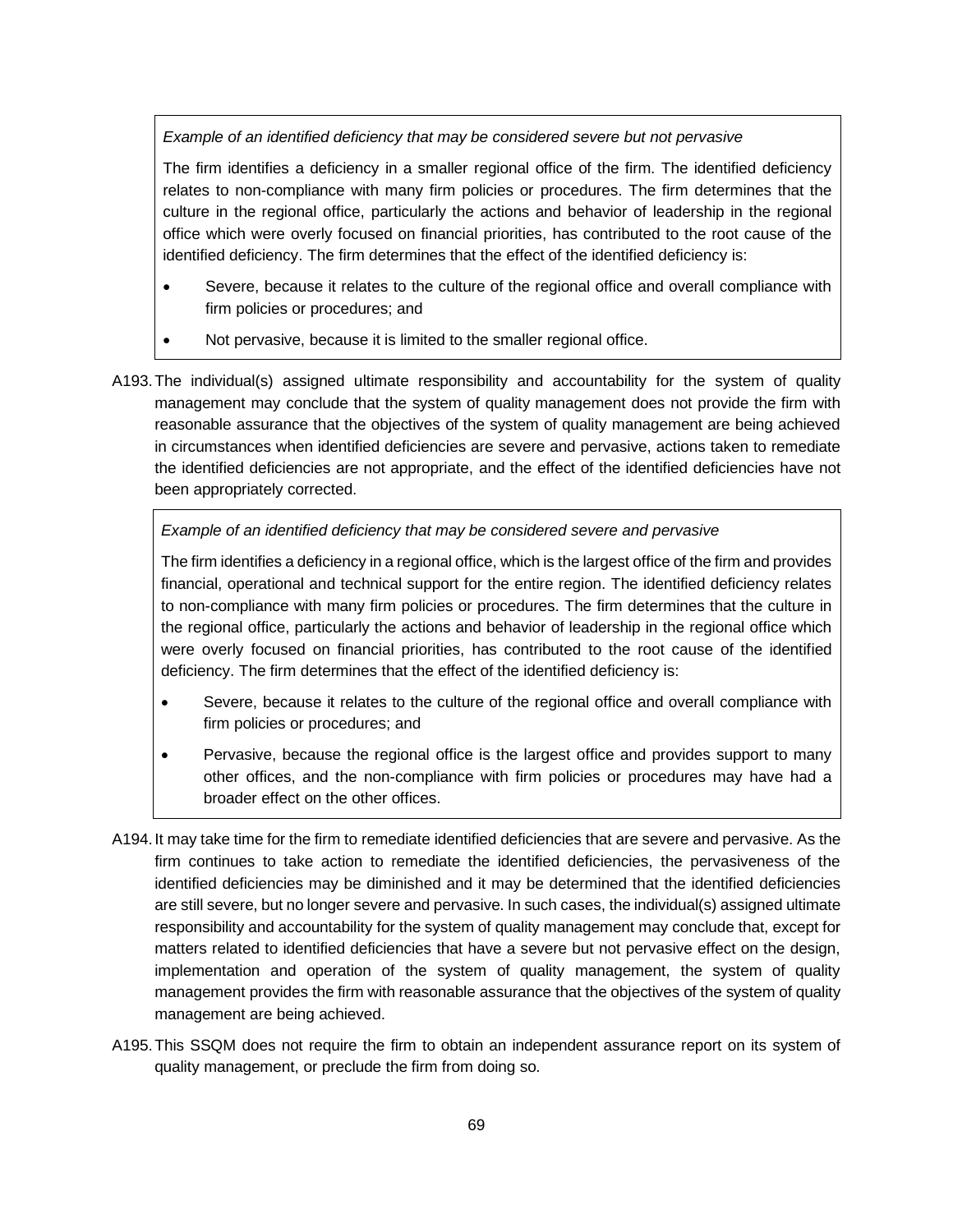# *Taking Prompt and Appropriate Action and Further Communication* (Ref: Para. 55)

- A196.In circumstances when the individual(s) assigned ultimate responsibility and accountability for the system of quality management reaches the conclusion described in paragraph 54(b) or 54(c), the prompt and appropriate action taken by the firm may include:
	- Taking measures to support the performance of engagements through assigning more resources or developing more guidance and to confirm that reports issued by the firm are appropriate in the circumstances, until such time as the identified deficiencies are remediated, and communicating such measures to engagement teams.
	- Obtaining legal advice.
- A197.In some circumstances the firm may have an independent governing body that has non-executive oversight of the firm. In such circumstances, communications may include informing the independent governing body.

A198.*Examples of circumstances when it may be appropriate for the firm to communicate to external parties about the evaluation of the system of quality management*

- When the firm belongs to a network.
- When other network firms use the work performed by the firm, for example, in the case of a group audit.
- When a report issued by the firm is determined by the firm to be inappropriate as a result of the failure of the system of quality management, and management or those charged with governance of the entity need to be informed.
- When law or regulation requires the firm to communicate to an oversight authority or a regulatory body.

# *Performance Evaluations* (Ref: Para. 56)

- A199.Periodic performance evaluations promote accountability. In considering the performance of an individual, the firm may take into account:
	- The results of the firm's monitoring activities for aspects of the system of quality management that relate to the responsibility of the individual. In some circumstances, the firm may set targets for the individual and measure the results of the firm's monitoring activities against those targets.
	- The actions taken by the individual in response to identified deficiencies that relate to the responsibility of that individual, including the timeliness and effectiveness of such actions.

*Scalability examples to demonstrate how the firm may undertake the performance evaluations*

- In a less complex firm, the firm may engage a service provider to perform the evaluation, or the results of the firm's monitoring activities may provide an indication of the performance of the individual.
- In a more complex firm, the performance evaluations may be undertaken by an independent non-executive member of the firm's governing body, or a special committee overseen by the firm's governing body.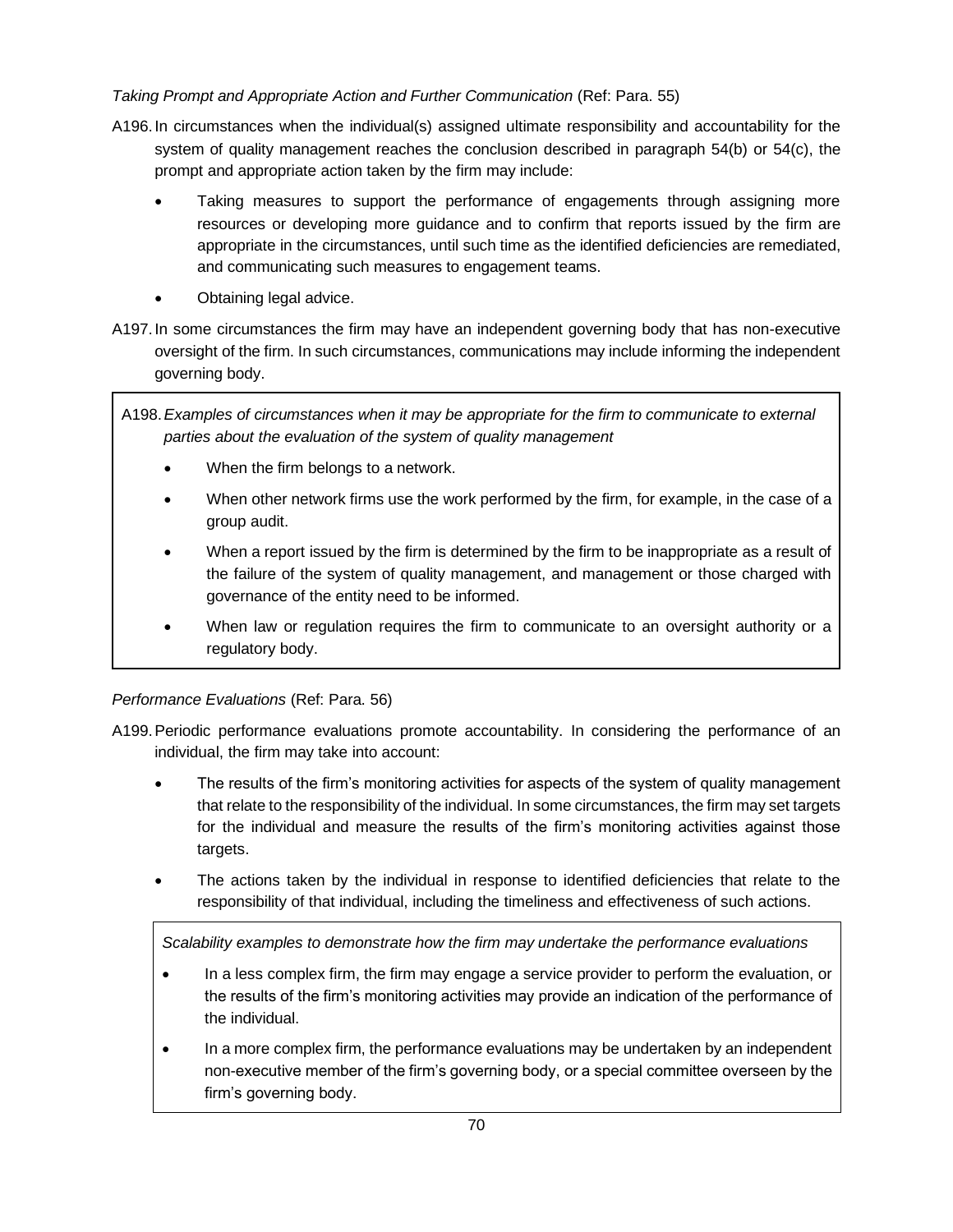A200.A positive performance evaluation may be rewarded through compensation, promotion and other incentives that focus on the individual's commitment to quality, and reinforce accountability. On the other hand, the firm may take corrective actions to address a negative performance evaluation that may affect the firm's achievement of its quality objectives.

### Public Sector Considerations

A201.In the case of the public sector, it may not be practicable to perform a performance evaluation of the individual(s) assigned ultimate responsibility and accountability for the system of quality management, or to take actions to address the results of the performance evaluation, given the nature of the individual's appointment. Nevertheless, performance evaluations may still be undertaken for other individuals in the firm who are assigned operational responsibility for aspects of the system of quality management.

### **Documentation** (Ref: Para. 57–59)

- A202.Documentation provides evidence that the firm complies with this SSQM, as well as law, regulation or relevant ethical requirements. It may also be useful for training personnel and engagement teams, ensuring the retention of organizational knowledge and providing a history of the basis for decisions made by the firm about its system of quality management. It is neither necessary nor practicable for the firm to document every matter considered, or judgment made, about its system of quality management. Furthermore, compliance with this SSQM may be evidenced by the firm through its information and communication component, documents or other written materials, or IT applications that are integral to the components of the system of quality management.
- A203.Documentation may take the form of formal written manuals, checklists and forms, may be informally documented (e.g., e-mail communication or postings on websites), or may be held in IT applications or other digital forms (e.g., in databases). Factors that may affect the firm's judgments about the form, content and extent of documentation, including how often documentation is updated, may include:
	- The complexity of the firm and the number of offices;
	- The nature and complexity of the firm's practice and organization;
	- The nature of engagements the firm performs and the nature of the entities for whom engagements are performed;
	- The nature and complexity of the matter being documented, such as whether it relates to an aspect of the system of quality management that has changed or an area of greater quality risk, and the complexity of the judgments relating to the matter; and
	- The frequency and extent of changes in the system of quality management.

In a less complex firm, it may not be necessary to have documentation supporting matters communicated because informal communication methods may be effective. Nevertheless, a less complex firm may determine it appropriate to document such communications in order to provide evidence that they occurred.

A204.In some instances, an external oversight authority may establish documentation requirements, either formally or informally, for example, as a result of the outcome of external inspection findings. Relevant ethical requirements may also include specific requirements addressing documentation, for example, the ISCA Code requires documentation of particular matters, including certain situations related to conflicts of interest, non-compliance with laws and regulations and independence.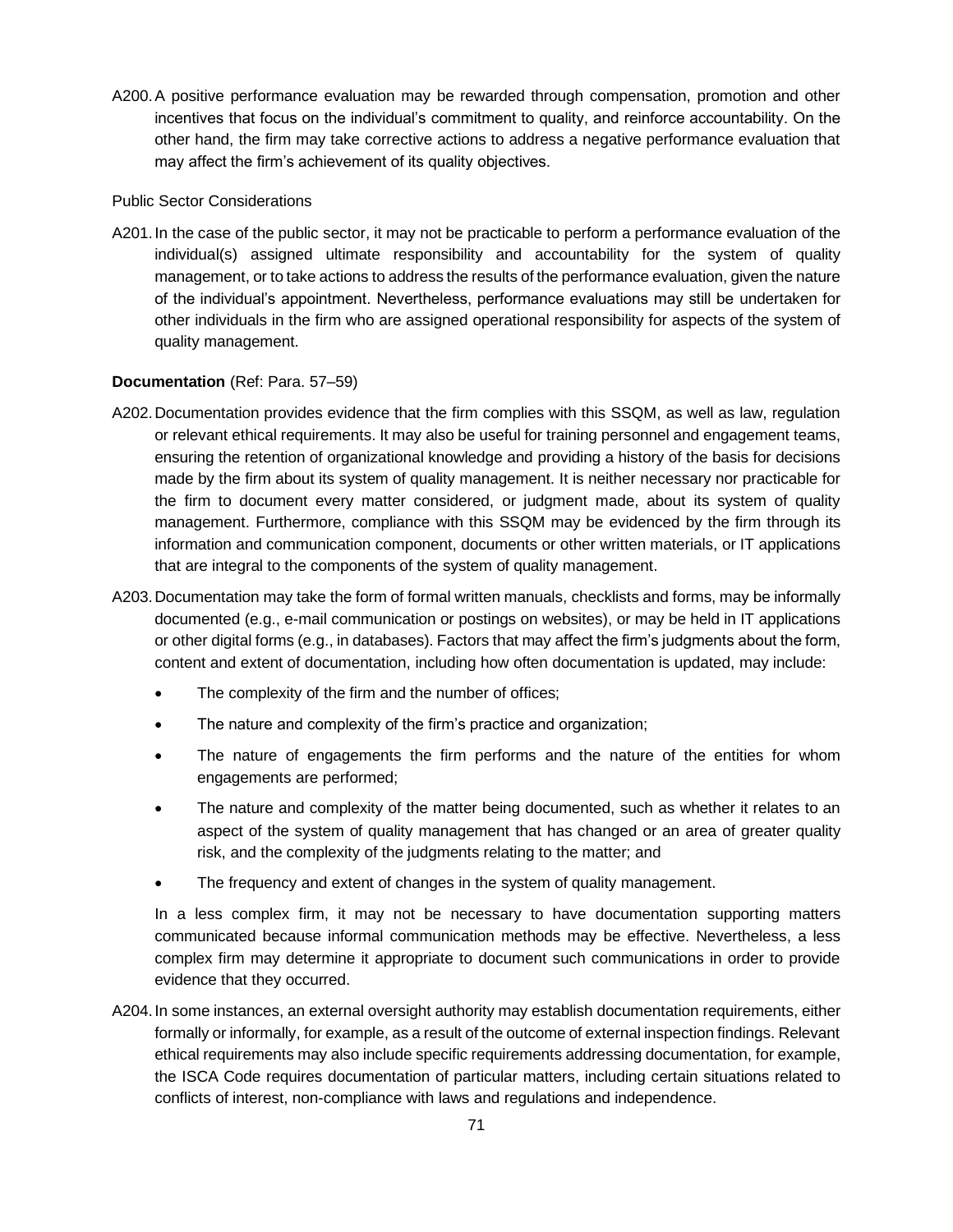- A205.The firm is not required to document the consideration of every condition, event, circumstance, action or inaction for each quality objective, or each risk that may give rise to a quality risk. However, in documenting the quality risks and how the firm's responses address the quality risks, the firm may document the reasons for the assessment given to the quality risks (i.e., the considered occurrence and effect on the achievement of one or more quality objectives), in order to support the consistent implementation and operation of the responses.
- A206.The documentation may be provided by the network, other network firms, or other structures or organizations within the network.